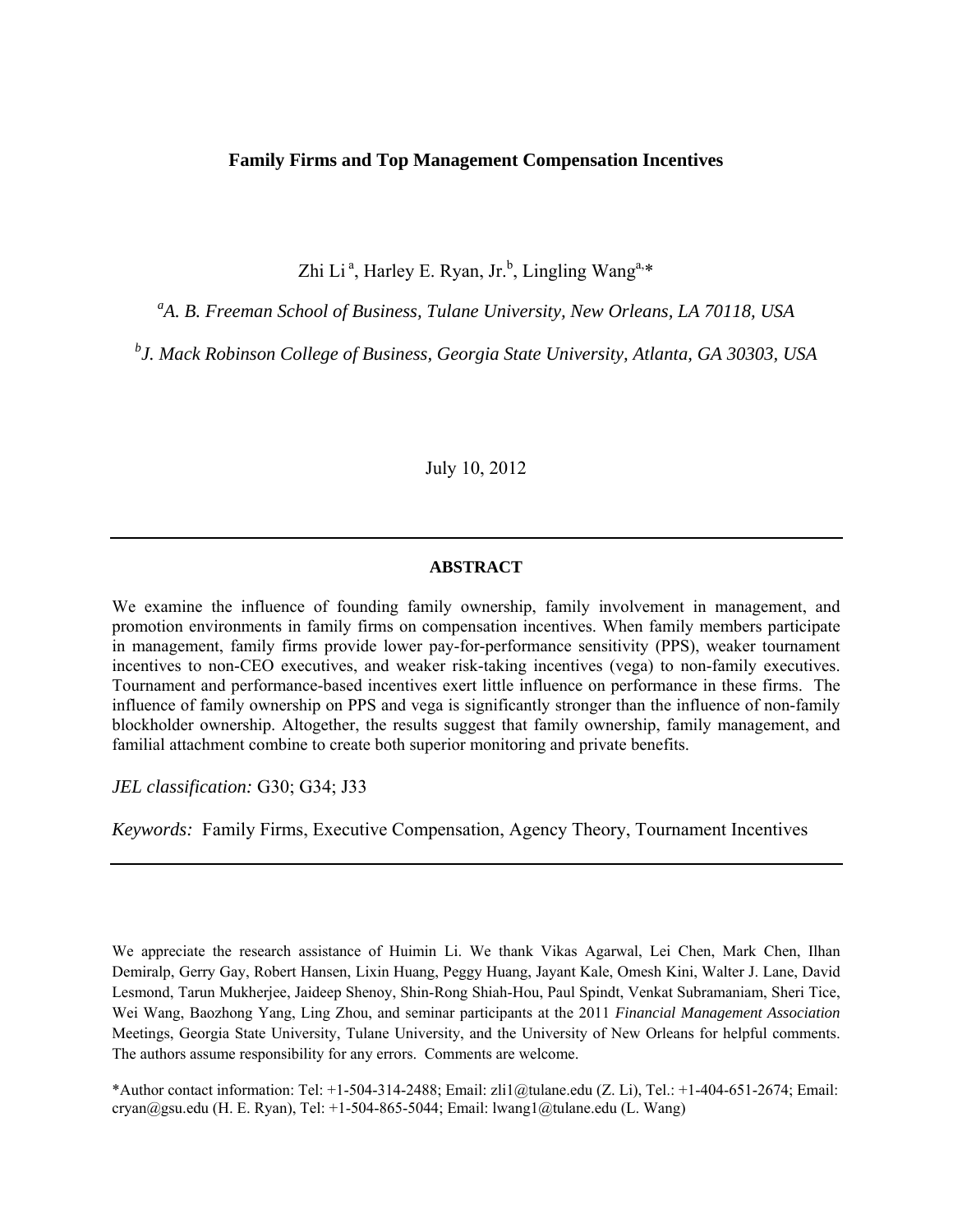### **Family Firms and Top Management Compensation Incentives**

# **1. Introduction**

l

Family firms comprise more than one third of publicly held firms in the United States and around the world.<sup>1</sup> Compared to non-family firms, family firms often pass control to other family members, have higher ownership concentration, frequently combine ownership and control of the firm, and are characterized by family members' intangible commitment to the firm. These features change the promotion-based "tournament" incentives faced by non-CEO executives, alleviate owner-manager agency conflicts, and introduce new conflicts between family and non-family shareholders. The literature suggests that these characteristics of family firms affect firm value (e.g., Anderson and Reeb, 2003a; Morck and Yeung, 2003; Villalonga and Amit, 2006; Bertrand et al., 2008).

It stands to reason that the unique nature of family firms would also alter the compensation incentives provided to top executives and the influence of these incentives on firm performance and value. However, most studies of executive compensation design rely on models of widely-held public firms where the focus is to align the interests of managers with those of dispersed shareholders. The different tournament and agency environments in family firms suggest that it is important to study whether and how family-firm features influence compensation design. We use a sample of S&P 1500 firms to examine tournament incentives, pay-for-performance sensitivity, and risk-taking incentives for the top five executives in family and non-family firms. Consistent with predictions from tournament theory and principal-agent theory, we find that family firms adjust compensation design for top executives in response to different tournament environments and agency conflicts.

<sup>&</sup>lt;sup>1</sup> Shleifer and Vishny (1986) find that about 33% of firms in the Fortune 500 have family representation on the board of directors. Anderson and Reeb (2003) report that founding families represent about one-third of S&P 500 firms in the 1990s. Villalonga and Amit (2006) examine Fortune 500 firms from 1994-2000 and estimate that 38% are family firms. La Porta et al. (1999) document that about 30% of a sample of primarily large firms in 27 nations is controlled by families or individuals. Claessens, Djankov, and Lang (2000) find that over two-thirds of corporations in nine East Asian countries are controlled by families or individuals, and Faccio and Lang (2002) find that 44% of the public corporations in 13 Western European countries are family controlled.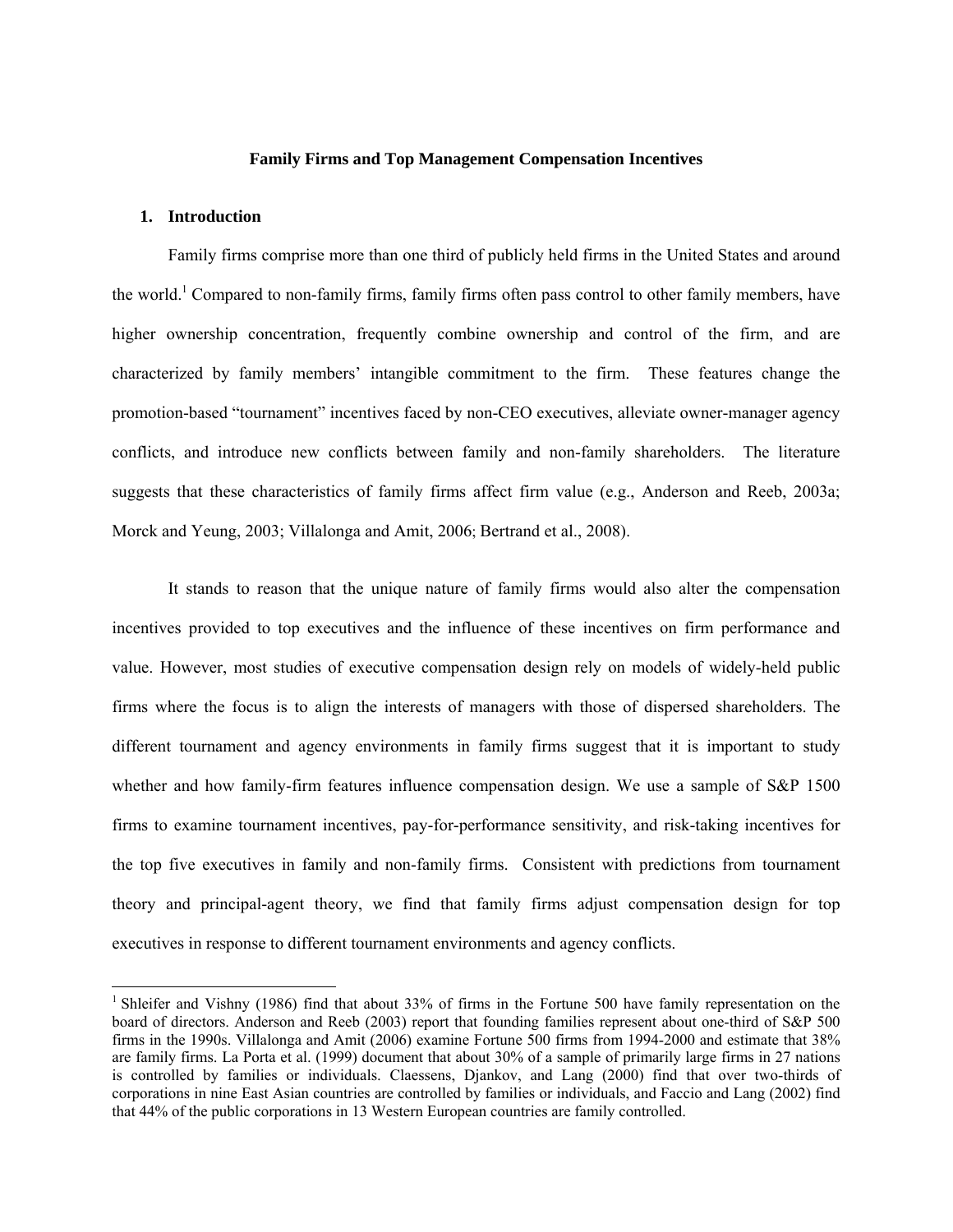The 'family' in our study refers to the family of the firm's founder. We follow Villalonga and Amit (2006) and define a person as the firm's founder if that individual is "responsible for the firm's early growth and development into the business that it later became known for". Based on this definition, 41% of the S&P 1500 firms in our sample have the founder or a member of the founding family as a senior officer, director, or 5% blockholder. In addition to concentrated ownership of the firm, founding families have a psychological attachment to the business, the desire to protect the family legacy, a long-term managerial horizon, and greater firm-specific human capital. These attributes possibly allow families to better manage and monitor the firm (Bertrand and Schoar,  $2006$ ).<sup>2</sup> Although firms may have other investors with concentrated ownership, neither individual blockholders nor institutional money managers possess the non-pecuniary attachment of family members. Therefore, their commitment to the firm and private benefit of control is weaker than that of founding family members (Villalonga and Amit, 2006).

Family firms exhibit significant variation in family management and control. Initially, most family firms are headed by the founder for an extended period of time. For instance Michael Dell founded Dell Inc. in 1984 and currently remains active as chairman and CEO. After the founder steps down, some family firms maintain close control of the firm and appoint family members as CEO if a suitable family candidate is available. For example, in the McGraw-Hill Companies, six out of nine CEOs in the company's history are descendants of James H. McGraw. On the other hand, although family members maintain concentrated ownership and serve as directors, no family member is currently in the top management team at Wal-Mart Stores, Inc. These differences in family involvement affect the tournament prospects for non-family executives, the ability of the family to monitor and control non-family executives, and the perceived benefits of private control by family members. Motivated by these

l

 $2^2$  For example, John Walton describes the Walton family's view toward Wal-Mart Stores, Inc. as follows "We view it really more as a trust, or as a legacy that we're responsible for, rather than something we own" (Weber and Lavelle, 2003). The company biography of Bennett Dorrance, grandson of the founder of the Campbell Soup Company, states "As a major shareowner, a *descendent of the Company's founder*, and a director who has served on the Board for 22 years, he brings the perspective of a long-term, highly committed shareowner to the deliberations and decisions of the Board" (Campbell Soup Company 2011 Proxy Statement).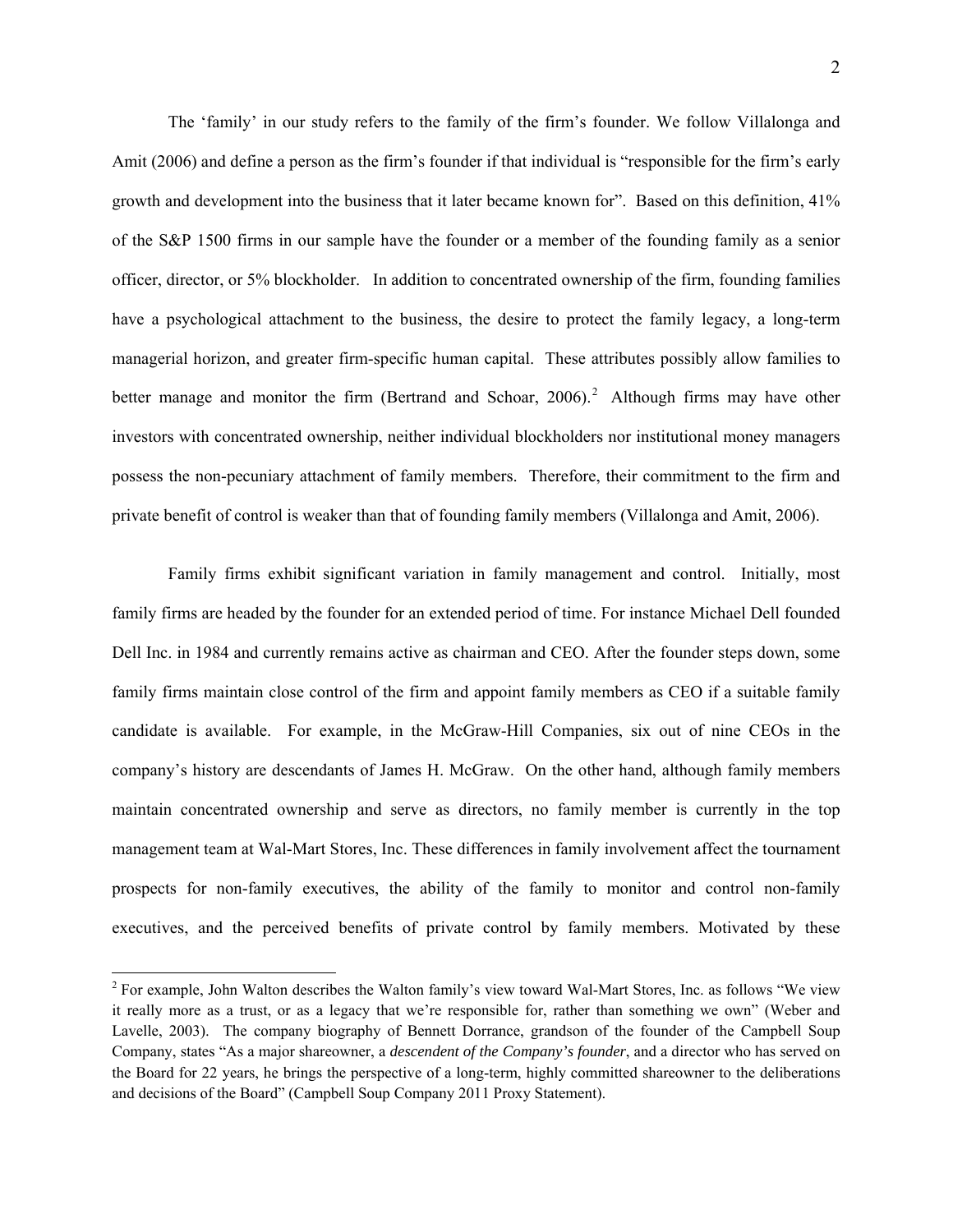differences in family involvement, we also examine how the difference in family management, either as the CEO or lower-tier executives, affects incentive compensation for top executives.

Tournament theory suggests that the prospect of being promoted to a higher level in the organizational hierarchy motivates managers to exert more effort (e.g., Lazear and Rosen, 1981). Kale, Reis, and Venkateswaran (2009) find that the compensation gap between CEO and non-CEO executives (which they call vice presidents, henceforth, VPs), a measure of the tournament prize, positively influences firm performance. They also find that this influence increases as the likelihood that an inside VP will be promoted to CEO increases. CEOs affiliated with the founding family have longer tenures and the tendency to pass control to family members (Bertrand and Schoar, 2006). These features reduce the likelihood that a non-family executive will be promoted to CEO and thus the efficacy of tournament incentives. Thus, we expect that family firms rely less on tournament incentives to motivate non-CEO executives and have a smaller compensation gap between CEOs and VPs. Within family firms, we expect the compensation gap to increase as the prospect of promoting non-family executives increases, for instance when no top executives are family members.

Agency theory suggests that the separation of ownership and control allows managers to pursue their own incentives, which destroys firm value if the managers' incentives diverge from shareholders' incentives. Several features of family firms mitigate the shareholder-manager agency conflict. First, concentrated family ownership provides family members with strong incentives to monitor the executives of the firm. Second, family members may be better monitors because of their firm-specific knowledge and stronger commitment to the firm (Bertrand and Schoar, 2006). Presumably, founders and other family members develop greater firm commitment and adopt longer horizons as a result of their "psychological ownership" of their firms (Wasserman, 2006; Villalonga and Amit, 2010). Third, family members that are managers of the firm can serve as internal monitors and, in the spirit of models that show that insiders improve monitoring by providing information to outsiders (e.g., Raheja, 2005; Harris and Raviv, 2008), enhance external monitoring by providing information to outside family members.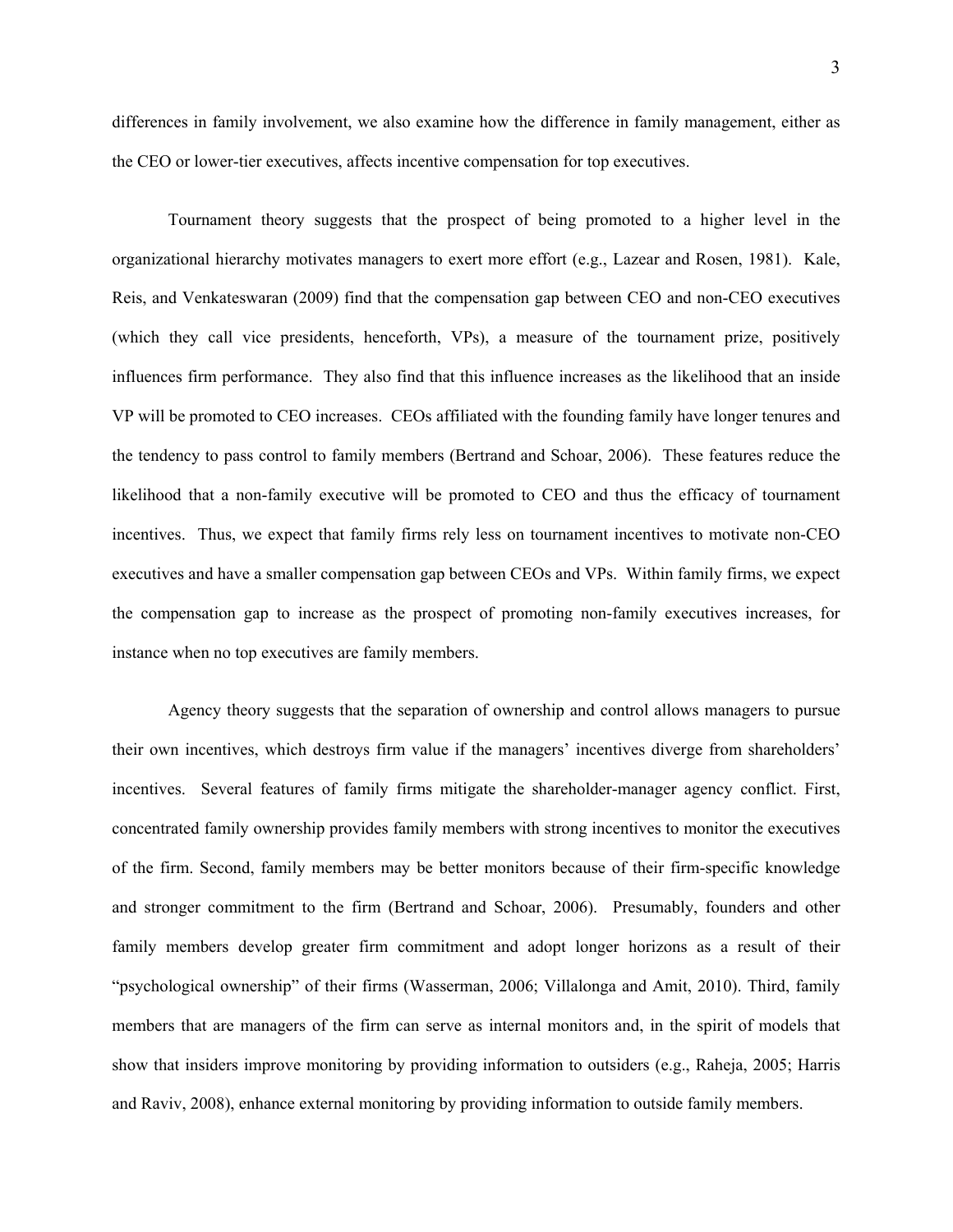Performance-based incentive compensation that aligns the interests of managers and shareholders alleviates the agency conflict and the associated reduction in firm value (Jensen and Meckling, 1976; Holmstrom, 1979; Shavell, 1979). However, incentive alignment is costly and therefore a second-best solution to the agency problem. High ownership concentration, a long-term perspective, firm-specific knowledge, and the non-pecuniary attachment of the founding family to the organization should mitigate the shareholder-manager agency problem in family firms. Thus, we expect that family firms will rely less on costly performance-based compensation. Moreover, we expect this influence to be greater when family executives can serve as internal monitors and provide information to outside family members.

On the other hand, concentrated ownership exposes family owners to high levels of idiosyncratic risk. The higher level of undiversified risk makes family wealth more sensitive to fluctuations in the firm's share price and also puts private benefits of control at risk. Private benefits of control include utility derived from preserving the family legacy for future generations or ensuring the well being of other family members (Becker, 1981; Bertrand and Schoar, 2006). The existence of private benefits creates a separate agency problem between family members and non-family shareholders. In the aggregate, evidence suggests that the positive influence of family ownership outweighs any negative effects associated with private benefits of control (e.g., Anderson and Reeb, 2003a, 2003b; Villalonga and Amit, 2006). However, the impact of conflicts of interests between family and non-family shareholders varies with governance mechanisms such as board structure (Anderson and Reeb, 2004) and transparency (Anderson, Duru, and Reeb, 2009). Thus, there is good reason to expect that the desire to protect private benefits of control will influence incentive compensation in family firms. To reduce equity risk exposure and avoid the potential loss of private benefits, family members are likely to prefer lower risk than nonfamily members. Family CEOs share these preferences and can supervise risk-taking behavior in the firm. However, non-family CEOs, who have less concentrated ownership and do not share the private family benefits, are less sensitive to risk. Thus, we posit that family firms will provide lower risk-taking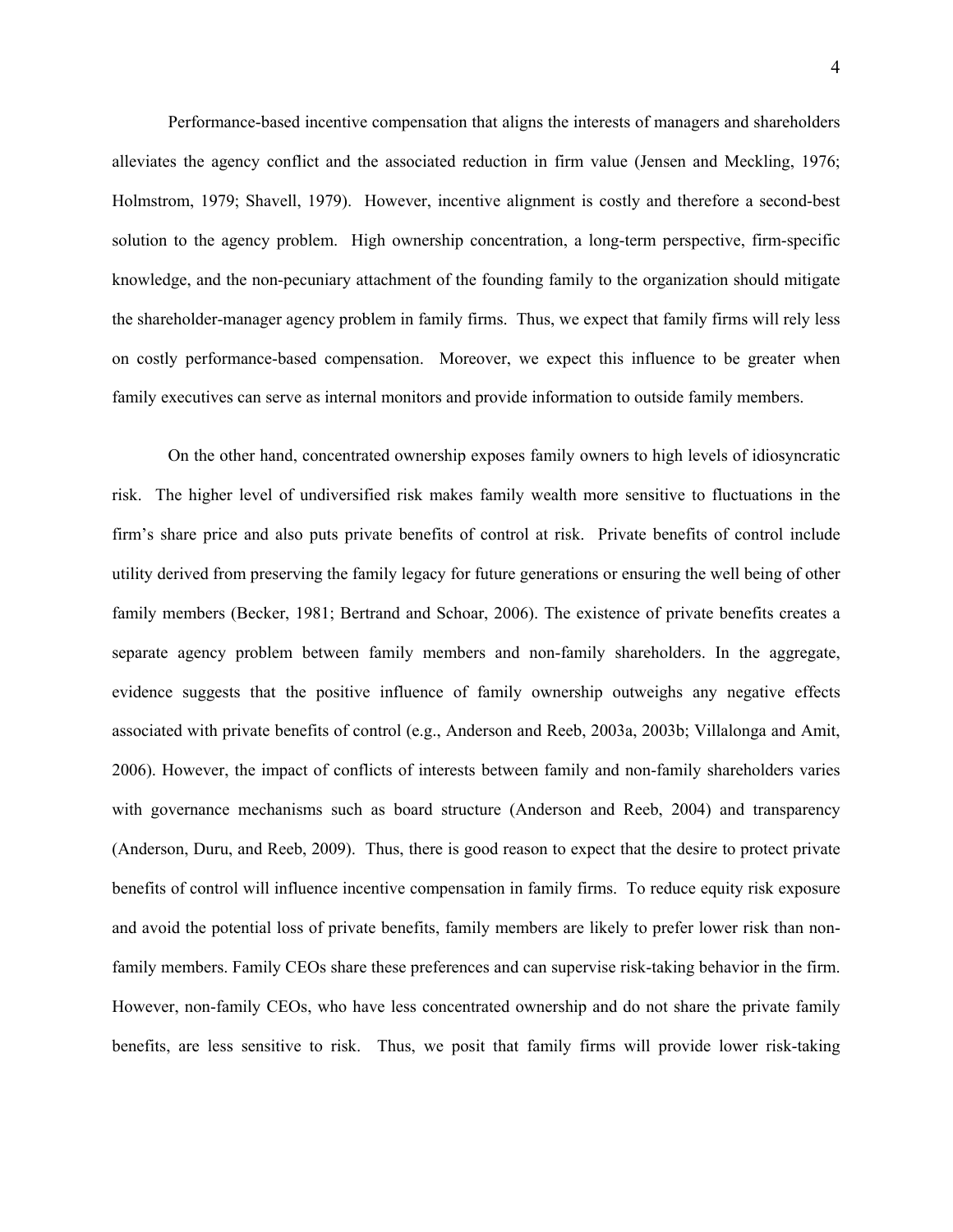incentives to non-family CEOs and executives. We expect this influence to be greater when there are family VPs as potential heirs who stand to receive future private benefits. $3$ 

To shed light on these issues, we examine compensation incentives for the top five executives of industrial firms in the S&P 1500 index for 2003-2006. Our sample comprises 672 family-firms and 957 non-family firms over 5,107 firm years. Consistent with predictions from tournament theory, we find that the compensation gap between the CEO and VPs is lower in family firms than in non-family firms. The pay gap is the lowest when the CEO is the founder, followed by firms with descendant CEOs, and then by firms with a non-family CEO and family VPs. When family members are not involved in the management of the firm, the compensation gap does not differ, ceteris paribus, from non-family firms. These findings suggest that family firms adjust tournament incentives for non-family executives based on the likelihood of promoting them to CEO position.

We also find that compensation in family firms has lower pay-for-performance sensitivity (delta) for CEOs and other top executives. When the CEO is a member of the family, both the CEO and VPs have significantly lower compensation delta than do non-family firms. For non-family CEOs, the CEO pay-for-performance sensitivity remains lower than non-family firms when there are family VPs present. If no family member is among the top five executives, CEOs in family firms receive the same compensation delta as CEOs in non-family firms. However, the delta of compensation paid to VPs remains lower than that received by VPs in non-family firms. Taken together, these results suggest that family firms rely less on costly performance-based compensation than do non-family firms as a result of reduced agency conflicts and better monitoring, particularly when family members are top managers.

We follow Coles, Daniel, and Naveen (2006) and measure risk-taking incentives as the sensitivity of the executive pay with respect to changes in stock volatility (vega). When the CEO is a family

<sup>&</sup>lt;sup>3</sup> An outside CEO may serves as a "placeholder" until a founding family VP is ready to take control. For instance, the McGraw-Hill Companies, Inc. have had three outside CEOs in more than 100 years of the company's history. But whenever there is a family member suitable to be the CEO, the CEO position reverts back to the family.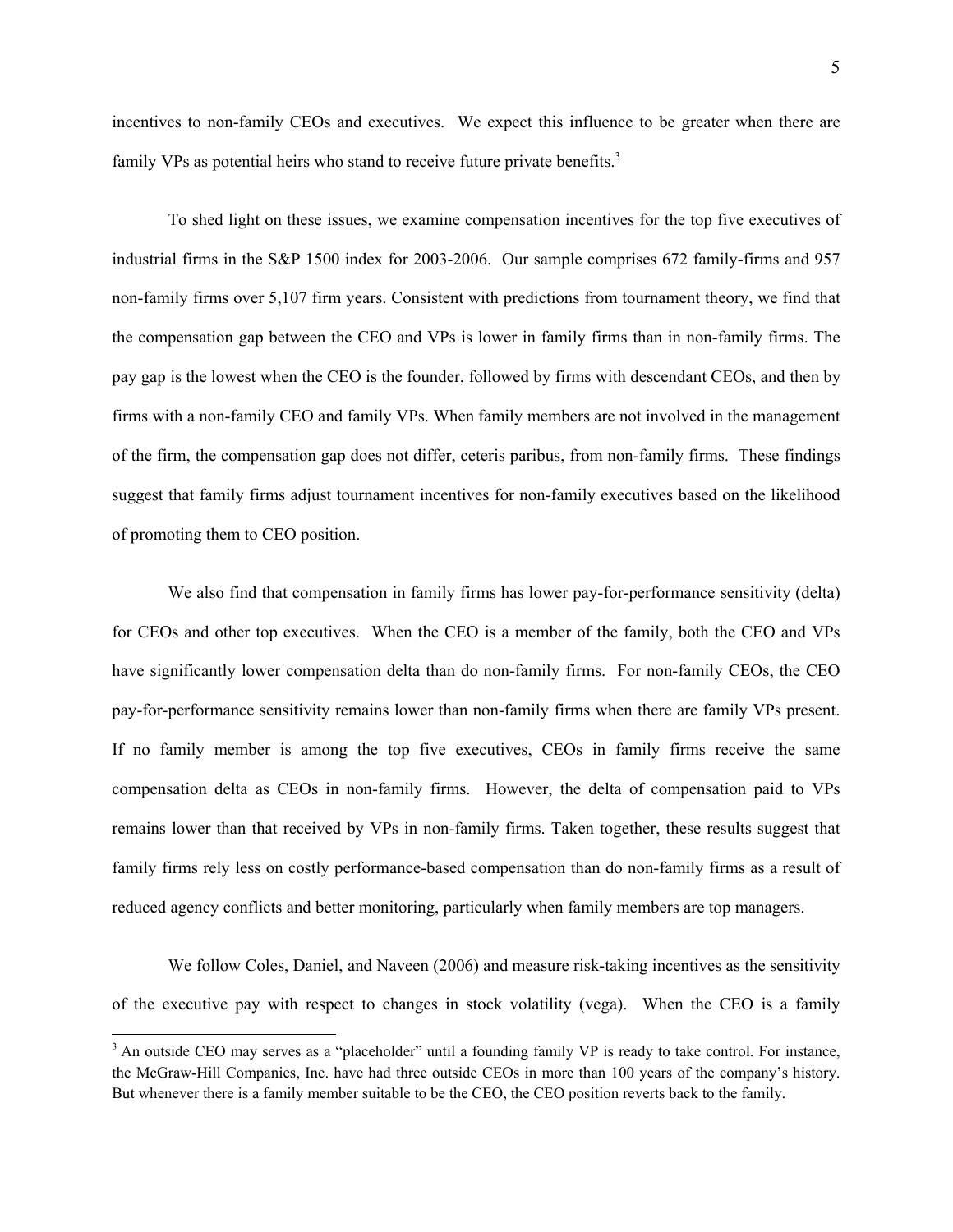member, the vegas of CEO and VP compensation are comparable to the vegas faced by executives in nonfamily firms. However, if the CEO is not a family member and family members are among the top five executives, the vega is lower for both the outside CEO and lower-tier executives. These results suggest that a family CEO, who shares the private benefits of control, can effectively control internal risk-taking that could jeopardize family interests. However, the absence of a family CEO makes it more difficult to monitor and control risk taking so family firms provide weaker risk-taking incentives. When there are no family executives risk-taking incentives in family firms do not differ from those in non-family firms.

To separate the effects of concentrated ownership and familial attachment, we compare the influence of family ownership on compensation incentives to the influence of non-family block ownership. The influence of family ownership on the compensation gap is not statistically different from the influence of non-family block ownership by individuals or entities that are active in the management of the firm or that hold seats on the board of directors (active blocks). However, active blocks exert only a weak influence on the CEO delta and no influence on VP delta, CEO vega or VP vega. Moreover, the influence of family ownership on delta and vega for CEOs or VPs is significantly greater than that of active non-family blocks. These results indicate that the influence of founding families on the incentive structure of the firm is greater than the influence associated with other forms of concentrated ownership. This influence is consistent with the presence of psychological attachment that facilitates superior monitoring as well as private benefits of control that result in lower risk-taking incentives. Passive blockholders, those without executive or board positions, exert no influence on compensation incentives.

Our results are robust to the inclusion of a variety of firm- and manager-specific characteristics, industry and year fixed effects, the use of several alternative definitions of family firms and excluding non-CEO executive chairs from the VP compensation calculations. To control for the possibility that our results are driven by sample selection bias, which could be caused by unobserved omitted variables that influence both a firm's family status and the design of executive compensation, we use the two-step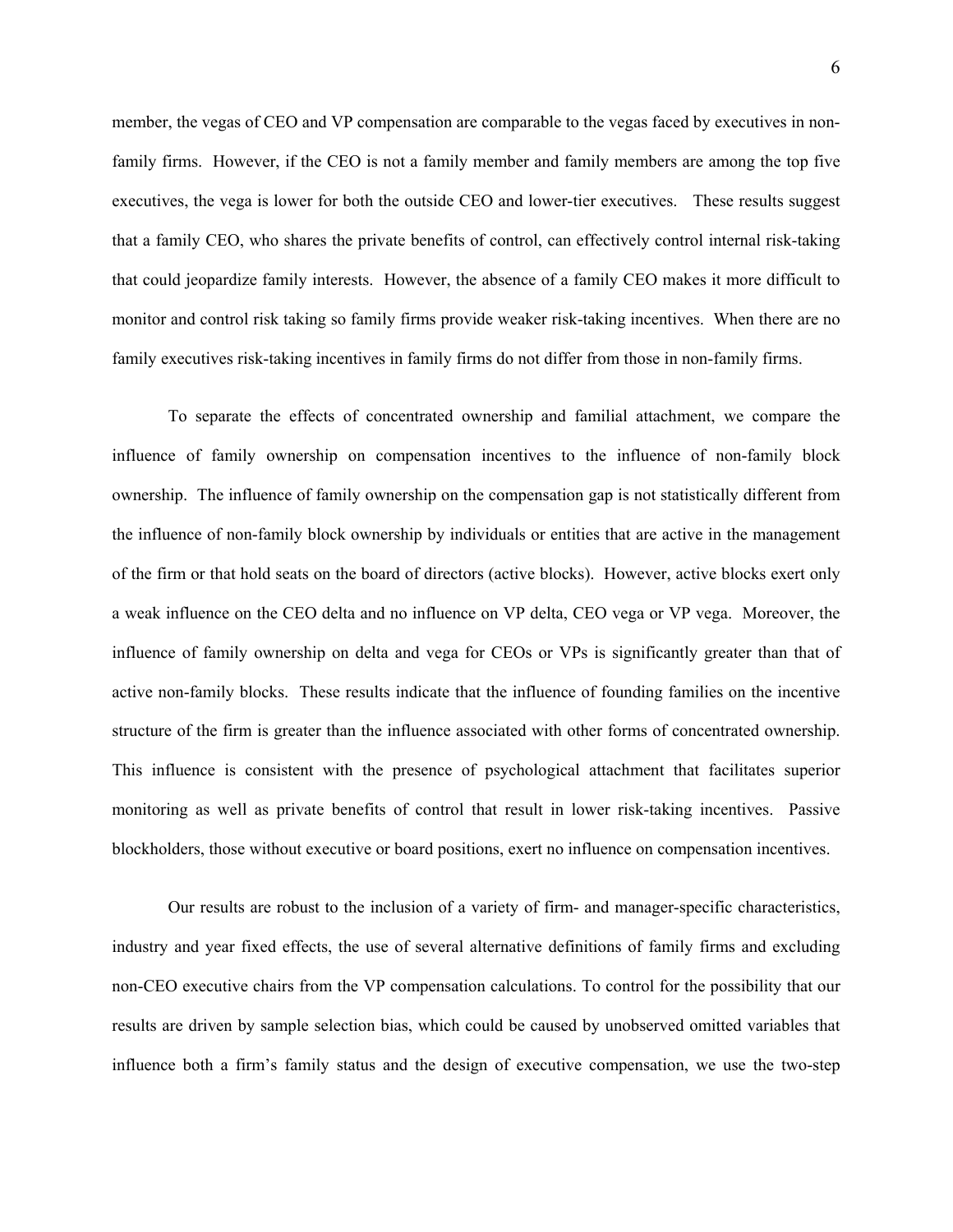treatment model (Heckman, 1979). We obtain similar results when we estimate our models with the Heckman treatment effects approach.

As an additional test, we examine the relation between tournament incentives and firm performance in family vs. non-family firms. Kale et al. (2009) find that firm value (Tobin's Q) and operating performance is positively related to the compensation gap, and that the relation becomes weaker when the probability that a VP will be promoted to the CEO position decreases. We find a positive relation between firm performance and the compensation gap in non-family firms and in family firms when there is no family member present in top management. We find no relation between performance and the compensation gap in family firms when any family member serves as the CEO or a VP. Together, these results indicate that impediments to promotion faced by non-family VPs reduce the efficacy of tournament incentives in family firms.

Villalonga and Amit (2006) suggest that the valuation impact of family firms represents a tradeoff between lower manager-shareholder agency conflicts and higher majority-minority shareholder conflicts. Our results suggest that these same two economic forces shape the compensation incentives offered to top management and offer additional insight into what creates value in family firms. Concentrated ownership and family monitoring mitigate the need for performance-based incentives to align managers with shareholders. However, promotion from within the family and the desire to protect private benefits results in weaker tournament and risk-taking incentives. Thus, the observed compensation structure represents both the mitigation and influence of agency problems within the family firm.

Prior studies of compensation in family firms focus primarily on the level and mix of CEO compensation in family firms (e.g., Gomez-Mejia, Larraza-Kintana, and Makri, 2003) with only limited attention to the influence of economic and contracting environment in family firms on incentives. A growing body of literature suggests that incentives offered to all top-tier executives, including promotion incentives, affect firm policies and performance (e.g., Aggarwal and Samwick, 2003, 2006; Kale et al., 2009; Chava and Purnanandam, 2010). To the best of our knowledge, our paper is the first to investigate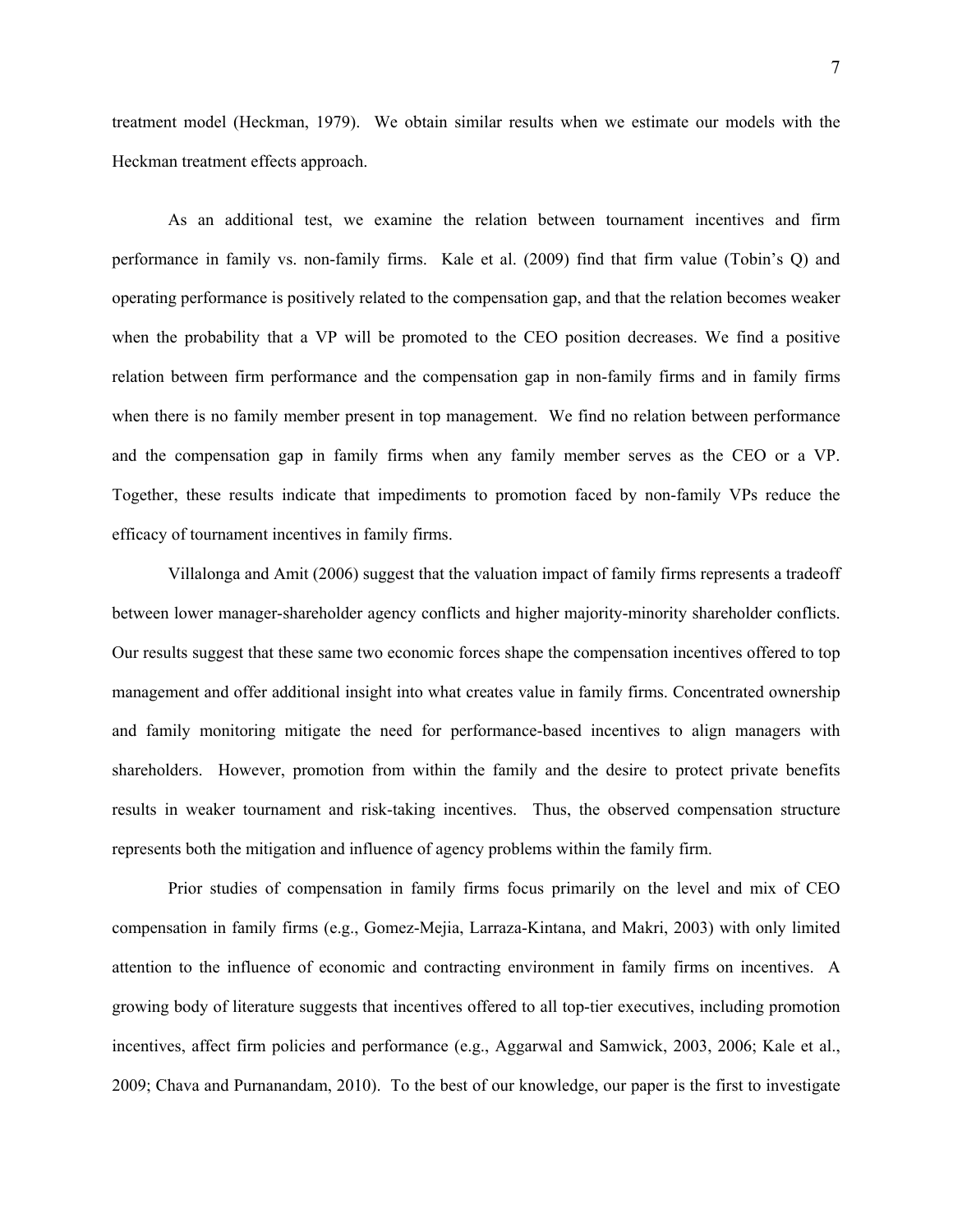the compensation design of all top-five executives in family firms and provide evidence on how family's ownership, management involvement, and private benefits of control influence their tournament, the payfor-performance, and risk-taking incentives. In addition, our results suggest that the influence of family firms extends beyond concentrated ownership and reflects familial attachment that results in both superior monitoring and private benefits of control that are unique to the founding family. Thus our study adds to research on how firm policies and decisions in family firms differ from non-family firms (e.g., Anderson and Reeb, 2003b; Fahlenbrach, 2009; and Li and Srinivasan, 2011).

Our paper also adds to the literature on the determinants of incentive compensation (e.g., Bizjak, Brickley, and Coles, 1993; Core and Guay, 1999; Ryan and Wiggins, 2001; Coles, Daniel and Naveen, 2006). Specifically, our results demonstrate that the source of concentrated ownership and the blockholder's involvement in the firm's management or governance influences compensation incentives. Family firms have a large presence in the economy, and they have unique characteristics that influence the design of executive incentive contracts. These features cannot be easily captured by the firm and executive characteristics commonly used in the compensation literature. Based on the mixed evidence in the literature, Murphy (1999) concludes that there is little evidence that pay-for-performance sensitivity leads to better firm performance. Our findings suggest that pooling family and non-family firms together could obscure relations between performance and incentive compensation.

The article is organized as follows. Section 2 describes our sample and data. Section 3 presents the regressions results and several robustness checks we conduct. Section 4 concludes.

### **2. Data, Variable Construction and Summary Statistics**

# *2.1. Data*

To obtain a sample, we start with all firm years in the *Standard and Poor's ExecuComp* database from 2003 to 2006. The *Execucomp* database provides data on compensation for the top executives of firms in the S&P 1500 index. We exclude financial (SIC codes 6000 – 6999) and utility firms (SIC codes 4900 - 4999). We obtain financial and accounting data for the firms from the *Compustat Fundamental*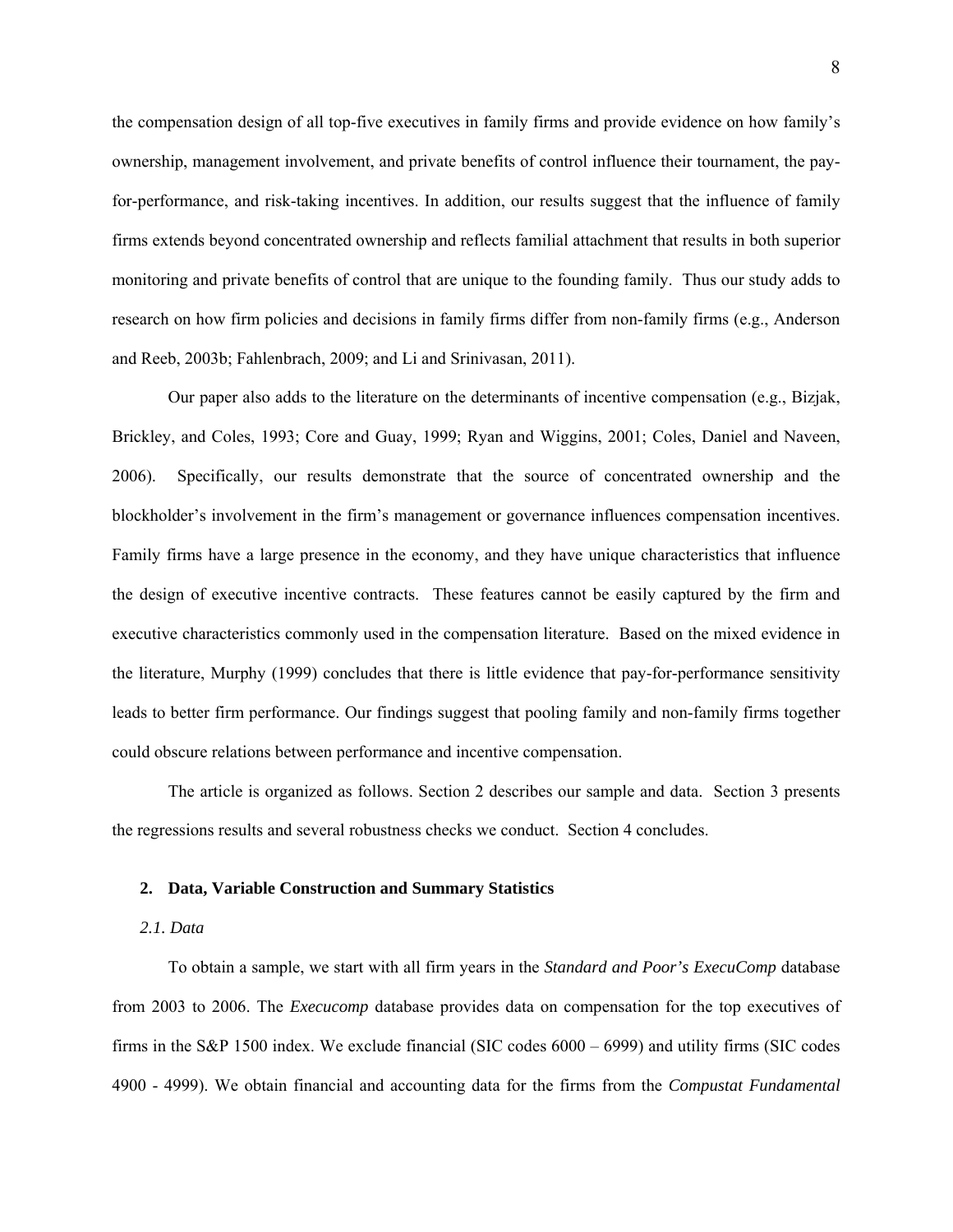*Annual* database and stock return data from the *Center for Research on Security Prices* (CRSP) database. From the *Execucomp* database, we also obtain information on CEO age and tenure. Board-of-director characteristics come from the *Corporate Library* database. To estimate the risk-free rate used in vega and delta computations, we use the ten-year treasury notes constant maturity series available from the Federal Reserve Bank's official website. To be included in the sample, we require that the firm has information on CEO and VP compensation, CEO age, CEO tenure, sales, leverage and profitability. We use the Consumer Price Index (CPI-U) compiled by the BLS to adjust dollar values to 2003-dollar levels. To control for the influence of extreme values, we winsorize accounting, compensation, and performance variables at the 99<sup>th</sup> and 1<sup>st</sup> percentiles. Our final sample consists of 5,107 firm-years for 1,573 firms.

### *2.2. Family Firms*

We follow Anderson and Reeb (2003a, 2003b) and Villalonga and Amit (2006) and define family firms as firms in which the founder or any family member of the founding family is a director or one of the top five officers, or family members in the aggregate own 5% or more of the outstanding equity. In Table 6, we demonstrate that our results are robust to three alternative family firm definitions where we require: (i) a family member serves as one of the top five executives or the family ownership of at least 10% of outstanding equity (ii) a family member serves as one of the top five executives or a director, or (iii) a family member serves as the CEO or the family is the largest vote holder.

We follow a two-step process to collect the information to determine a firm's family status. In the first step, we read news wire stories, company filings, and corporate websites to identify the founder and the founding family of each firm in our sample. As in Villalonga and Amit (2006), we classify a person as the founder if she is responsible for the firm's early growth and development and is recognized as the founder by the public. In the case of multiple founders, we define the controlling family as the family that has the largest ownership. In the event multiple families have equal ownership, we define the controlling family as the family with the most managerial positions and directors on the board. In the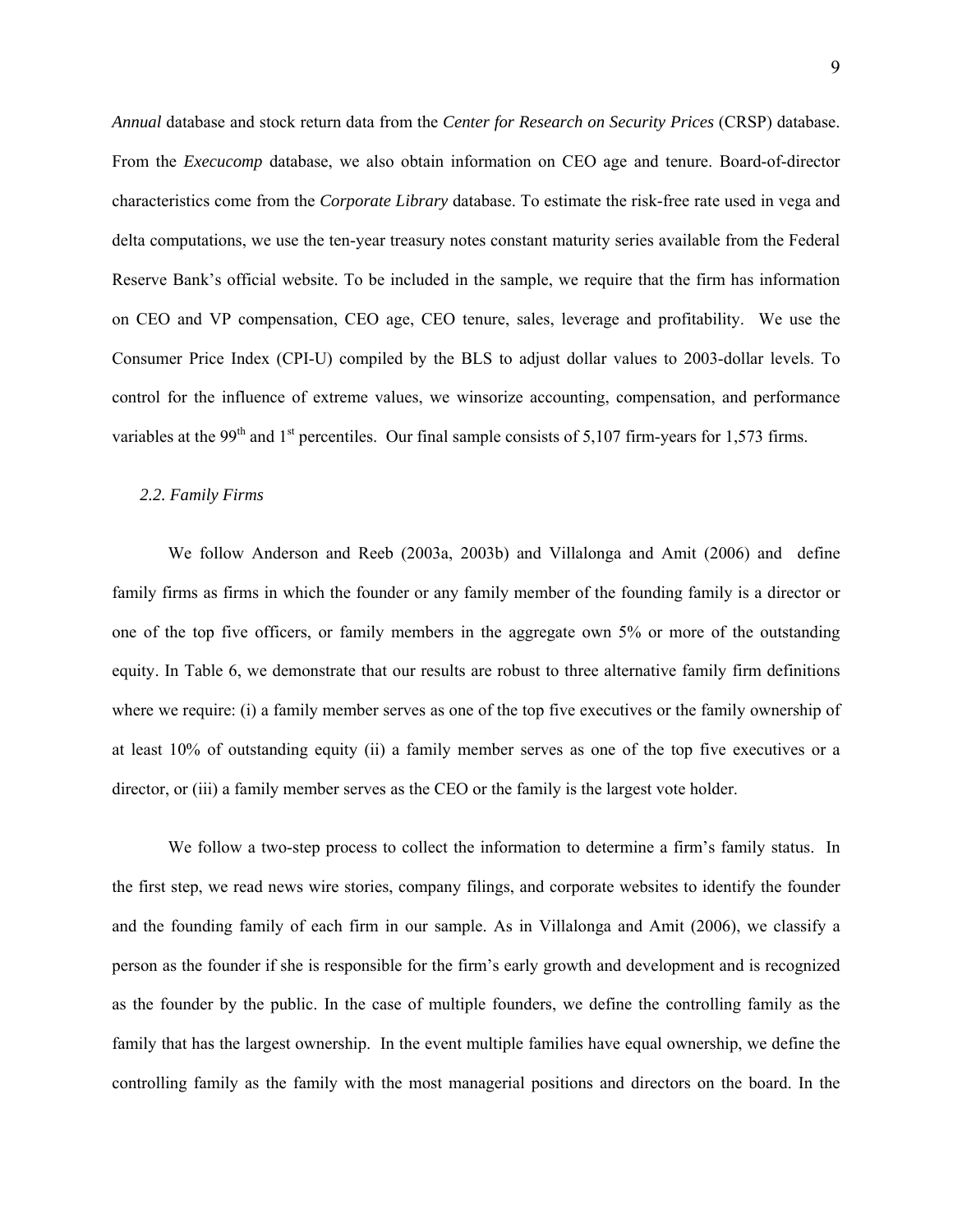second step, we read each firm's annual proxy statement to determine if members of the founding family remain active in the management of the firm, the ownership by the founding family, and the presence of family directors. For firms classified as family firms, we also ascertain whether the founder is the CEO and, if not, the generation relative to the founder of any family officers.

Our final sample comprises 1,573 firms of which 672 are classified as family firms and 957 are classified as non-family firms.<sup>4</sup> Over the period of the study, the panel dataset contains 2,094 family firm years and 3,013 non-family firm years for a total of 5,107 observations. Approximately 41% of our sample consists of family firms, which is comparable to samples of family firms in Europe (e.g., Faccio and Lang, 2002). Anderson and Reeb (2003a) estimate about one-third of U.S. firms in the S&P 500 are family firms, and Villalonga and Amit (2006) estimate 38% of the Fortune 500 firms are family controlled. Anderson, Duru, and Reeb (2009) classify 47.6% of the largest 2,000 U.S. firms as family firms, which indicates that the proportion of family firms in the U.S. increases as the sample comprises a greater fraction of smaller firms. We examine firms from the S&P 1500, which includes firms in the S&P 500, the Midcap 400, and the Smallcap 600. For firms in the S&P 500 index, we classify 34.7% as family firms, which is comparable to the estimates by Anderson and Reeb (2003a) and Villalonga and Amit (2006). About 41.5% of the firms in the Midcap 400 and 46.5% of the firms in the Smallcap 600 are family firms.

### *2.3. Variables for Compensation Incentives*

1

To examine how the features of family firms influence incentive compensation, we focus on the following measures: (i) the total compensation gap between the CEO and the median VP; (ii) the sensitivity of the executive's annual compensation to the firm's stock performance (delta); (iii) the sensitivity of the executive's annual compensation to the firm's stock volatility (vega). We include an executive in the VP compensation calculations when the executive's cash compensation (salary, bonus,

<sup>&</sup>lt;sup>4</sup> The number of family firms and non-family firms exceed the total number of firms because 56 firms change their status from family to non-family during the sample period. Our results are robust to removing these 56 firms.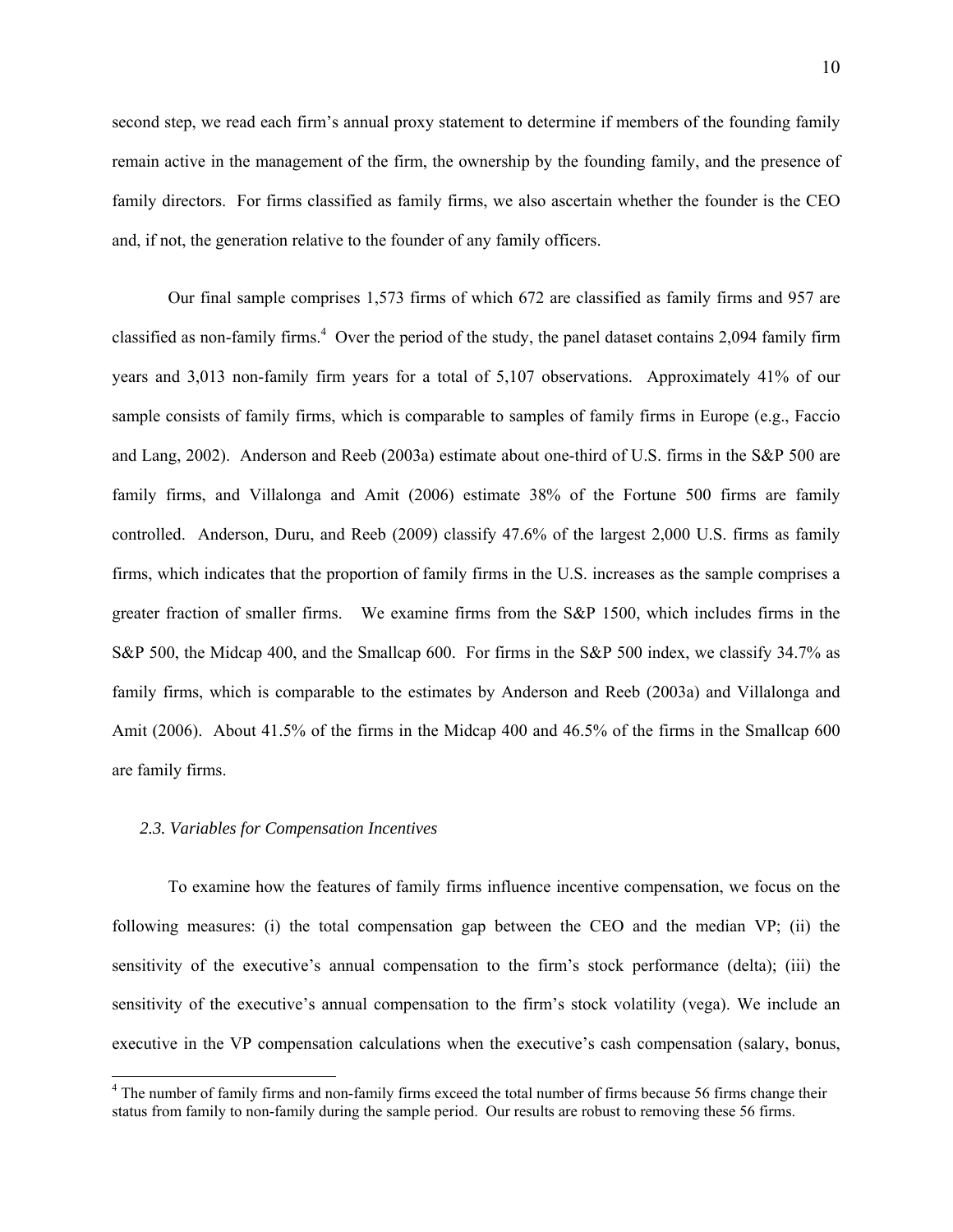and other cash compensation) ranks among the top five executives in the firm. Our results are robust, however, if we use all non-CEO executives reported in *ExecuComp*.

We follow Kale et al. (2009) and use the total compensation gap, which is the difference between the CEO's total compensation and the median total compensation of the firm's VPs, to measure tournament incentives. We obtain similar results if we use the mean value of the VP's total compensation to construct the total compensation gap. To measure the total compensation for an executive, we use the variable TDC1 in the *ExecuComp* database. TDC1 includes all cash compensation, the value of restricted stock grants and option grants, long-term incentive payouts, and all other compensation.

 We compute the compensation delta as of the pay-for-performance sensitivity to stock price performance of an executive's annual pay. Delta equals the dollar change in the executive's annual compensation with respect to a 1% change in stock price. Specifically, an executive's compensation delta in year t is computed as:

Compensation delta<sub>t</sub> = delta of new restricted stock grants<sub>t</sub> + delta of new option grants<sub>t</sub>

where the delta of new restricted stock grants<sub>t</sub> equals #restricted stock grants×0.01×stock price. We follow Core and Guay (2002) and Coles et al (2006) and compute the delta of new option grants as the change in the Black-Scholes value of the options for a 1% change in stock price.

We estimate an executive's risk-taking incentives as the sensitivity of the executive's Black Scholes value of new option grants with respect to a 0.01 change in stock volatility (vega). We do not estimate the vega of stock grants since Guay (1999) documents that the vega of stocks is insignificant compared to the vega of options. Because founding families tend to have large equity ownership in their firms, family executives' total wealth will be more sensitive to changes in stock price and volatility than the wealth of executives in non-family firms. To capture executives' existing incentive from their portfolio holdings, we calculate the portfolio delta and portfolio vega based on the executives' existing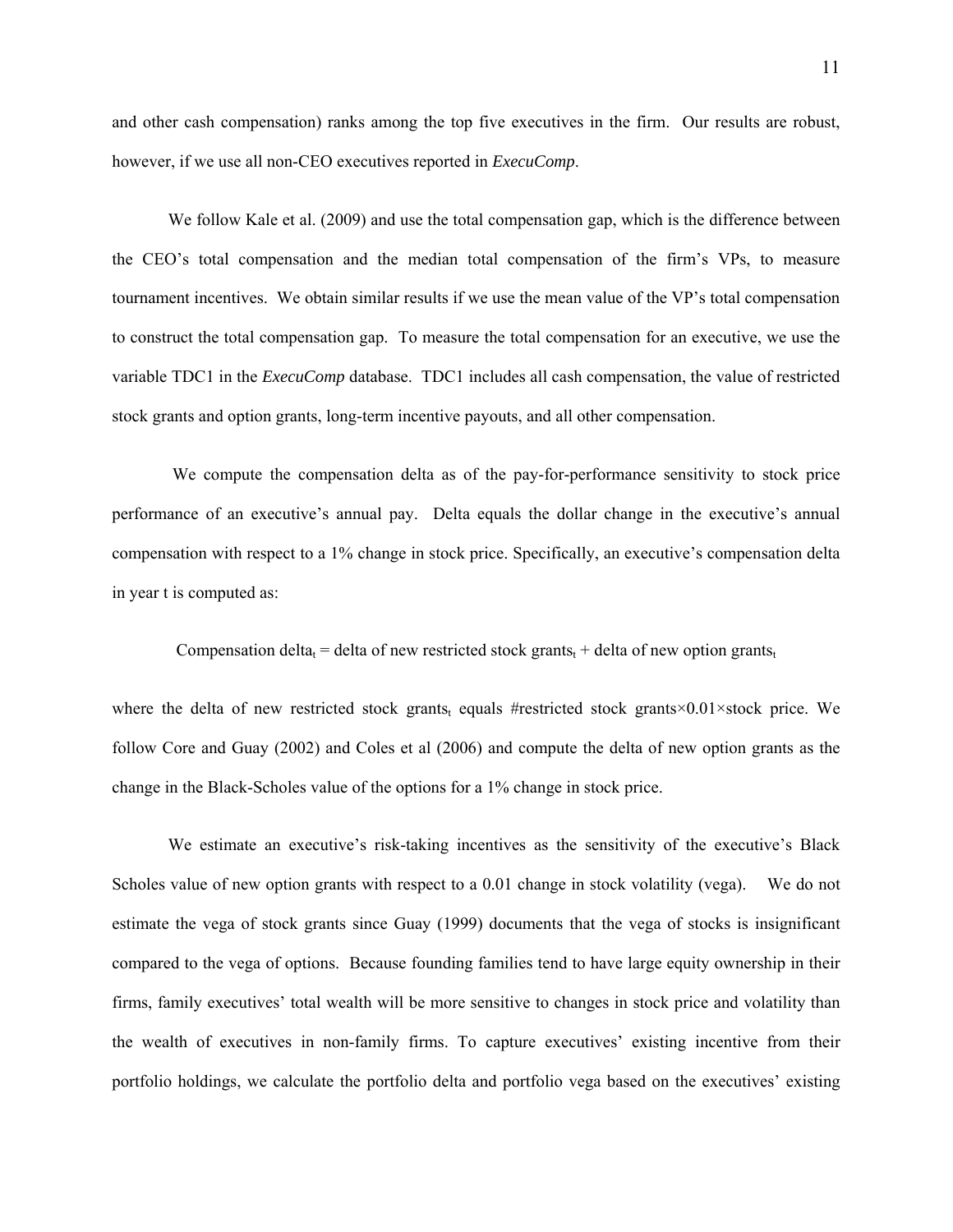equity holdings at the beginning of the year following the approximation method of Core and Guay (2002). We include these two variables as control variables in our regression analysis.

### *2.4. Summary Statistics*

Table 1 present summary statistics for the family and compensation variables, and control variables used in our study. The mean (median) total compensation gap between the CEO and the median VP is \$3.14 million (\$1.72 million). The mean (median) CEO compensation delta is \$46,472 (\$20,511) and the mean (median) portfolio delta is \$779,905(\$257,776). The mean (median) CEO compensation vega is \$28,791 (\$9,432) and the mean (median) portfolio vega is \$179,558 (\$66,093). VPs have lower deltas and vegas compared to those of the CEO. A 1% increase in stock price increases the median VP's annual income by \$12,902 (\$6,422) based on the mean (median) and their portfolio value by \$94,453 (\$45,071) based on the mean (median). A 0.01 change in stock volatility increases the median VP's annual income by \$8,169 (\$3,225) and the median VP's portfolio value by \$40,512 (\$17,670) based on the mean (median). The mean (median) CEO total compensation is 4.69 (2.88) million dollars. The median total VP compensation has a mean of \$1.55 million and a median of \$1.04 million. On average, about 51.4% of the CEO's total pay and 55.4% of the median VP's total pay are in cash. See the Appendix for definitions of control variables.

### [Insert Table 1 about here]

### **3. Results**

#### *3.1. Univariate Comparison of Family and Non-family Compensation Incentives*

Table 2 presents a comparison of compensation incentives for family and non-family firms. The total compensation gap between the CEO and the median VP is significantly lower in family firms, with an average (median) gap of \$2.715 million (\$1.241 million) compared to \$3.433 million (\$2.041 million)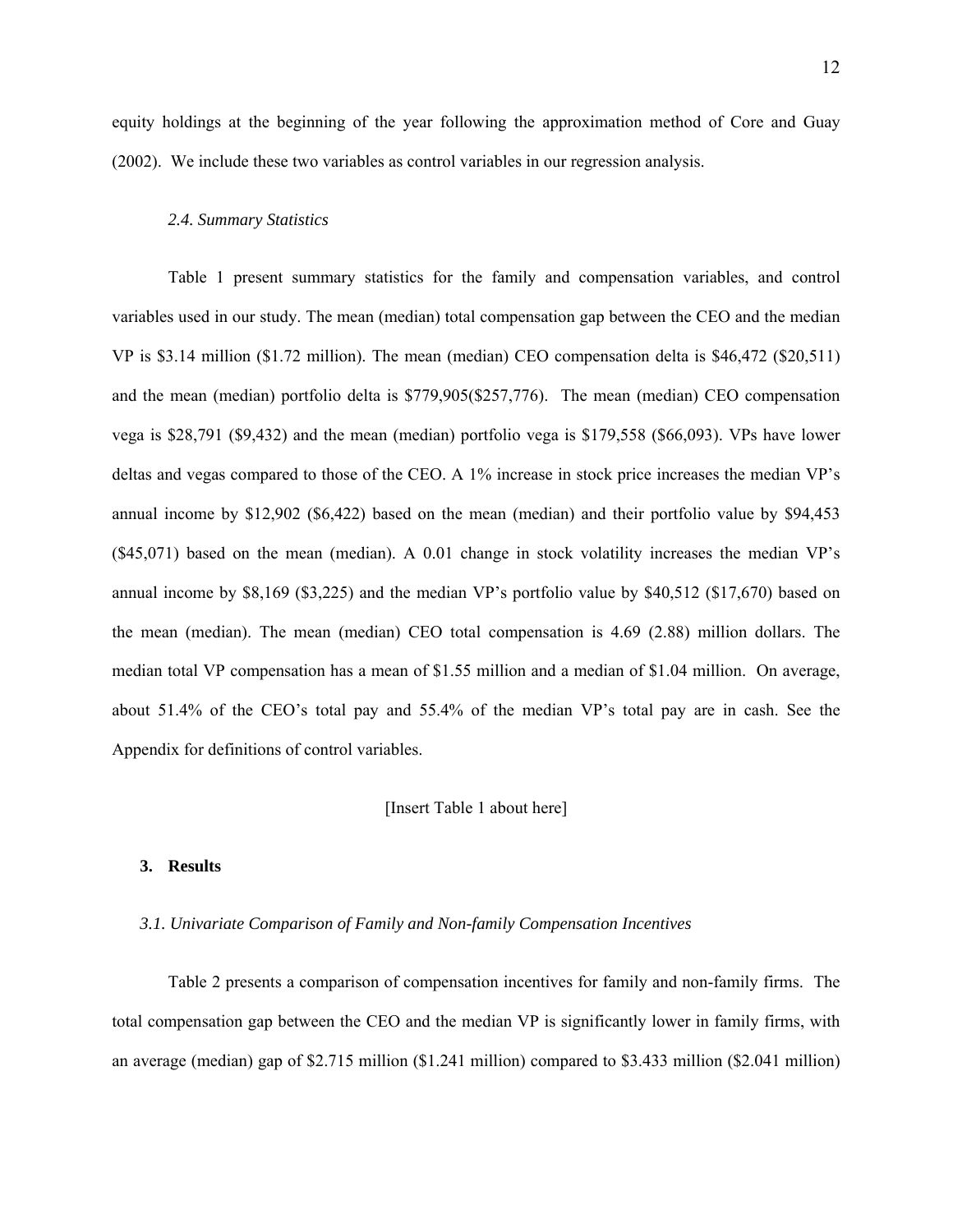for non-family firms. These comparisons suggest that family firms provide weaker tournament incentives than non-family firms.

### [Insert Table 2 about here]

The compensation delta is also significantly lower for CEOs and VPs in family firms compared with that of the non-family firm executives. A 1% increase in the firm's stock price increases the annual compensation of a family-firm CEO by \$42,708 on average, which is \$6,381 (13%) less than the average increase that a CEO in a non-family firm receives for the same percentage increase in stock price. This difference supports the hypothesis that family firms suffer less from the shareholder-manager agency conflict and do not rely as heavily on costly equity-based incentives as an alignment mechanism.

Family firms tend to have high ownership concentration, which provides higher sensitivity of total wealth to stock price performance. For a 1% increase in stock price, the average increase in a family CEO's total wealth is \$1.167 million, which is more than double the \$0.513 million average increase in the total wealth of a non-family CEO. Since firms can use annual grants to adjust the CEO's total wealth sensitivity to performance, we control for the portfolio sensitivities in our multivariate regressions. Family and non-family firms also differ in their executives' risk-taking incentives. Both the compensation and portfolio vega of CEOs in family firms are significantly lower than those of CEOs in non-family firms, which indicates that, in general, family firms may prefer lower risk levels.

### *3.2. Multivariate Analysis of Family Firms and Top Management Compensation Incentives*

In this section, we present our multivariate analysis of the relations between family firm features and incentive compensation design. In each regression, we examine the impact of measures of family ownership, control and involvement on the various measures of compensation incentives. We use a continuous family ownership variable, measured as the percentage of shares held by the founding family as a group, and a family firm dummy to identify family control.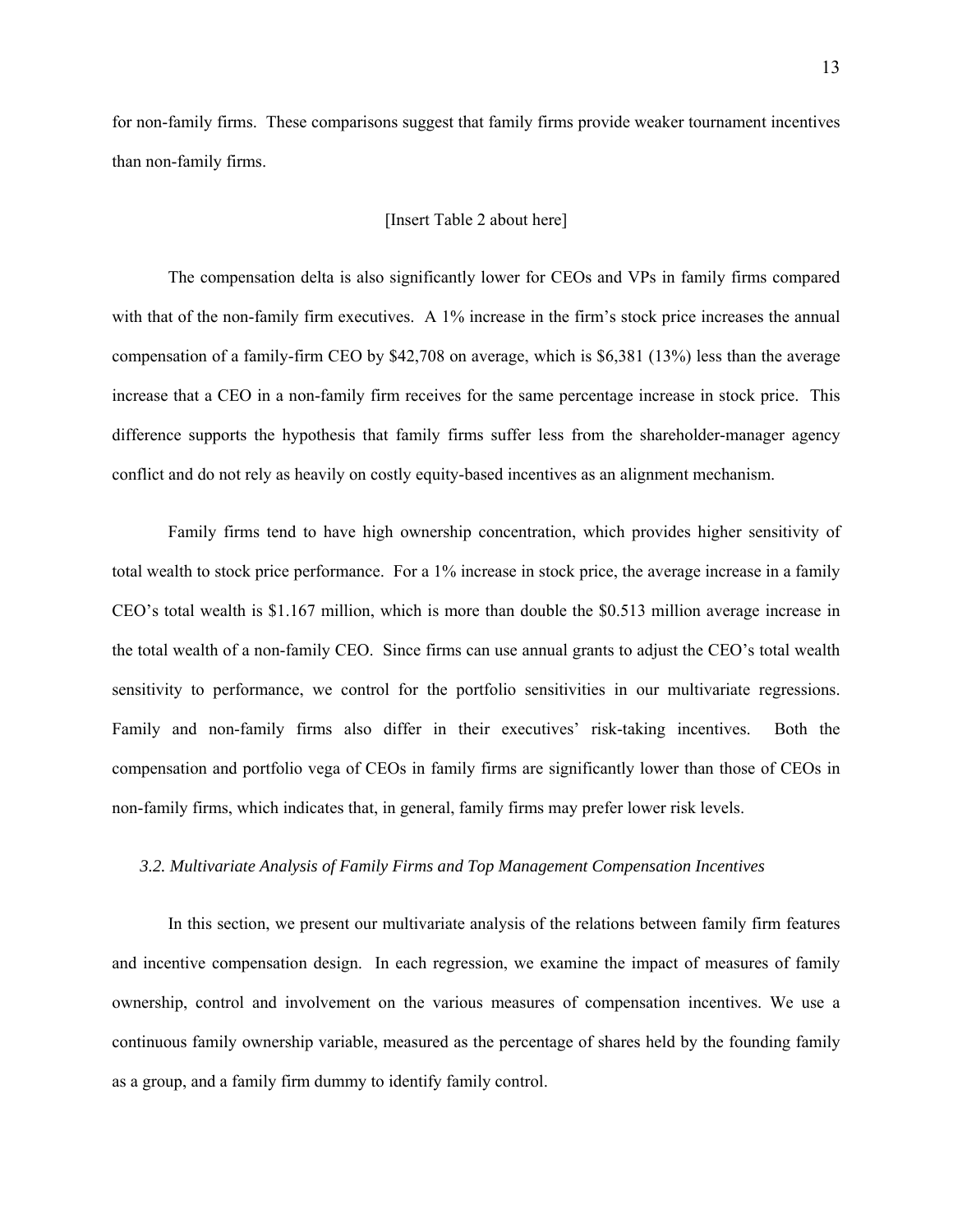We include control variables in our regressions that have been identified in the literature to influence incentive compensation.<sup>5</sup> These control variables include the CEO's age and tenure, return on assets, sales growth, financial leverage, the standard deviation of past stock returns, firm size as measured by the natural log of total assets, capital expenditures, R&D expense, advertising expense, and the number of 4-digit SIC codes that the firm operates each fiscal year. Villalonga and Amit (2006) and Gompers, Ishii and Metrick (2010) argue that dual-class stocks change firm ownership structure and have significant value impact, so we include a dummy variable for dual-class firm years. We also collect 5% block ownership from proxy statements and include the percentage of non-family block ownership as a control variable since evidence indicates that blockholders, influence executive compensation design, corporate governance and monitoring (e.g., Gillan and Starks, 2000; Hartzell and Starks, 2003; Parrino, Sias, and Starks, 2003). The definitions for these control variables are presented in the Appendix. We include year and industry dummies in every compensation regression to control for year and industry fixed effects.

### *A. Analysis of the Compensation Gap between CEOs and Vice Presidents*

In order to receive and preserve private benefits of control, family firms may be more likely to promote heirs and siblings over more qualified candidates who are not from the family. Such favoritism would reduce the efficacy of tournament incentives for non-CEO executives. As a result, family firms are less likely to conduct promotion-based tournaments and use the pay gap as a tournament prize. Thus, we expect to observe smaller compensation gaps in family firms.

# [Insert Table 3 about here]

We use the natural log value of the total compensation gap as the dependent variable in the gap regressions. Since the compensation gap can be negative in some cases (around 5.5% of the sample), we follow Kale et al. (2009) and add the absolute value of the minimum gap to each observation. This

1

<sup>&</sup>lt;sup>5</sup> See Bizjak, Brickley, and Coles (1993), Mehran (1995), Core and Guay (1999), Ryan and Wiggins (2001) and Coles, Daniel and Naveen (2006).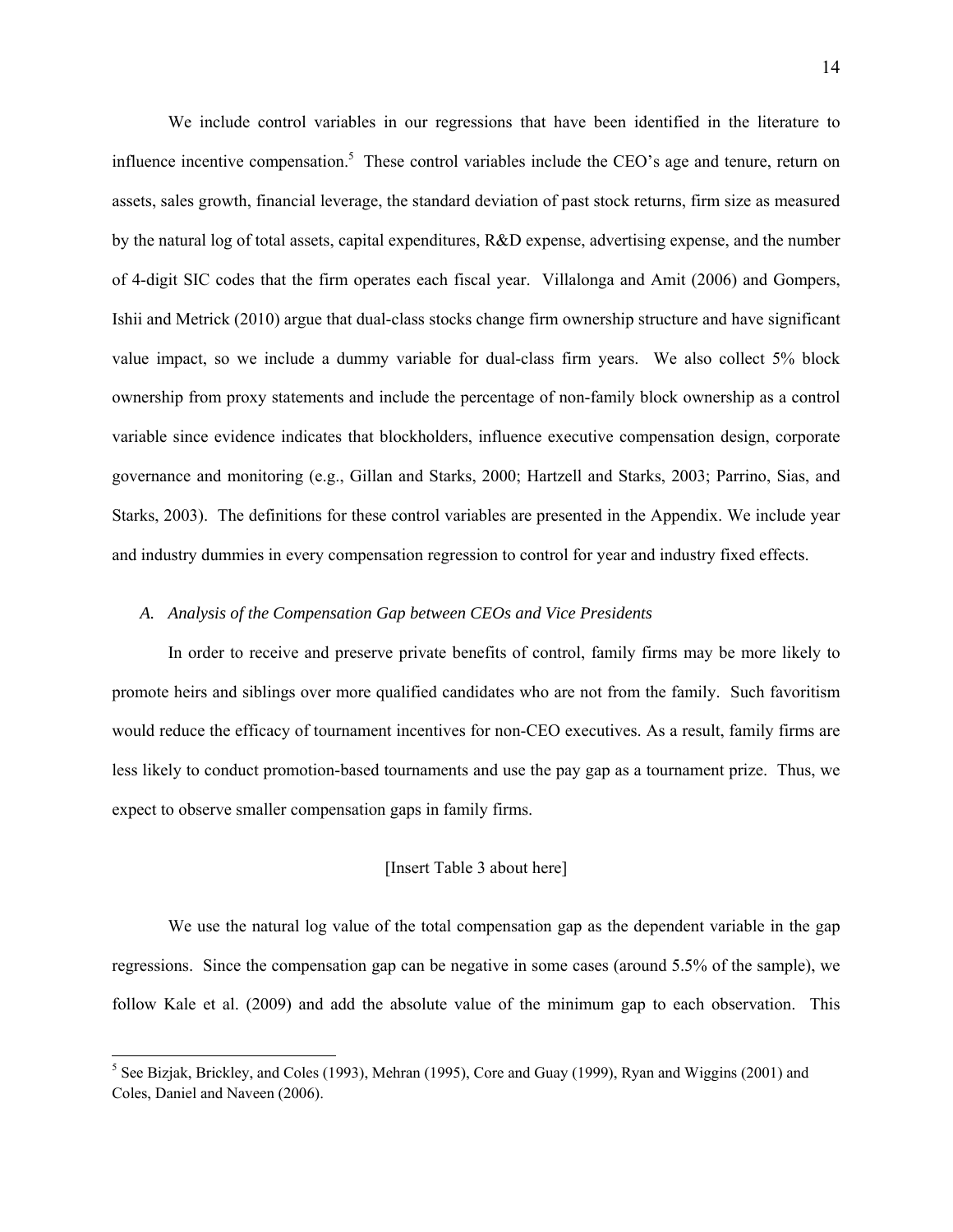procedure monotonically transforms all the compensation gaps to be positive. Our results are qualitatively similar if we exclude all observations with a negative compensation gap from the sample. We present the results of our analysis of the compensation gap in Table 3. Consistent with our expectation that family firms are less likely to promote non-family VPs and therefore are less likely to use tournament incentives, the gap is negatively related to the percentage of family ownership and the family firm indicator variable in models 1 and 2 (*p*-values are less than 0.01).

We next separate family firms into three sub-groups: the CEO is a founder, a descendant, or someone who is from outside the family. In the first two cases, the current executive structure does not exhibit a willingness to choose a person from outside the family for CEO, so non-family VPs could rationally conclude that the prospects for promotion are lower. In untabulated results, we find that founder CEOs have longer tenure than descendant CEOs (on average 17.9 years and 11.9 years, respectively), and that both have significantly longer tenures than non-family CEOs (on average 5.3 years). The longer tenures of family CEOs reduce the potential that any VP will be promoted to the top position in the short run and further diminish the likelihood of a tournament in family firms. Thus we expect that tournament incentive to be the weakest when the founder is the CEO, followed by firms with descendant CEOs. When an outsider serves as CEO, the family has demonstrated a willingness to appoint a non-family member as CEO, so VPs should expect a higher likelihood that they could be promoted.

Model 3 in Table 3 presents the results of our multivariate analysis of the relation between family CEO status and the compensation gap. Confirming our hypothesis, the coefficient on the founder CEO dummy is -0.428 and the coefficient on the descendant CEO group is -0.154. Both coefficients are significantly different from zero with *p*-values less than 0.01. When CEO is not a family member, the coefficient is much smaller (-0.040) and is not significantly different from zero. An *F*-test reveals that the coefficients on the founder CEO, descendant CEO, and non-family CEO dummies are all statistically different from each other as predicted.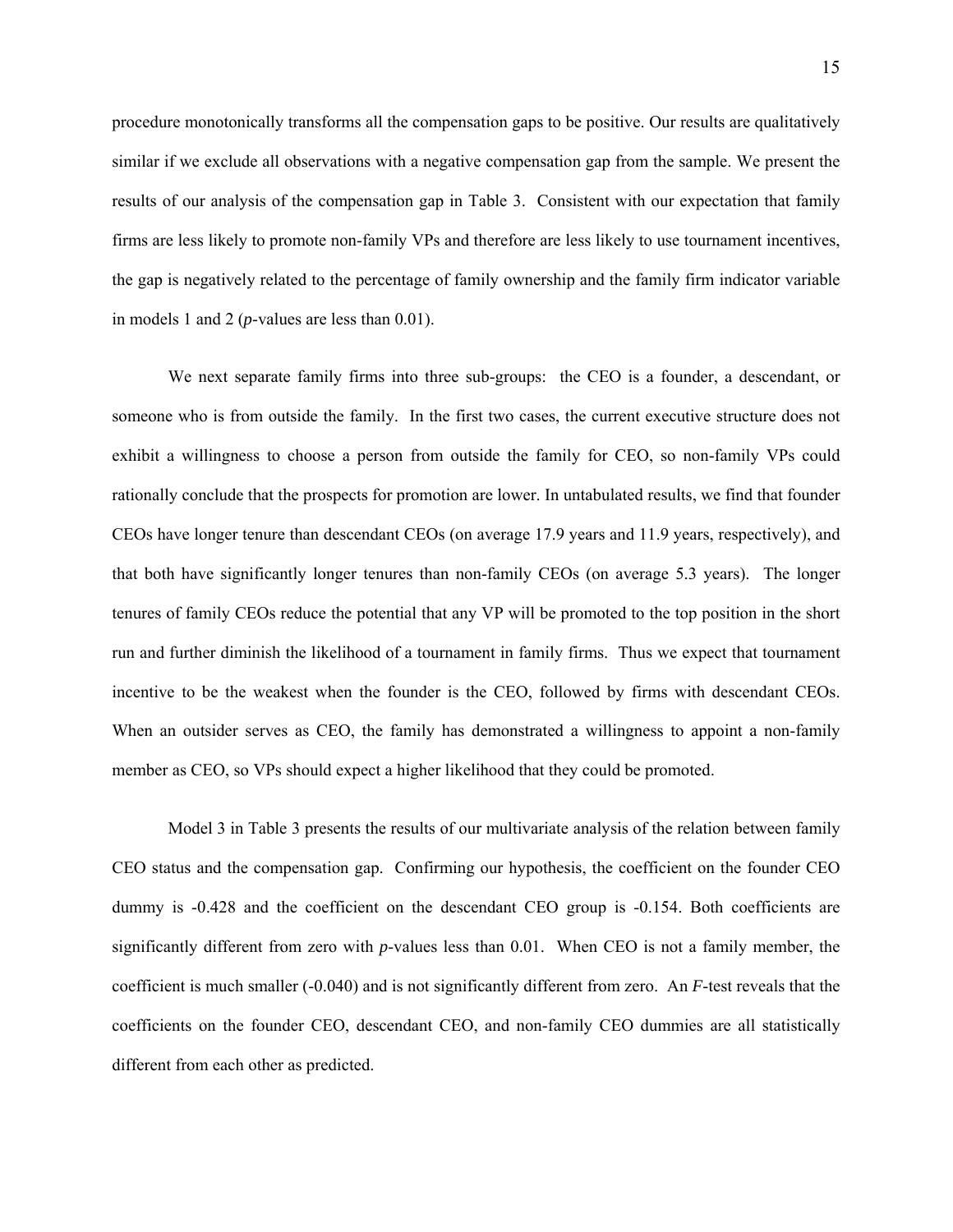When there is an outside CEO but family presence in top management team, tournament incentives are likely to be weaker as a result of the family VPs. For instance, the outsider could serve as a "placeholder" CEO only to pass control back to a family heir after the heir has obtained suitable experience. In model 4, we add an additional level of refinement by dividing non-family CEO group into subgroups with or without family VPs. A tournament is more likely when no family members are active in the top management of the firm. Consistent with this conjecture, we find that the compensation gap is lower (coefficient=-0.180, *p*-value = 0.06) when there is a family VP, and is not significantly different from that of the non-family firms when there is no family member among the top five executives. Overall, the results presented in Table 3 validate our prediction that the use of tournament incentive in family firms depends on the probability of promoting non-family executives. When there are family members in the upper management of the firm, either as CEO or VPs, the compensation gap is lower, consistent with the premise that these firms are less likely to promote a non-family VP to CEO and therefore do not use tournament incentives. However, when no family members are top officers, the tournament prize is comparable to those in non-family firms.

### *B. Analysis of Pay-for-performance Sensitivity*

We next examine the influence of the various levels of family control on the annual compensation delta. Since firms may use compensation to adjust overall incentives to some target level, we include the delta from the executive's existing portfolio at the beginning of the year as an additional control variable in these regressions. If the high ownership concentration and better monitoring ability of family firms mitigate the manager-shareholder agency conflict, we expect that family firms will rely less on pay-forperformance sensitivity to motivate managers than non-family firms.

Columns (1) to (3) of Table 4 present the results of our analysis of the pay-for-performance sensitivity in the CEO's compensation package, and columns (4)-(6) present the result for non-CEO executives. As expected, both CEO and VP's compensation deltas are negatively related to the family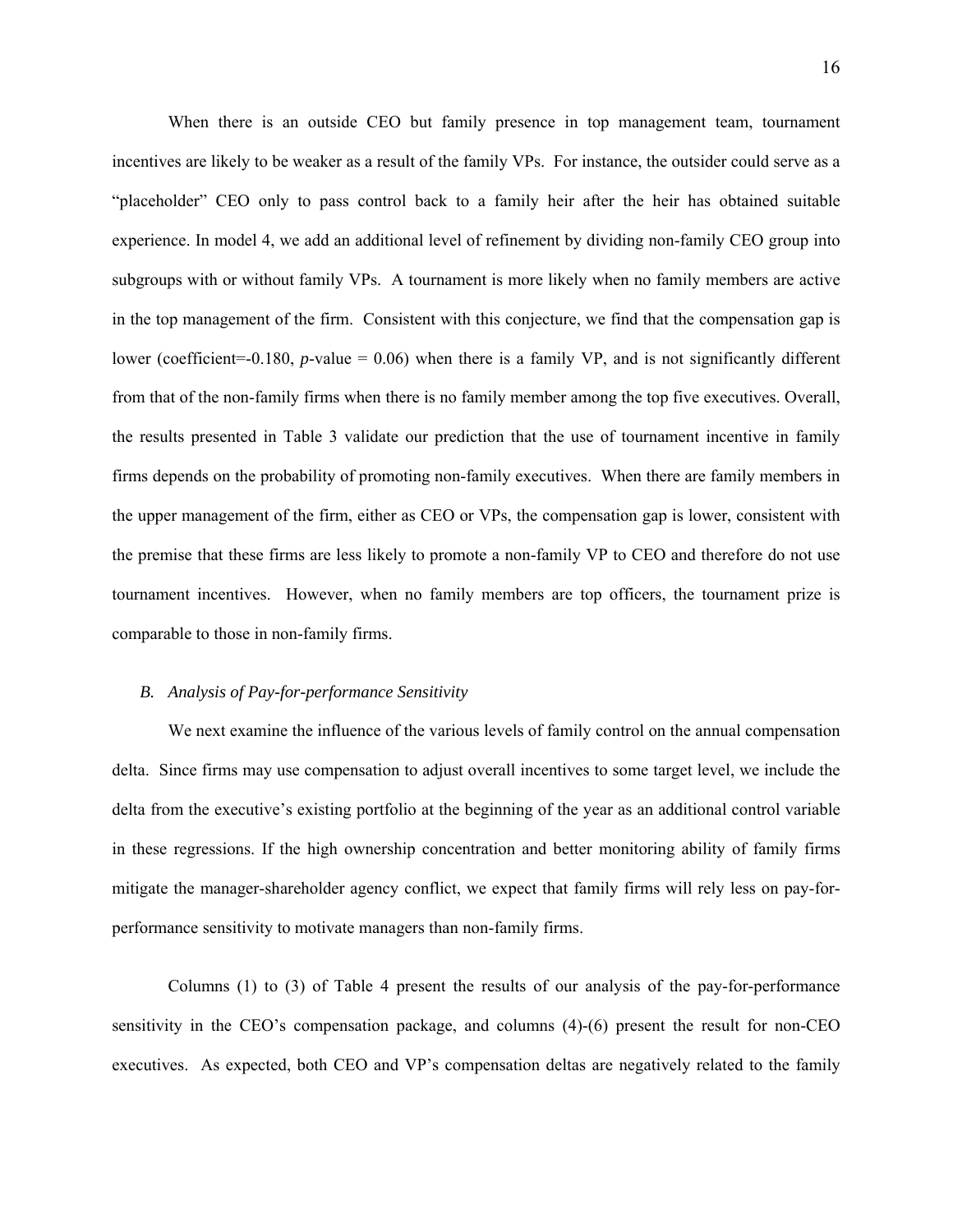ownership and the family firm dummy (all significant at less than the 0.01 level), as shown in models (1), (2), (4) and (5).

To further refine the analysis, we divide family firms into sub-groups based on family CEO and family VP presence. We present the results for CEOs in model 4 and for VPs in model 6. When CEO is a family member, both the CEO and VPs have significantly lower deltas, consistent with reduced agency conflicts and better monitoring of VPs by the family CEO. When CEO is not a family member and there are family VPs, the compensation provided to both the outside CEO and the VPs are less sensitive to stock price performance (*p*-values are 0.01 or lower). We interpret this result to suggest that when family members serve as VPs, the family can more effectively monitor a non-family CEO and other VPs, either by direct family VP monitoring or by providing useful information to non-executive family members. When no family members are among the top five executives to facilitate monitoring, the outside CEO's delta is not different from that in non-family firms. *F*-tests indicate that the compensation deltas for both the CEO and VPs are significantly higher than when family members serve as VPs. This finding is consistent with the premise that family firms rely more on performance based incentives when there are no family members in the top management team to facilitate monitoring.

### [Insert Table 4 about here]

The evidence in Table 4 supports the hypothesis that family firms rely less on performance-based incentives as a substitute for direct monitoring of executives. The findings are also consistent with the notion that family VPs can improve the monitoring of non-family CEOs. A recent paper by Li and Srinivasan (2011) examines corporate governance outcomes in firms where the founder sits on the board but does not serve as the CEO. One of their findings is that ex post total compensation for non-founder CEOs is more sensitive to performance in these founder-director companies. Our analysis differs from their analysis since we focus on (i) ex ante equity-based incentives and (ii) the influence of family involvement in the management of the firm. Overall, our results show that family control and family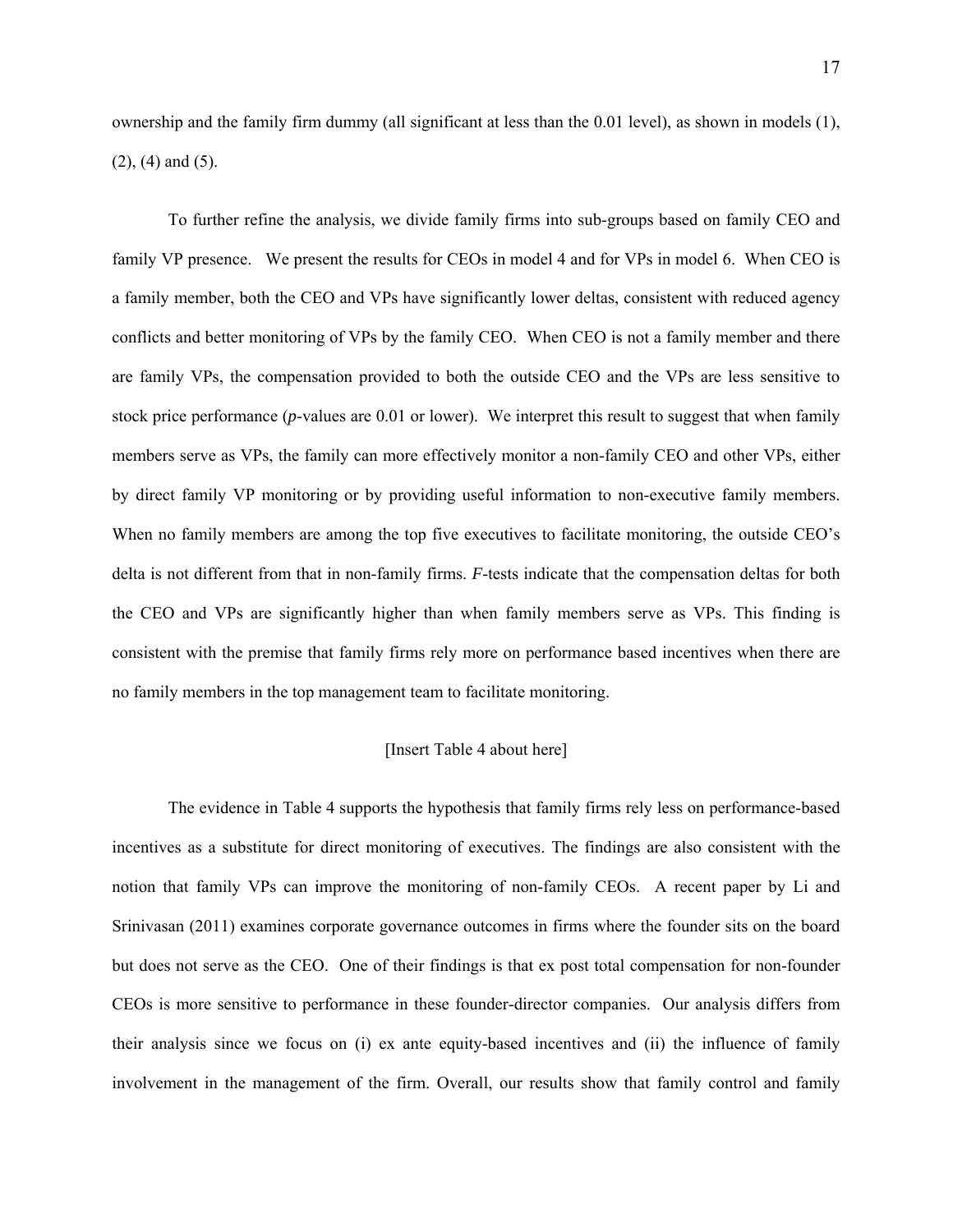presence as active managers significantly change the dynamics of agency conflicts within firms and shape the ex ante compensation pay-for-performance sensitivity accordingly.

### *C. Analysis of risk-taking Incentives*

Table 5 presents our analysis of the influence of family control on risk-taking incentives as measured by the compensation vega, or sensitivity to volatility. Family holdings are undiversified and families receive private benefits of control, so family members would prefer less risky strategies. Since outside executives have less concentrated stock holdings and do not share in the private benefits, they are not likely to have the same risk preferences as the family. Thus, we expect that family firms will provide weaker risk-taking incentives to align outside executives' risk preferences with those of the family.

The first three columns of Table 5 present the results from our analysis of risk-taking incentives for CEOs. The coefficients on family ownership (model 1) and the family firm indicator (model 2) are negative as predicted, with *p*-values less than 0.01 and 0.13, respectively. In model 3, we further segregate the family firms based on whether the CEO is from the founding family or outside the family. We also divide the group of family firms with non-family CEOs into firms with family VPs and without family VPs. We find that risk-taking incentives are significantly lower only when the CEO is not a family member and there is at least one family VP (*p*-value is 0.02). These results are consistent with the hypothesis that when family VPs are potential heirs and the CEO is not a family member, members of the family unit reduce risk-taking incentives to preserve private benefits of control for future generations.

# [Insert Table 5 about here]

We present the analysis of risk-taking incentives offered to VPs in models  $4 - 6$  of Table 5. In model 4 and 5, vega is negatively related to family ownership and the family firm dummy variable. As expected, in model 6, we observe that the negative vega coefficient is driven by the sub-group where the CEO is from outside the family and there is at least one family VP (*p*-value is 0.03). When the CEO is a family member, we find no difference in vegas of non-CEO executives between family and non-family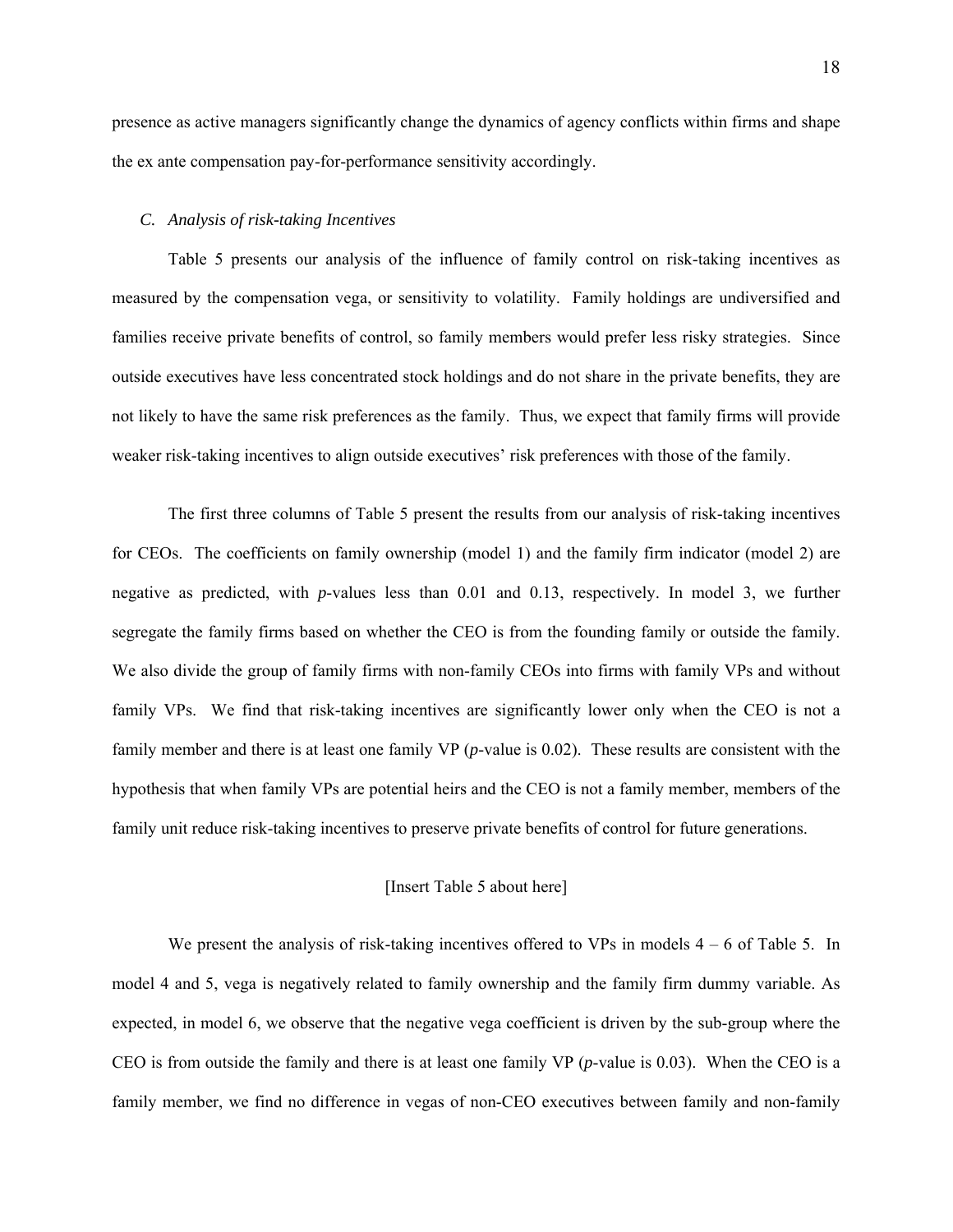firms. This finding suggests that when the CEO is a family member, her interests are aligned with other family members and she can supervise risk-taking behavior of other executives directly without relying on the compensation design to align incentives. Anderson and Reeb (2003b) find no evidence that founding family ownership or the presence of family CEO leads to lower firm-specific risk. Adding to their findings, we examine ex ante risk-taking incentives and find that family firms do not offer weaker risk-taking incentives to their executives except when the CEO is not a family member and there is at least one family VP. Our findings suggest that studying family involvement in non-CEO executive positions helps us better identify the family firms with private benefits of control, which allows us to gain additional insights on family firms' risk-taking motivations.

Altogether the evidence in Table 5 suggests that undiversified holdings and the desire to preserve private benefits of family control lead family firms to prefer lower risk-taking incentives. If the CEO is not a family member, she is not exposed to the risk associated with high level of undiversified stock holdings and does not share in the private benefits of family control. Thus, she has greater risk preferences, and the family uses pay packages that provide less reward for taking risk.

# *D. Comparison of the Influence of Family Ownership to Non-family Block Ownership*

We next examine whether the influence of family firms reflects unique familial attachment to the firm and private benefits unique to the family control of the firm, or whether the influence is merely associated with concentrated ownership. To facilitate this analysis, we classify non-family block ownership the degree of involvement in the firm (CEO, VP, or director) and by type (e.g., asset manager, private equity, etc.). We identify the degree of involvement in the firm from proxy statements. When possible, we classify the type of investment based on footnotes in the proxy statements, articles in the popular press, and institutional websites. When we cannot determine the type of investment from these sources, we use the primary business of the blockholder in the expanded Thompson 13-f classifications created by Agarwal, et al (2011). Many entities engage in varied investment activities, so a primary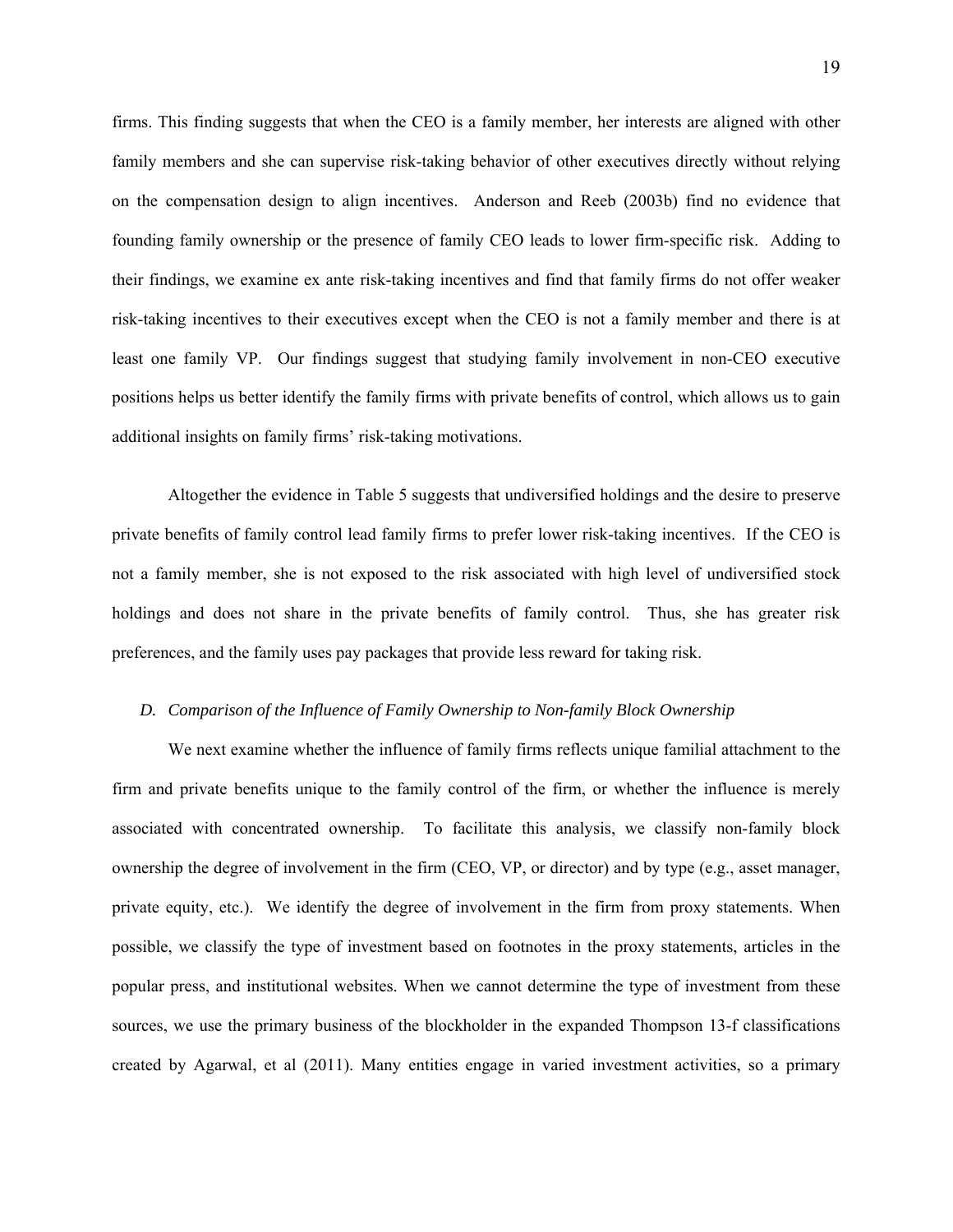business definition may not reflect the type of the investment. Thus, we analyze the influence of the nonfamily block ownership by the degree of involvement in the firm's management and governance.

### [Insert Table 6 about here]

Table 6 presents descriptive statistics on the types of non-family blockholders, their propensity to invest in family firms, and the degree to which the blockholder is active in the firm's management or holds seats on the firm's board of directors. The blockholders are sorted by descending order in which they are active in management or the board. All blockholder types invest in a non-trivial percentage of family firms. The propensity of these blockholders to invest in family firms ranges from 21.2% (Other) to 40.6% (Bank Holding Companies). Non-family individual blockholders, which include executives who have amassed a block ownership in the firm, wealthy individuals, and families of co-founders whose aggregate ownership is not the majority founder interest, are the most active. Over 64% of these individual blockholders serve as a director or as an executive of the firm. Private equity investors are the next most active (53.9% have executive or director positions), followed by non-financial corporations that own blocks in other corporations (49.4% have director or executive positions). Mutual fund families and asset management firms, which represent the majority of blockholders, are the least active in the firms in which they invest. Less than 1% of these blockholders hold executive or director positions.

We test the influence of family ownership and non-family block ownership and present the results in table 7. In panel A, we use total family ownership as our proxy for family influence. For each incentive measure – compensation gap, delta, and vega – we present in model (1) the coefficients on family ownership, the coefficients on the non-family block ownership, and *F*-tests for the difference between the coefficients. In model (2) we separate the non-family block ownership into active blocks (those that hold management positions or seats on the board of directors) and passive blocks (those that do not). Each model includes all control variables as in tables 3, 4, and 5.

[Insert Table 7 about here]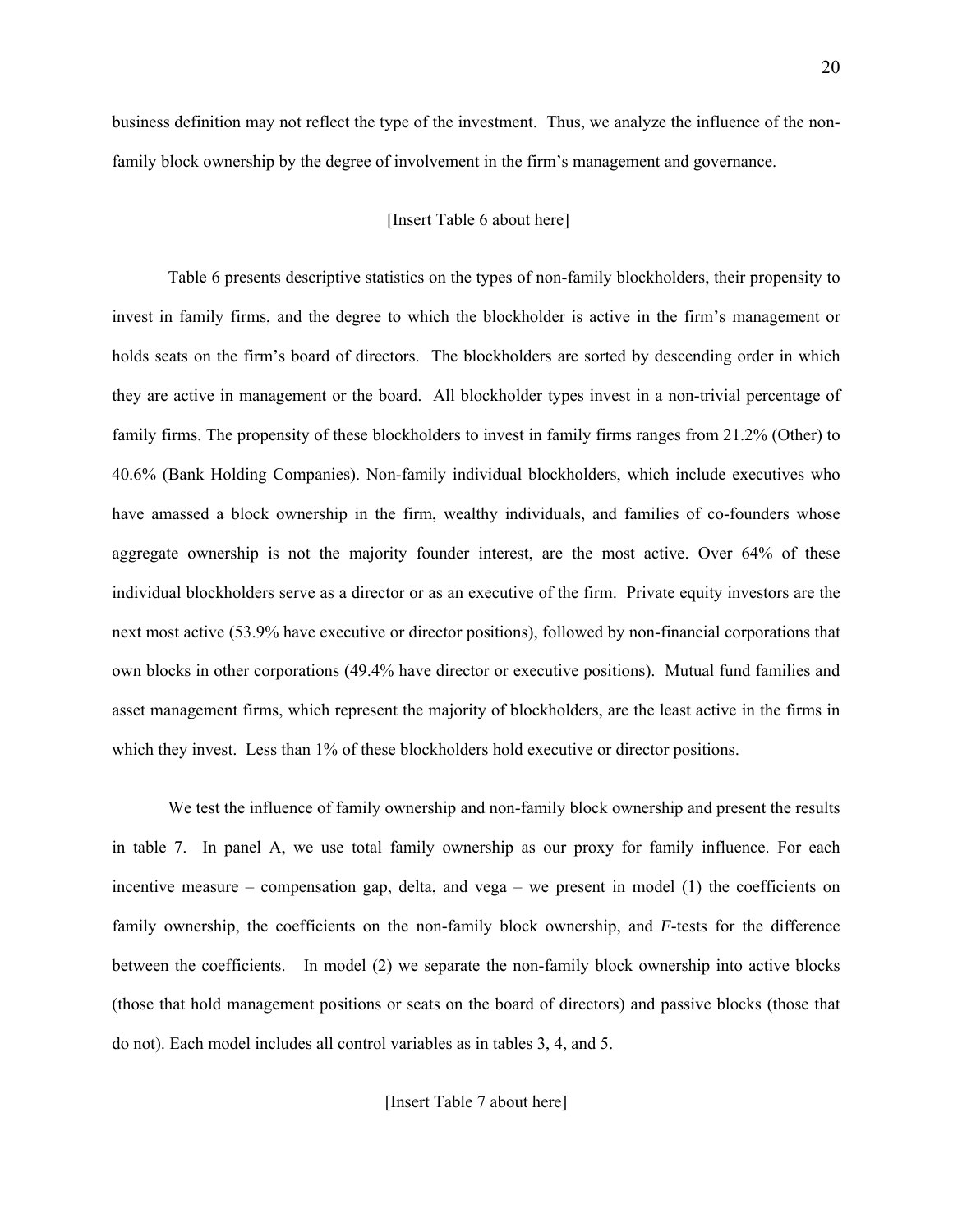For the total compensation gap, both the family ownership and the non-family block ownership exert a negative influence. The magnitude of the family ownership is more than double that of the nonfamily block, but the difference is statistically insignificant with a *p*-value of 0.12. In model (2), family ownership exerts a significantly significant negative influence on the compensation gap, while the effect of active non-family blocks is negative but not statistically significant. However, there is no significant difference between the magnitudes of the coefficients on family ownership and non-family block ownership. In contrast, the coefficient on family ownership is significantly more negative than the coefficient on passive non-family block ownership (*p*-value is 0.03). Thus, the evidence indicates that the influence of family on tournament incentives is more negative than the influence of passive non-family block ownership, but that the influence of family ownership is not significantly different from the influence of the active non-family blockholders.

The analysis of delta and vega tell a different story. Although the coefficient is negative for both family ownership and active non-family blocks, the coefficient is significant for family ownership at the 1% level in all models. In contrast, the coefficient on active non-family block ownership is significant only in the analysis of CEO delta, and then only at the 10% level. Moreover, the coefficient on family ownership is significantly more negative than the coefficient on active non-family block ownership in all models. Passive non-family blocks never exert a significant influence on delta or vega, and the coefficient on family ownership is significantly more negative in all cases.

In table 1, we observe that a non-trivial number of family firms have aggregate family ownership based on cash flow rights that is below the 5% block definition. For instance, the twenty-fifth percentile of family ownership is 2.16%. Thus, in panel B, we compare the influence of family block ownership (5% or greater) on compensation incentives to the influence of non-family block ownership. The results are similar to those presented in panel A. We find significant difference between the influence of family ownership and the influence of passive non-family blocks on all three incentive measures. Family ownership also more negatively impacts executive delta and vega than do active non-family blockholders.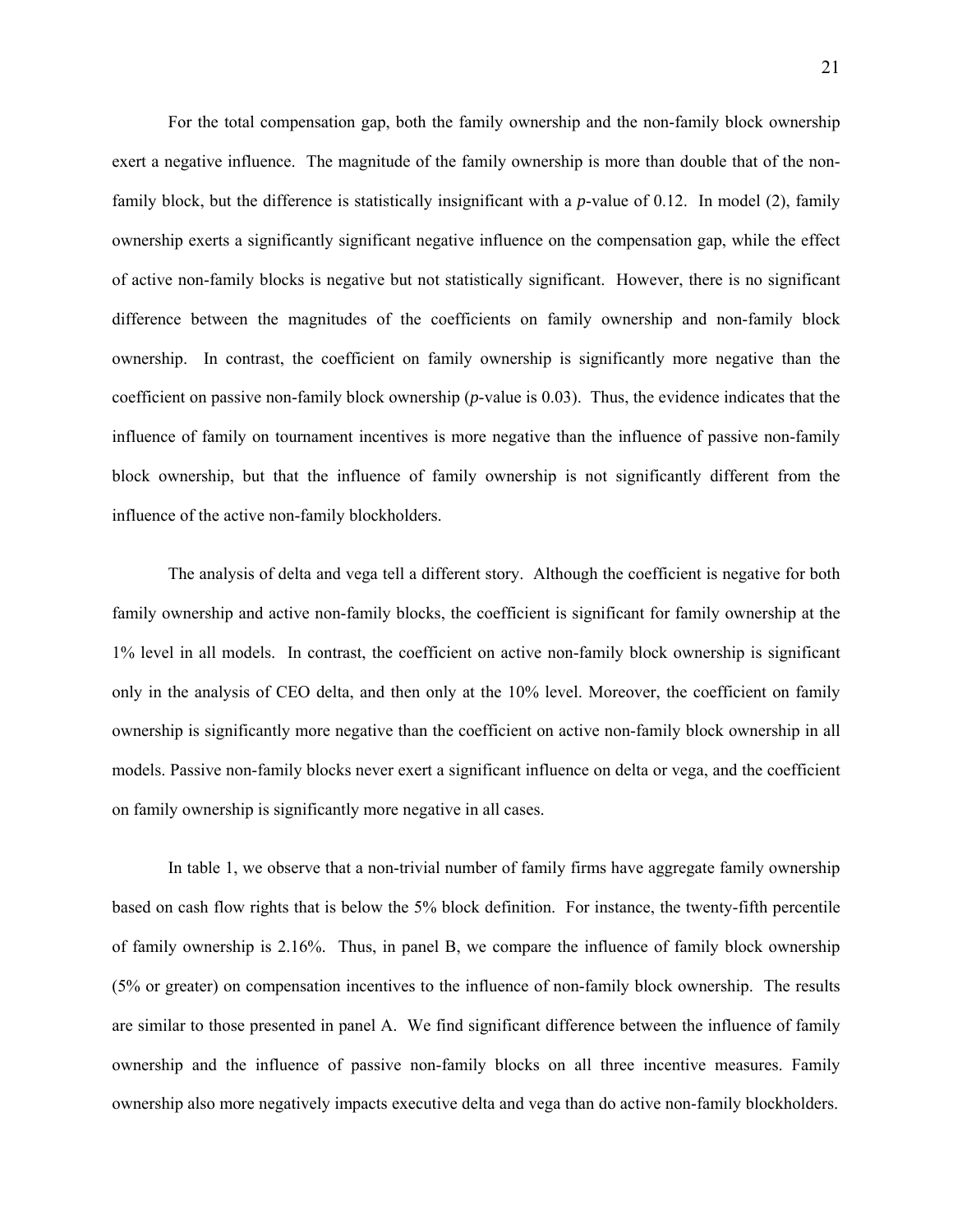Our analysis of family and non-family block ownership provides three important implications. First, the degree of involvement of block holders appears more critical than the mere presence of a block. Blockholders that are active in the management or governance of the firm influence compensation incentives in at least some cases. Second, active participation by blockholders appears to lessen the likelihood of a tournament and results in weaker tournament incentives. Third, family ownership exerts a significant influence on alignment and risk-taking incentives beyond that associated with concentrated ownership. This influence suggests that psychological ownership and familial attachment associated with founding family ownership results in superior monitoring that lessens the need for costly incentive alignment. In addition, the family bond creates private benefits of control that are uniquely valuable to founding families and result in the provision of weaker risk-taking incentives.

### *E. Robustness Checks*

# *E.1 Alternative definition of family firms*

To examine if our results are sensitive to the definition of a family firm, we use three more restrictive definitions of family firms to estimate our models. In the first alternative definition, we define a firm as family firm if there is at least one family executive or the family ownership is at least 10%. This definition results in 1,637 family firm years, which accounts for 32.1% of the whole sample. In the second alternative definition, we define a firm as family firm only if there is a family director or a family executive, which results in 2,049 family firm years (40.1% of the sample). In the third and the most stringent definition, we classify a firm as a family firm only if a family member serves as the CEO or the family is the largest vote holder. Under this definition, there are 1,561 family firm years that account for 29.9% of the sample.

We present results based on these alternative definitions in Table 8. Consistent with the findings in Tables 3, 4, and 5, ceteris paribus, family firms have lower total compensation GAP, lower pay-forperformance sensitivity, and lower risk-taking incentive for both CEOs and non-CEO executives. When there is family member present in the top management team, the compensation gap and the pay-for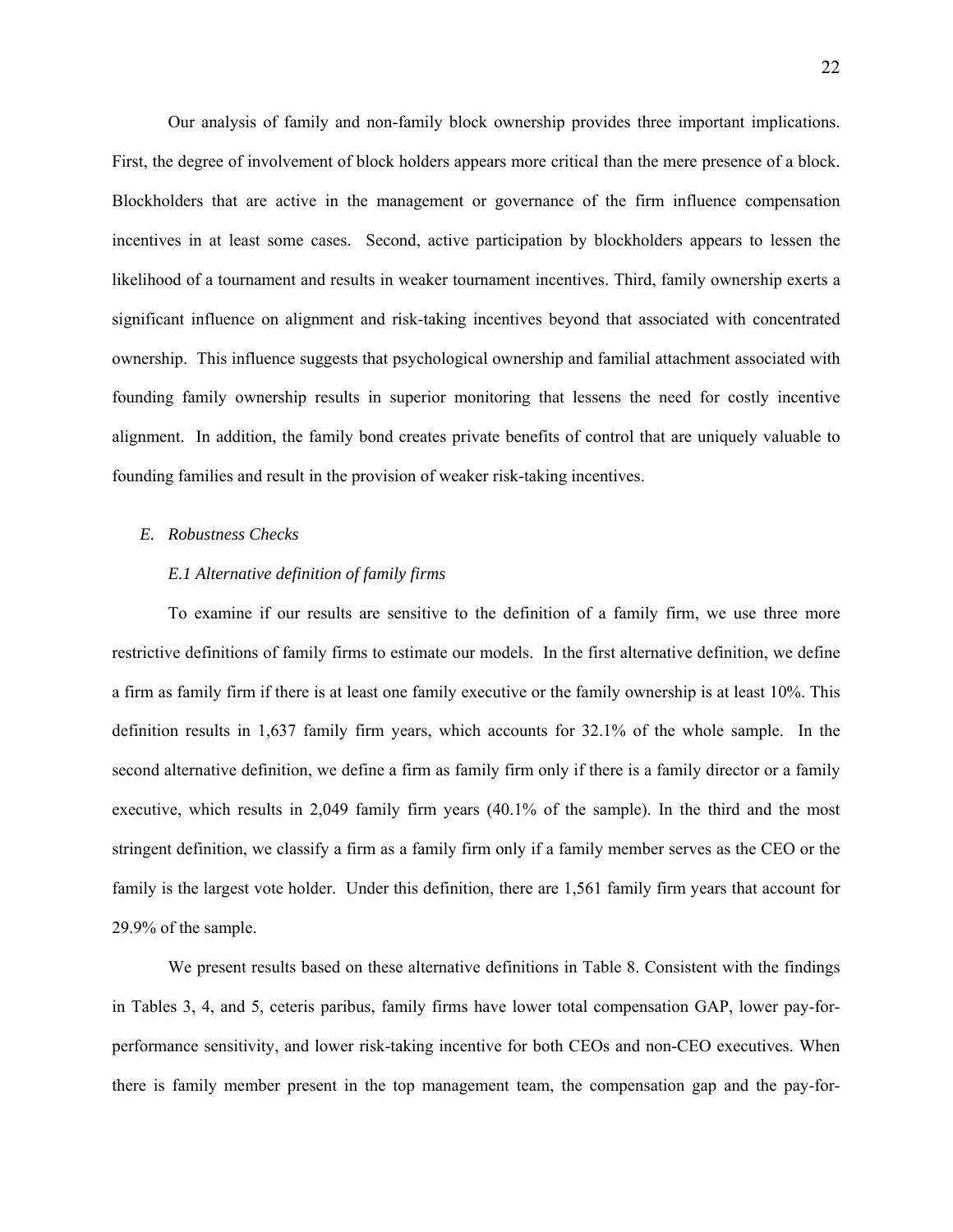performance sensitivity for executives are significantly lower than those of non-family firms. The compensation package for CEOs in family firms also has a lower sensitivity to volatility when the CEO is outside the family and there are family VPs. For the last alternative definition, the statistical significance of risk-taking incentives for VPs is slightly weaker, but the sign and magnitude of the coefficient is comparable to those in the baseline definition.

### [Insert Table 8 about here]

# *E.2 Alternative definition of Non-CEO executives*

1

About 8.6% of the firms in our sample have a non-CEO executive chairman.<sup>6</sup> We think it is unlikely that an executive chair competes with VPs to become CEO, so we estimate our regressions on an alternative sample of VPs that excludes non-CEO executive chairs. If the firm reports more than five top executives, we replace the executive chair with the sixth-ranked executive. If the firm reports five top executives, we drop the executive chair from the non-CEO executives group. Panel A and B of Table 9 present the revised compensation gap and VP compensation incentive results respectively. Regression results based on this alternative sample are similar to those in Tables 3, 4, and 5. We do not report results for CEO compensation in Table 9 since our measures of CEO incentives are not affected by the exclusion of non-CEO executive chairs.

It is also possible that family VPs have different pay schemes than non-family VPs, and that combining these two groups biases our results. As an additional robustness check, we exclude all family members from VP compensation calculation. In untabluated results, we obtain qualitatively similar results as those reported in previous sections

[Insert Table 9 about here]

<sup>&</sup>lt;sup>6</sup> Typically, a CEO who chairs the board relinquishes the title of CEO but remains an executive chair with day-today involvement in the operations of the firm.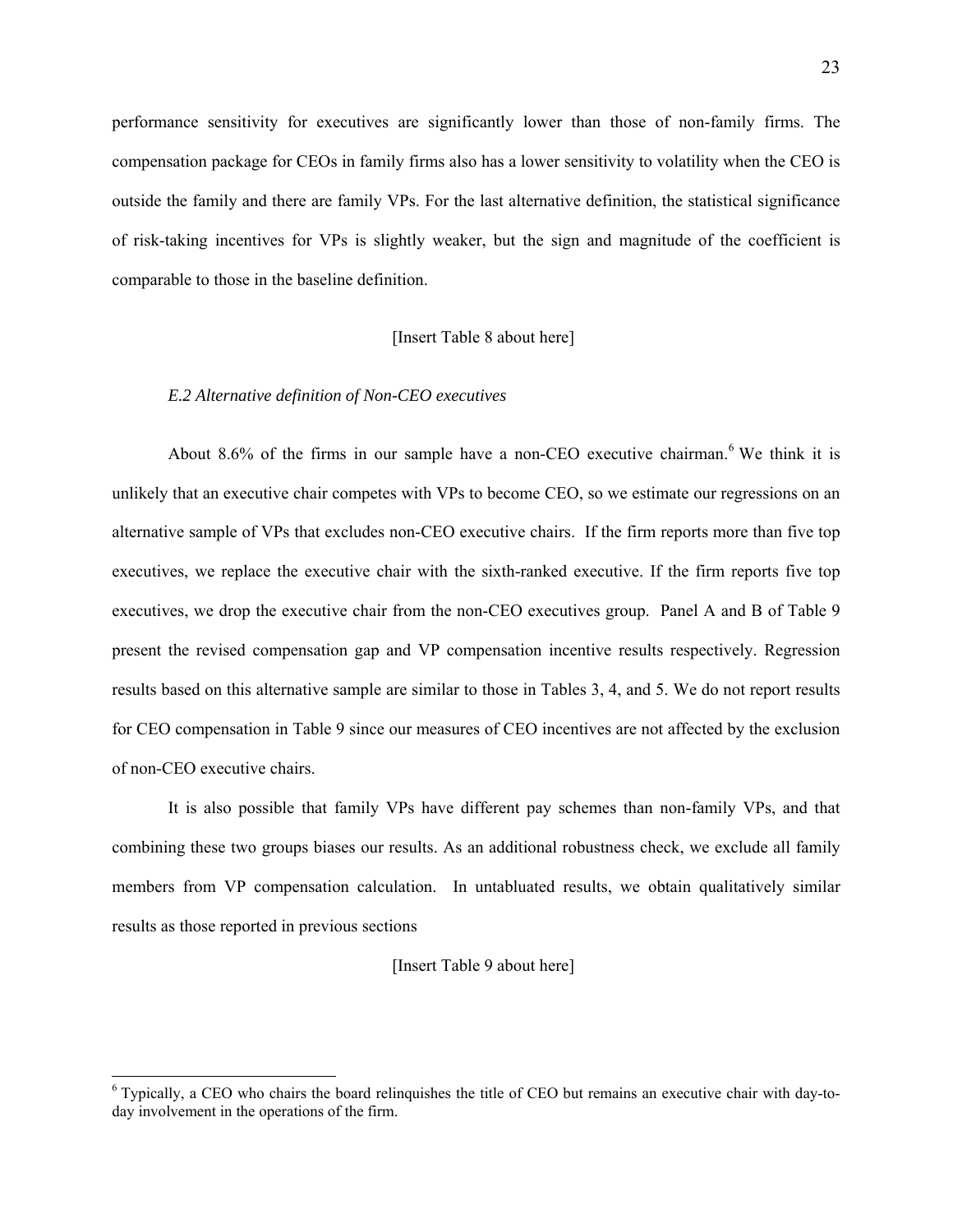### *E.3 Self-selection of family firms*

Families make an explicit decision to retain control of a firm. If unobserved variables influence the firm's decision to remain under family control and also affect the compensation design in the firm, our analysis could suffer from a self-selection bias. To address this concern, we use the Heckman (1979) two-stage treatment effects model with corrected standard errors as suggested by Greene (1981). The treatment variable is the family dummy which equals one if the firm is a family firm. In the first stage, we use a probit model to estimate the probability of being a family firm. To meet the exclusion restrictions in the Heckman model, we include two instrumental variables in the first stage probit model: (i) a firm's industry-median adjusted age, and (ii) a dummy variable to indicate if the firm is incorporated in Delaware. As a family firm gets older, it becomes more likely that a lack of family heirs interested in the business or liquidity needs of a larger number of heirs will cause the firm to exit its family status. Nonfamily firms may prefer to be incorporated in Delaware to take advantage of the anti-takeover statutes, but family firms are likely to be indifferent to such statutes since family control provides a substantial impediment to unwanted takeovers.

We present the results of our two-stage Heckman analysis in Table 10. Consistent with our expectations, the first-stage estimation produces statistically significant negative coefficients on both instrumental variables. We present the second stage regressions of compensation incentives on the family dummy in the remaining columns of Table 8. Confirming the results in Tables 3 through 5, we find that family firms have significantly lower compensation gap, deltas and vegas. In untabulated results, we use the treatment-effects model to estimate the probability of being in the sub-group of family firms with an outside CEO and family VPs. In this model, we confirm that both CEO and VP vegas are lower for this subgroup as presented in Table 5. These relations suggest that the private benefits of family control lead family firms to offer lower risk-taking incentives for top executives.

[Insert Table 8 about here]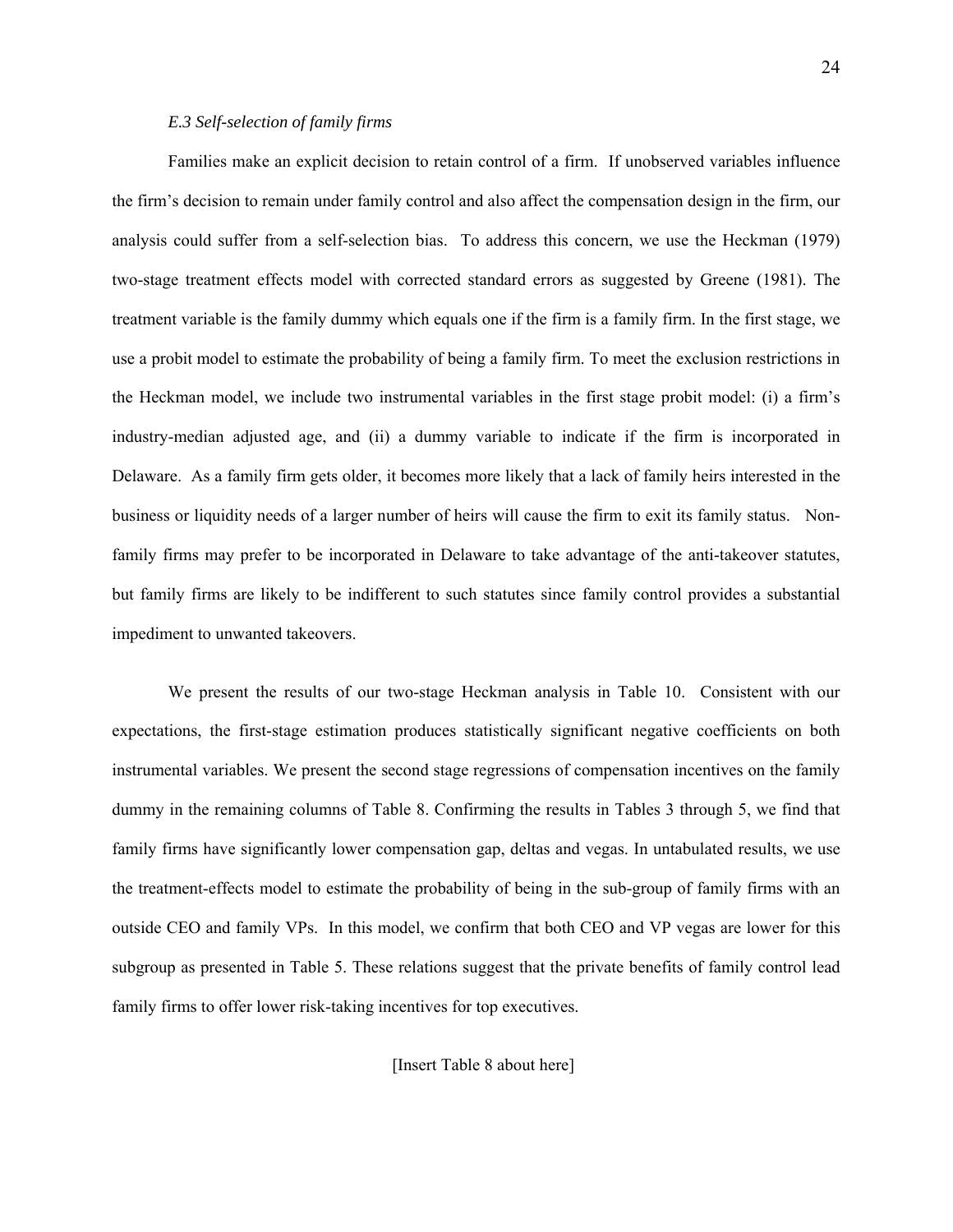#### *3.3 Incentives of Executive Compensation and Firm Performance*

In this section, we examine the relation between firm performance and tournament incentives. Kale et al. (2009) find that the firm's Q and return on assets relate positively to the compensation gap between CEOs and non-CEO executives, which supports the notion that tournament incentives can motivate executives to enhance firm performance. Moreover, they find that tournament incentives are more effective when the potential for promotion is more likely. Thus, if there is a sufficiently low probability that non-family VPs will be promoted to CEO in family firms, then tournament incentives will be ineffective and less likely to be used by these firms. In this case, we do not expect a relation between the compensation gap and firm performance in family firms.

 To test our hypothesis, we divide our sample into three categories based on non-family VPs' promotional prospects: non-family firms, family firms with family executives, and family firms without family executives. Table 3 shows that the compensation gap is lower when there are family executives, which is consistent with a lower likelihood of promoting non-family VPs to CEO in these family firms. The compensation gaps are comparable for non-family firms and family firms without family management. Thus, we expect to find no relation between the compensation gap and firm performance for family firms with family management, but a positive relation for non-family firms and family firms without family management.

 We use a firm-level fixed effect model to study the influence of tournament incentives on firm performance. To measure firm performance, we use Tobin's Q and return on asset (ROA). We present results for both unadjusted performance and industry-adjusted performance based on the Fama-French 48 industry classifications. In the regression, we include the portfolio delta of both the CEO and VPs to control for pay-for-performance incentive effects.<sup>7</sup> In addition to the CEO and firm characteristic

l

 $<sup>7</sup>$  For completeness, we also include portfolio vegas in the specification and find that our results with respect to the</sup> compensation gap are robust to the inclusion of the risk-taking incentives. We do not report these results since CEO and VP deltas and vegas are all highly correlated, in some subgroups as high as 0.90 on a pairwise basis. The extreme multicollinearity makes interpretation of results on delta or vega extremely difficult.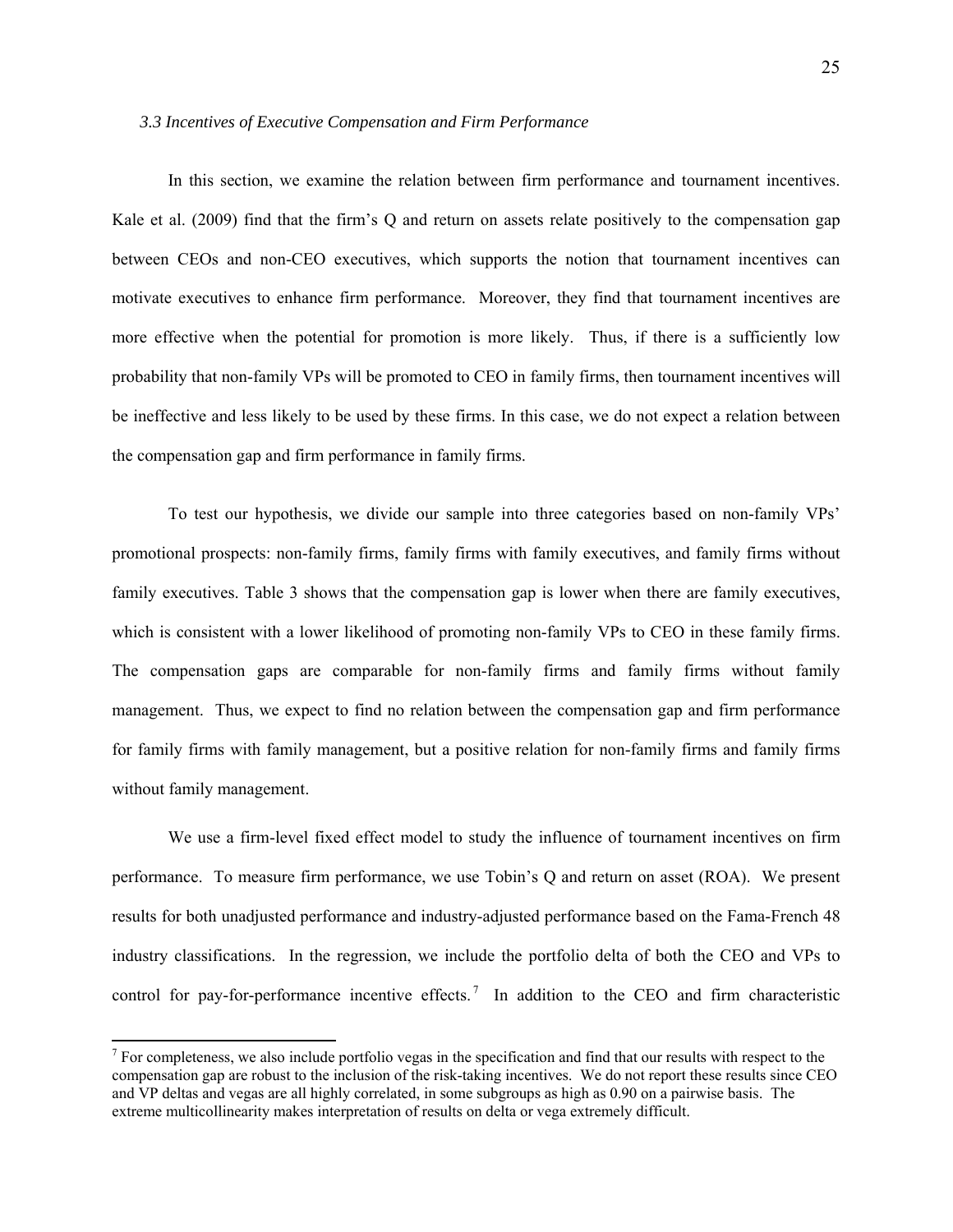variables used in previous regressions, we include the square of firm size and dividend yields as additional control variables as in Kale et al. (2009). We also include year fixed effects in the regressions.

### [Insert Table 11about here]

We present the regression results for the three sub-groups in Table  $11$ .<sup>8</sup> For non-family firms, we find a positive relation between the compensation gap and firm Q (the coefficient is 0.026 with a *p*-value of 0.01). The results for industry-adjusted Q are similar in magnitude and significance. For family firms without family executives, the coefficients on the compensation gap are also positive and significant with *p*-values of 0.06 for Q and 0.07 for adjusted Q. These results are consistent with our prediction that nonfamily firms and family firms without family executives (i.e., without apparent family heir) are more likely to use promotion-based tournament incentives to motivate VPs to improve performance. When there is family member in the top management team, we find that the compensation gap has no effect on firm Q or industry adjusted Q (*p*-values are 0.23 and 0.32, respectively). We obtain similar results when we use ROA or industry-adjusted ROA to measure performance – the coefficients on the compensation gap for family firms without family executives are positive and significant at the 5% level. Altogether, these results support our argument that when the probability of promoting a non-family VP to CEO is low, the compensation gap does not provide incentives to the VPs to work harder to improve the performance of family firms.

The correlations between the CEO portfolio delta and the VP portfolio delta are significantly positive and as high as 0.83 in some subgroups. The collinearity potentially inflates errors and reverses signs on the coefficients, which confounds interpretation. We take two steps to assess the collinearity. First, we estimate all regressions with only the CEO or the VP portfolio delta, respectively. In untabulated results, we find that the CEO delta is positive in all specifications, but significant only for non-family firms. Likewise, the coefficient on the VP portfolio delta is also positive in all specifications.

1

 $8 \text{ In untabulated results, we find that the compensation gap relates positively to firm Q and return on assets in the$ overall sample, confirming the results in Kale et al. (2009).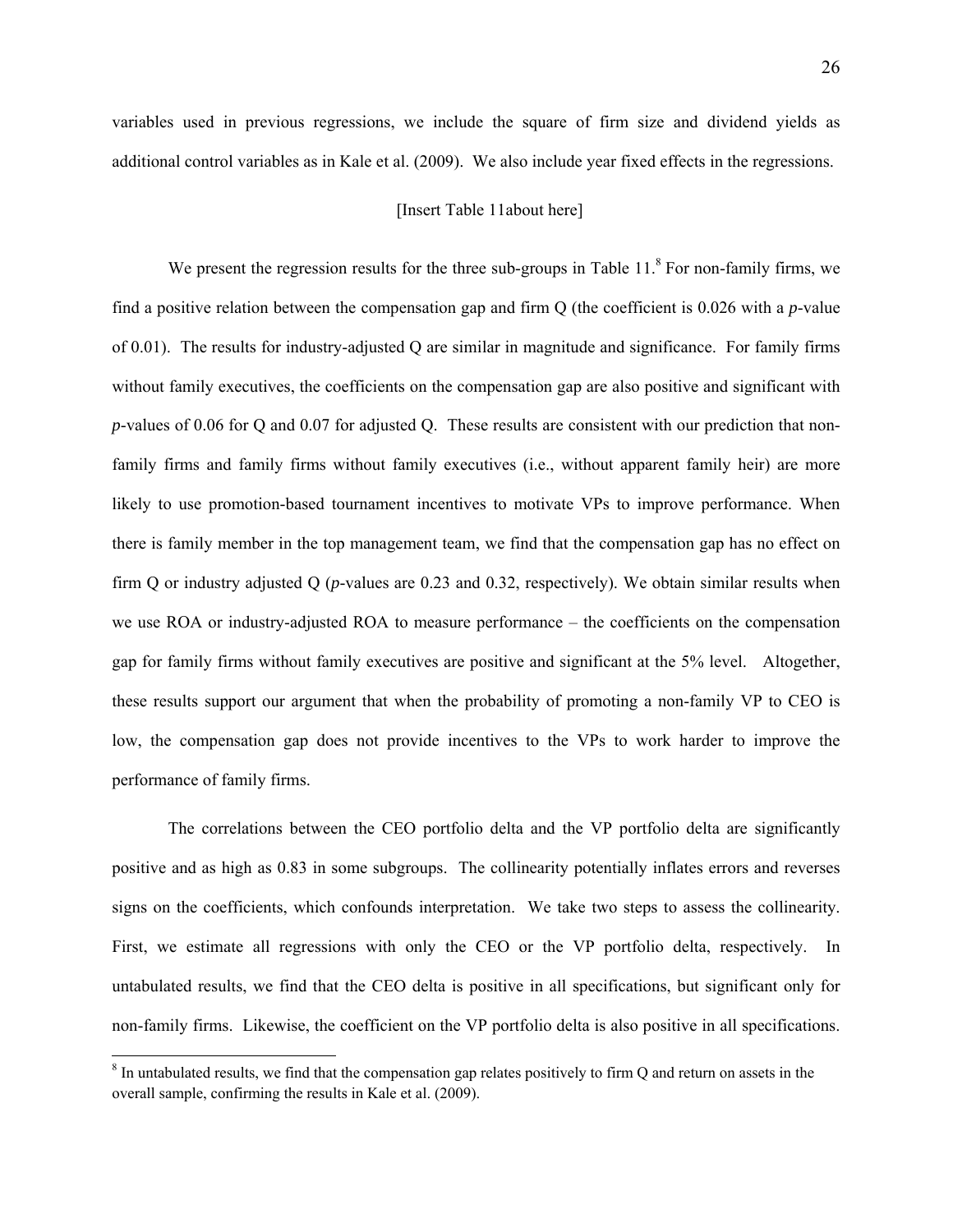For Q and adjusted Q, the VP portfolio delta is only significant for non-family firms. For accounting performance, the VP delta is significant only for non-family firms and for family firms without family involvement in top management. Second, we estimate F-tests that the coefficients on the CEO and VP portfolio deltas are jointly positive. The p-values from these tests, presented at the bottom of Table 11, indicate that the coefficients are jointly significant in three of four non-family specifications and three of eight family specifications.

In the aggregate, the performance results suggest that incentives, both promotion incentives and pay-for-performance sensitivity, are less correlated with firm performance in family firms than in nonfamily firms. Yet, evidence (Anderson and Reeb (2003); Villalonga and Amit (2006) indicates that founding family presence has a positive influence on firm value. Our results, combined with this prior evidence, appears consistent with the premise that the family structure results in superior monitoring capabilities, which lessens both the need for compensation incentives and weakens the influence of these incentives on firm performance.

Villalonga and Amit (2006) and Gompers, Ishii and Metrick (2010) find that the presence of dual class shares affects firm value. In the vast majority of our firms, the presence of dual class stock within a firm does not vary over time. Thus, the firm fixed effects largely controls for any dual class structure. As a robustness check, we include a dual class stock dummy variable as an additional control variable and estimate the performance regressions with industry and year fixed effects. In untabulated results, we find similar results to those reported in Table 11, but with stronger statistical significance. As expected, firm performance is negatively related to the dual class structure. Firm performance is positively related to the compensation gap in non-family firms and family firms without a family executive. When there is family member in the top management team, the compensation gap does not relate to firm performance. Thus, the results confirm our interpretation that tournaments do not provide a substantial incentive for nonfamily VPs when family members are active in the management of the firm.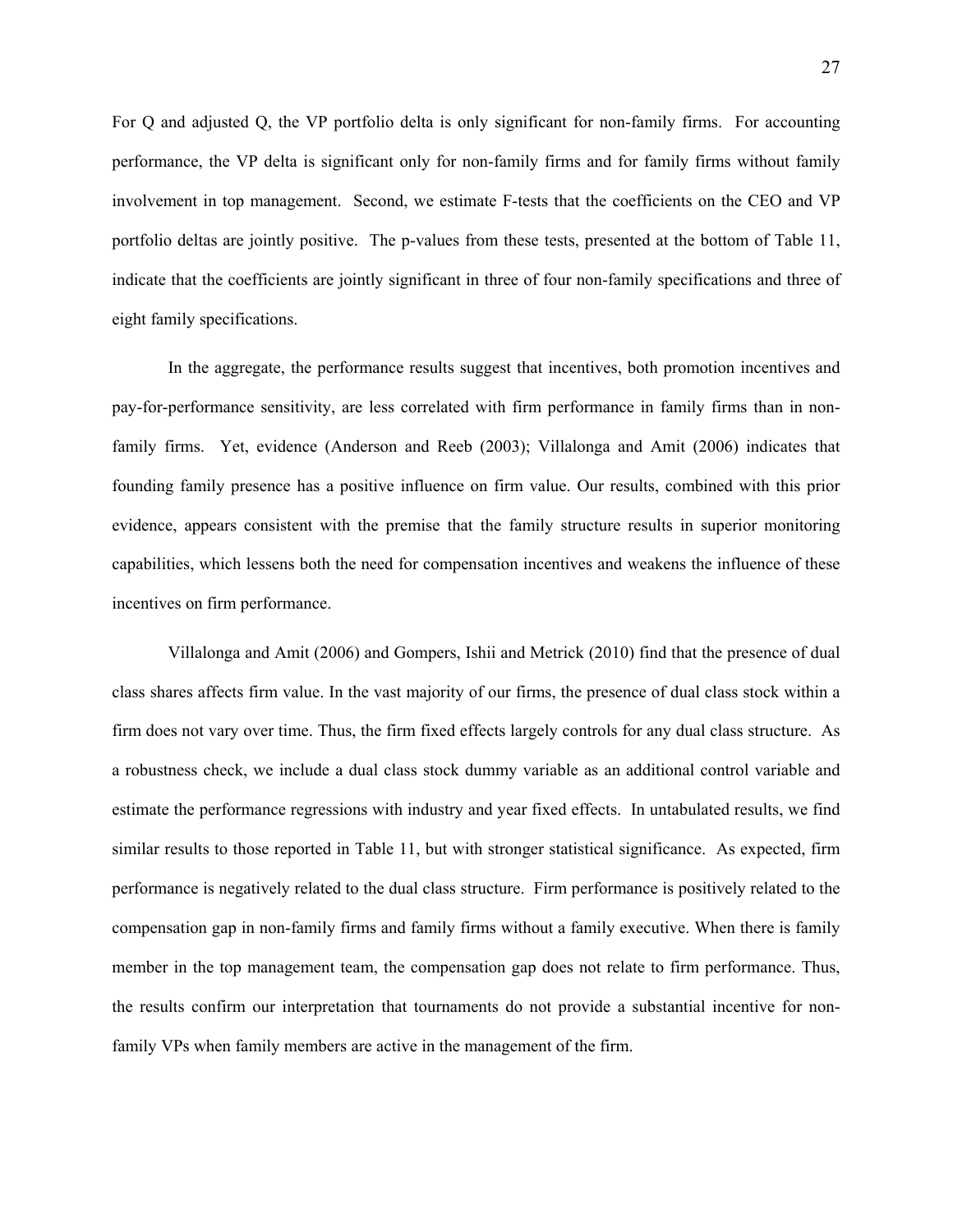### **4. Conclusion**

Family owned and controlled firms represent a significant proportion of publicly held firms, and evidence suggests that family-firm characteristics influence firm value. Despite the fact that family firms have unique characteristics that influence the tournament environment and alter the nature of agency conflicts within the firm, we have little empirical evidence on how these unique features of family firms influence the design of compensation incentives. We shed light on this issue by providing empirical evidence on the relations between concentrated ownership and private benefits and incentive compensation in family firms.

Our results suggest that the compensation structure of family firms represents a response to different tournament environments and agency problems. We find that tournament incentives are significantly weaker when the CEO is a family member or when there is a family VP. However, when the CEO is outside the family and there is no family VP, the tournament incentives are comparable to nonfamily firms. We also document that the measure of tournament incentives does not relate to performance in family firms, except when there are no family members in the top management team. We also find that family firms rely less on performance-based compensation and that performance-based incentives are less correlated with firm performance in family firms. These findings support the premise that the concentrated ownership of family members, non-pecuniary incentives to monitor, and the presence of family executives improve monitoring and reduce the need for incentive alignment. When there is a nonfamily CEO, we find this substitution effect is present only when family members are active in the management of the firm. Based on these findings, we conclude that inside family members play a pivotal role in monitoring non-family CEOs. Our results also suggest that the desire to preserve private benefits of control for family members leads to lower risk-taking incentives, particularly when a non-family member is CEO and there are family VPs with a future claim on control benefits.

We also find that the influence of family ownership on compensation incentives is significantly greater than most other types of concentrated ownership. Notably, family firms provide weaker pay-for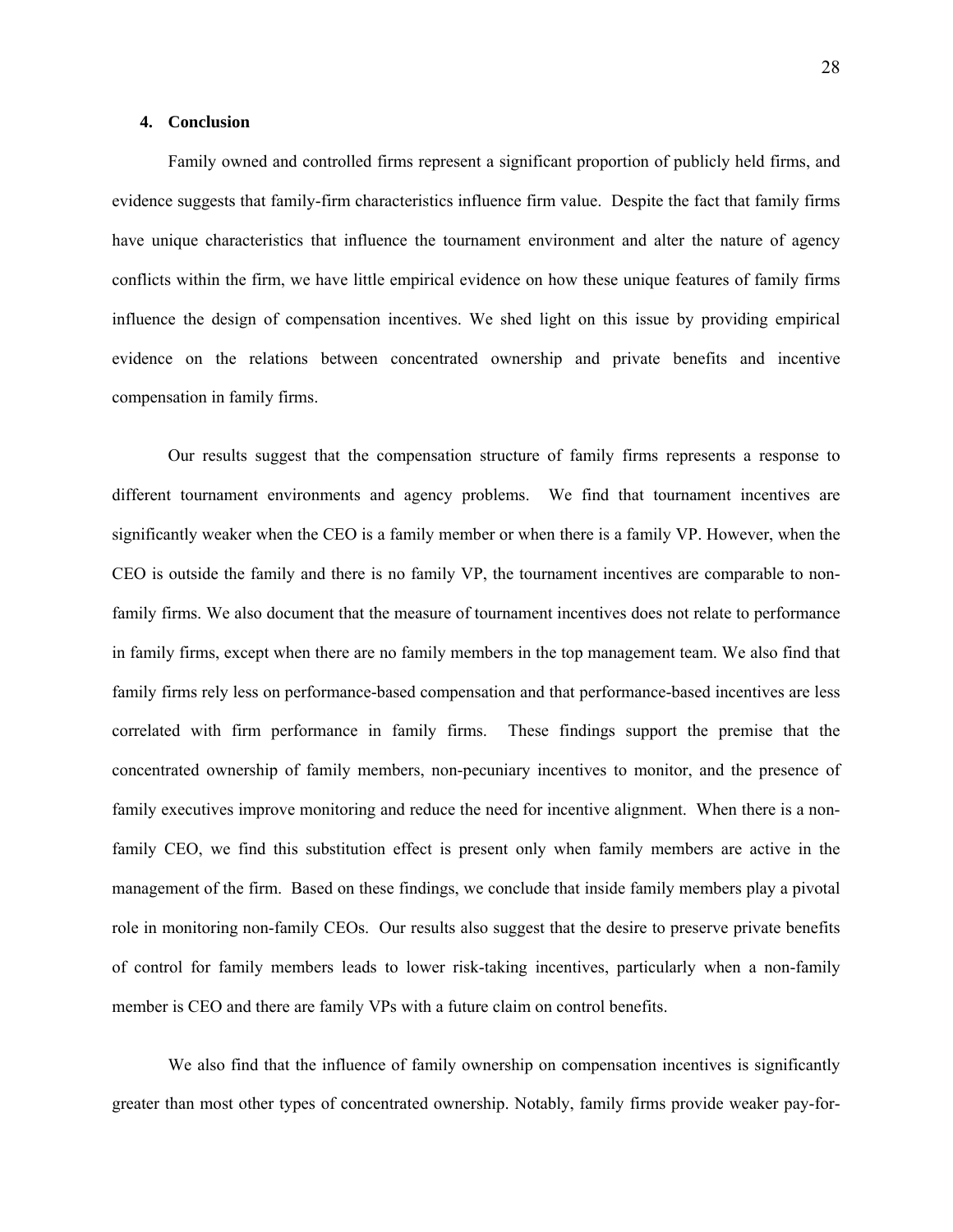performance sensitivity and risk-taking incentives than do other concentrated owners that are active in the management and governance of the firm. These results suggests that the attachment of the founding family to the firm creates a non-pecuniary psychological attachment to the firm that results in superior monitoring and creates private benefits of control that are unique to the founding family. Thus, our findings confirm Villalonga and Amit's (2006) assertion that family firms represent a tradeoff between lower manager-shareholder agency costs and higher agency costs associated with private benefits of family control. Our results suggest that the tradeoff between these economic forces shape the compensation incentives offered to top management and offer additional insight into what creates value in family firms

 Our findings add to our understanding of how family ownership concentration, the combination of ownership and control, and non-pecuniary family motives influence compensation incentives in the firm. Family firms differ from non-family firms in unique and important dimensions, and they alter their compensation design in response to these differences. Since family firms represent a substantial proportion of publicly traded firms, these differences can exert a non-trivial influence on the crosssectional variation in compensation practices. Thus, researchers who study the presence and effects of incentives should be cognizant of the nature of the firm's ownership structure and not just the level of concentrated ownership. Likewise, researchers who study the actions and valuation of family firms should consider the level and types of incentives offered to management based on the extent to which the family is active in the management of the firm.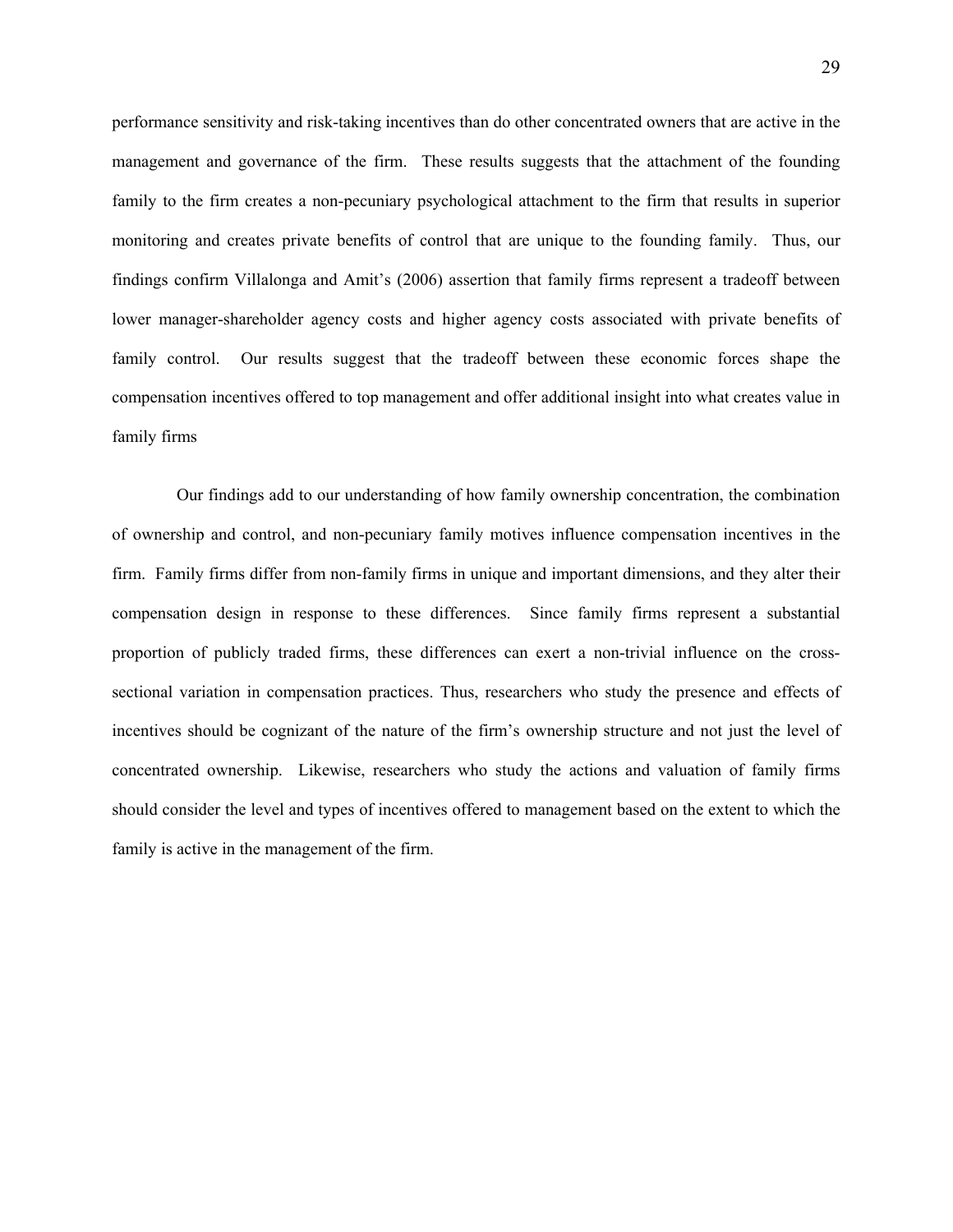| <b>Variable</b>            | <b>Source</b>                                    | <b>Definition</b>                                                                  |
|----------------------------|--------------------------------------------------|------------------------------------------------------------------------------------|
| <b>CEO</b> Tenure          | <b>ExecuComp</b>                                 | Number of years served as CEO                                                      |
| CEO Age                    | <b>ExecuComp</b>                                 | Age of CEO                                                                         |
| <b>ROA</b>                 | Compustat                                        | Return on Asset; OIBDP/AT                                                          |
| Q                          | Compustat                                        | (Market value of equity + book value of debt) /                                    |
|                            |                                                  | book value of total assets;                                                        |
|                            |                                                  | $(AT-CEQ + RPCC F * CSHO) / AT$                                                    |
| Sales Growth               | Compustat                                        | Annual sales growth rate                                                           |
| Leverage                   | Compustat                                        | Book value of debt / total assets;                                                 |
|                            |                                                  | (DLTT+DLC)/AT                                                                      |
| Std. of Previous 60-month  | <b>CRSP</b>                                      | Standard deviation of stock returns in the                                         |
| returns                    |                                                  | previous 60 months.                                                                |
| Firm Size                  | Compustat                                        | Ln (total assets); $Ln(AT)$                                                        |
| Capital/Sales              | Compustat                                        | Net fixed assets / sales; PPENT / Sales                                            |
| RD/Sales                   | Compustat                                        | R&D to capital; XRD/ Sales; set to zero if<br>missing                              |
| Adv./Sales                 | Compustat                                        | Advertising to capital; XAD/Sales, set to zero<br>if missing                       |
| Dual Class $(0/1)$         | Statements, and<br><b>RiskMetrics</b>            | Corporate Library, Proxy Equals1 if the firm has dual class shares; 0<br>otherwise |
| <b>Board Size</b>          | Corporate Library and<br><b>Proxy Statements</b> | The total number of directors in the board.                                        |
| Classified Board $(0/1)$   | Corporate Library and                            | Equals 1 if the firm's board is classified; $0$                                    |
|                            | <b>Proxy Statements</b>                          | otherwise                                                                          |
| Non-family Block Ownership | <b>Proxy Statements</b>                          | The sum of ownership positions that are greater<br>than 5% of cash flow rights     |
| Dividend Yield             | Compustat                                        | Dividend per share divided by price per share                                      |
| # of SIC Codes             | <b>Compustat Segment</b>                         | Number of 4-digit SIC codes that the firm<br>operates                              |

# **Appendix: Definitions and Data Source of Control Variables**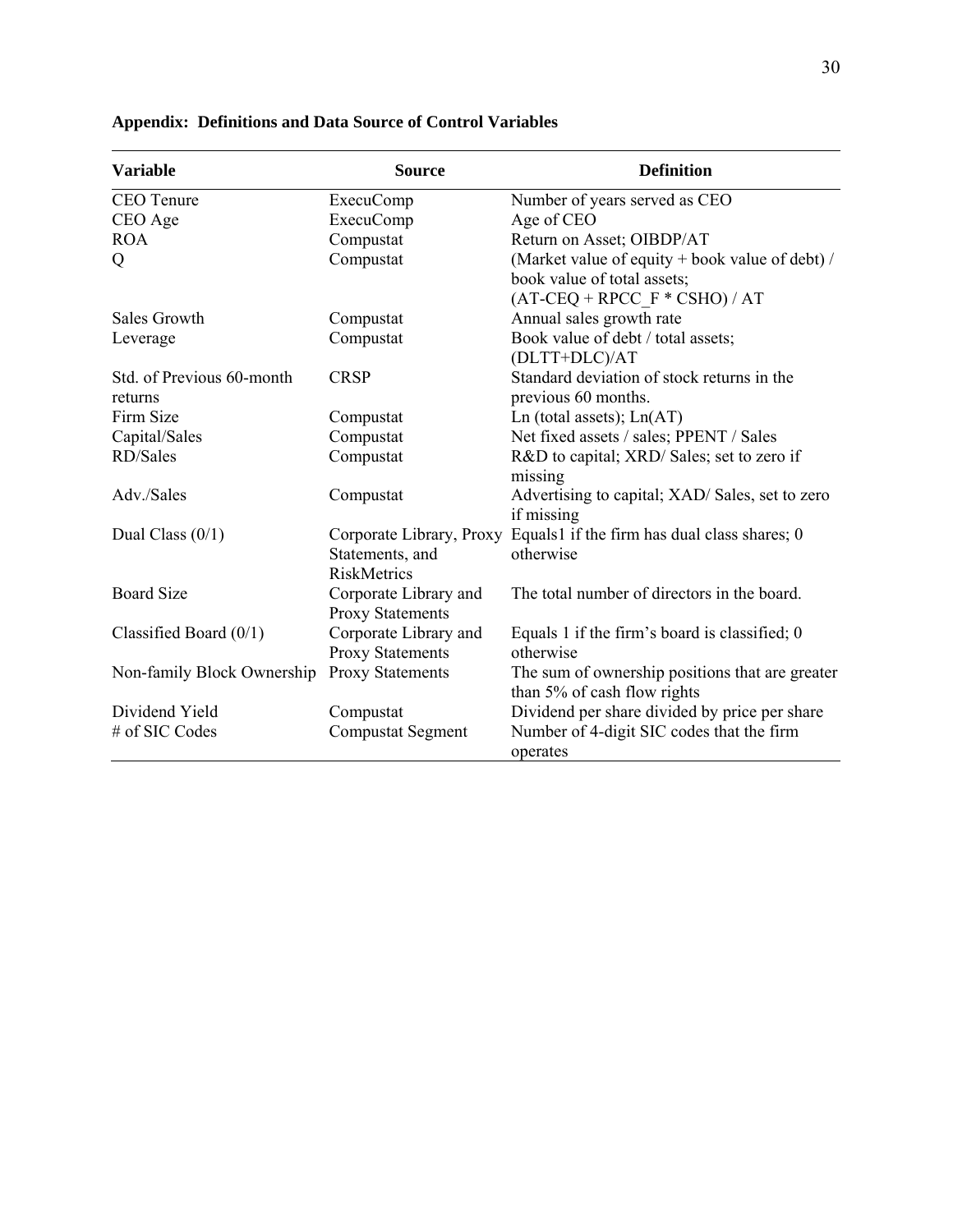#### **References**

Agarwal, V., W. Jiang, Y. Tang, and B. Yang, 2011, Uncovering hedge fund skill from the portfolios they hide, *Journal of Finance*, forthcoming.

Aggarwal, R., and A. Samwick, 2003, Performance incentives within firms: The effect of managerial responsibility, *Journal of Finance* 58, 1613-1649.

Aggarwal, R., and A. Samwick, 2006, Empire builders and shirkers: Investment, firm performance, and managerial incentives, *Journal of Corporate Finance* 12, 489-512.

- Anderson, R. C., A. Duru, and D. M. Reeb, 2009, Founders, heirs and corporate opacity in the United States, Journal of *Financial Economics* 92, 205-222.
- Anderson, R. C., and D. M. Reeb, 2003a, Founding family ownership and firm performance: Evidence from the S&P 500, *Journal of Finance* 58,1301–29.
- Anderson, R. C., and D. M. Reeb, 2003b, Founding family ownership, corporate diversification, and firm leverage, *Journal of Law and Economics* 46, 653-684.
- Anderson, R. C. and D. M. Reeb, 2004, Balancing family influence in S&P 500 firms, *Administrative Science Quarterly* 49, 209-237.
- Becker, G., 1981, Altruism in the family and selfishness in the market place, *Economica* 48, 1-15.
- Bertrand, M., and A. Schoar, 2006, The role of family in family firms, *Journal of Economic Perspective* 20 (2), 73-96.
- Bertrand, M., S. Johnson, K. Samphantharak, and A. Schoar, 2008, Mixing family with business: A study of Thai business groups and the families behind them, *Journal of Financial Economics* 88 (3), 466- 498.
- Bizjak, J. M., J. A. Brickley, and J. L. Coles, 1993, Stock-based incentive compensation and investment behavior, *Journal of Accounting and Economics*, 16, 349-372.
- Chava, S., A. Purnanandam, 2010, CEOs vs. CFOs: incentives and corporate policies, *Journal of Financial Economics* 97, 263-278.
- Claessens, S., S. Djankov, and L. H. P. Lang, 2000. Separation of ownership from control of East Asian firms. *Journal of Financial Economics* 58, 81–112.
- Coles, J., N. Daniel, and L. Naveen, 2006, Managerial incentives and risk-taking, *Journal of Financial Economics*, 79, 431-468.
- Core, J. E. and W. R. Guay, 1999, The use of equity grants to manage optimal equity incentive levels, *Journal of Accounting and Economics*, 28, 151-184
- Core, J., and W. R. Guay, 2002. Estimating the value of employee stock option portfolios and their sensitivities to price and volatility. *Journal of Accounting Research* 40, 613–630.
- Faccio, M., and L.H.P., Lang , 2002. The ultimate ownership of Western European corporations. *Journal of Financial Economics* 65, 365–395.
- Fahlenbrach, R., 2009, Founder-CEOs, Investment decisions, and stock market performance, *Journal of Financial and Quantitative Analysis* 44, 439-466.
- Gillan, S. L., and L. T. Starks, 2000, Corporate governance proposals and shareholder activism: the role of institutional investors, *Journal of Financial Economics* 57 (2), 275-305.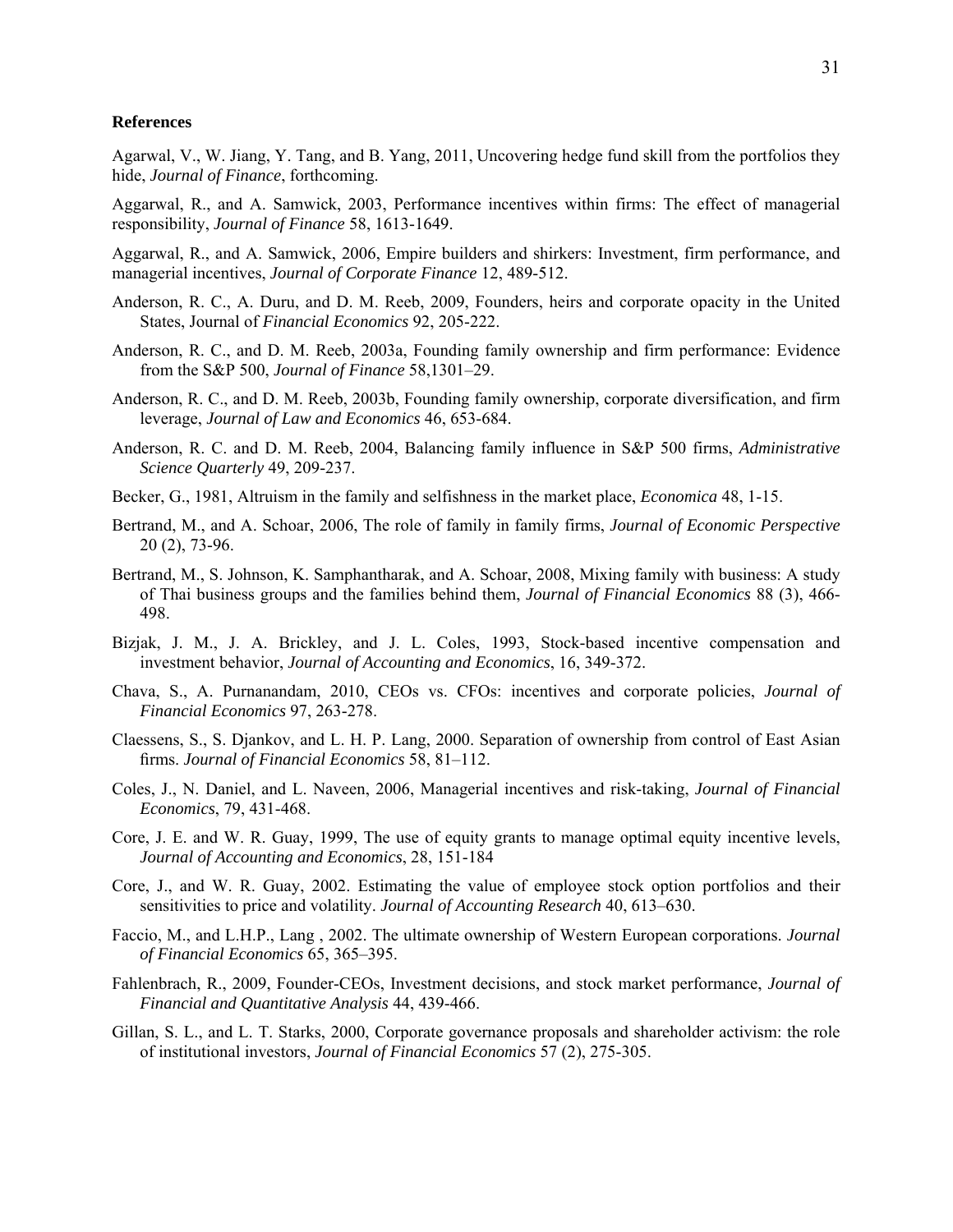- Gomez-Mejia, L. R., M. Larraza-Kintana, and M. Makri, 2003, The determinants of executive compensation in family-controlled public corporations, *Academy of Management Journal* 46, 226- 237.
- Gompers, P. A, J. Ishii, and A. Metrick 2010, Extreme governance: An analysis of dual-class firms in the United States, *Review of Financial Studies* 23(3), 1051-1088.
- Greene, W., 1981, Sample selection bias as a specification error: comment. *Econometrica* 49, 795-798
- Guay, W. R., 1999, The sensitivity of CEO wealth to equity risk: An analysis of the magnitude and determinants, *Journal of Financial Economics*, 43-71.
- Harris, M., and A. Raviv, 2008, A theory of board control and size, *Review of Financial Studies* 21(4), 1797-1832.
- Holmstrom, B., 1979, Moral hazard and observability, *Bell Journal of Economics* 13, 324–340.
- Jensen, M. C., and W. H. Meckling, 1976, Theory of the firm: Managerial behavior, agency costs and ownership structure, *Journal of Financial Economics* 3, 305–360.
- Kale, J. R., E. Reis, and A. Venkateswaran, 2009, Rank-order tournaments and incentive alignment: The effect on firm performance, *Journal of Finance* 64, 1479-1512.
- Kole, S., 1997. The complexity of compensation contracts. *Journal of Financial Economics* 43, 79-104.
- La Porta, R., F. Lo´pez De Silanes, and A. Shleifer, 1999. Corporate ownership around the world. *Journal of Finance* 54, 471–517.
- Lazear, E., and S. Rosen, 1981, Rank-order tournaments as optimum labor contracts, *Journal of Political Economy* 89, 841–864.
- Hartzell, J., and L. Starks, 2003, Institutional investors and executive compensation, *Journal of Finance* 58, 2351-2374.
- Heckman, J., 1979, Sample selection bias as a specification error, *Econometrica* 47 (1), 53-161. Li, F., and S. Srinivasan, 2011, Corporate governance when founders are directors, *Journal of Financial Economics* 102 (2), 454-469.
- Mehran, H., 1995, Executive compensation structure, ownership, and firm performance, *Journal of Financial Economics*, 38, 163-184.
- Morck, R. and B. Yeung, 2003, Agency problems in large family business groups, *Entrepreneurship Theory and Practice*, 27 (4), 367-382.
- Murphy, Kevin J., 1999, Executive compensation, in Orley Ashenfelter and David Card (eds.), Handbook of Labor Economics, Vol. 3b, Elsevier Science North Holland (1999), Chapter 38: 2485-2563.
- Parrino, R., R. W. Sias, and L. T. Starks 2003, Voting with their feet: Institutional ownership changes around forced CEO turnover, *Journal of Financial Economics* 68 (1), 3-46.
- Raheja, C., 2005, Determinants of board size and composition: A theory of corporate boards, *Journal of Financial and Quantitative Analysis* 40, 283-306.
- Ryan, H., and R. Wiggins, 2001, The influence of firm- and manager-specific characteristics on the structure of executive compensation, *Journal of Corporate Finance* 7, 101-123.
- Shavell S., 1979, Risk sharing and incentives in the principal and agent relationship, *Bell Journal of Economics* 10, 55-73.
- Shleifer, A., and R. Vishny, 1986, Large shareholders and corporate control. *Journal of Political Economy* 94: 461-488.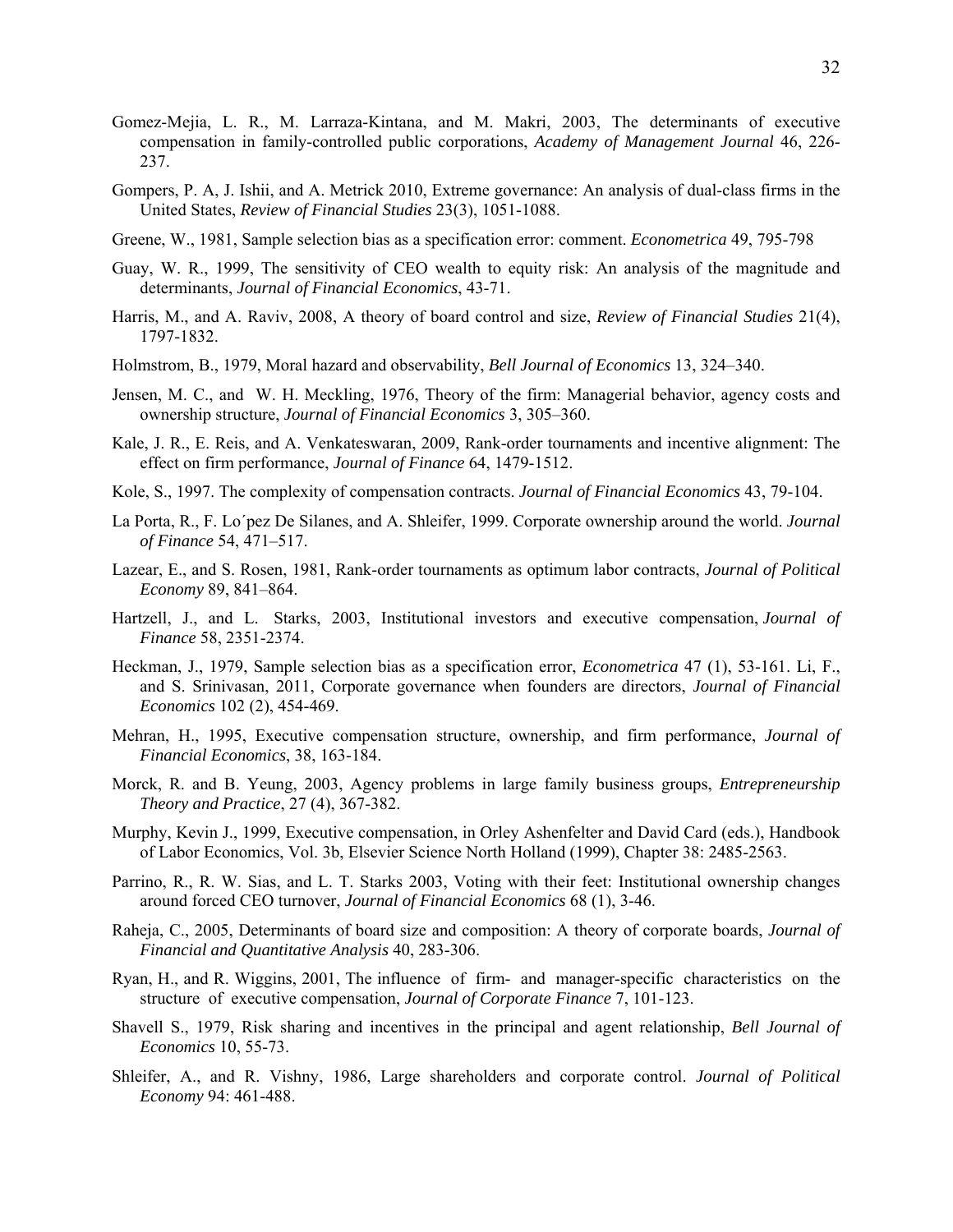- Villalonga, B., and R. Amit, 2006, How do family ownership, control, and management affect firm value? *Journal of Financial Economics* 80, 385-417.
- Villalonga, B., and R. Amit, 2010, Family control of firms and industries, *Financial Management* 39 (3), 863–904.
- Wasserman, N., 2006, Stewards, agents, and the founder discount: Executive compensation in new ventures, *Academy of Management Journal* 49, 960-976.
- Weber, J., and L. Lavelle, 2003, Family, Inc., *Business Week*, November 10.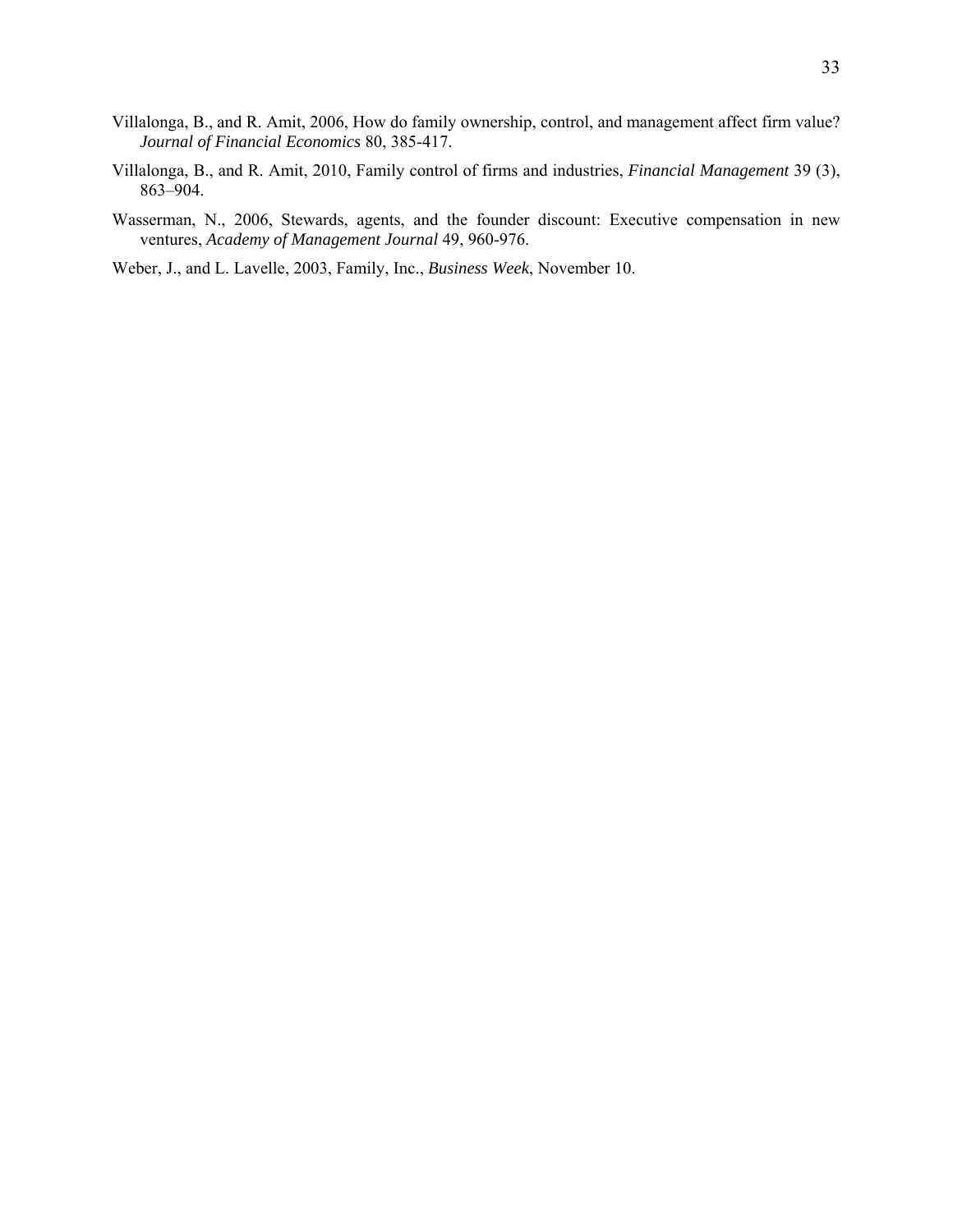#### **Table 1. Summary Statistics**

This table presents summary statistics for the variables. The sample period is from 2003 to 2006 and has 5,107 firmyear observations. A firm is defined as a *Family Firm* if its founder or a member of the founding family is an officer or director, or owns at least 5% of the firm's equity, either individually or as a group. *Compensation Gap* is measured as the difference between the CEO's total compensation and the median VP's total compensation for that firm-year. *Total Compensation* is comprised of annual salary, bonus, other annual payment, total value of restricted stock and options granted, long-term incentive payouts, and others. CEO or VP *Compensation Delta* is measured as the sum of delta of annual stock grants and option grants. CEO or VP *Portfolio Delta* is measured as the sum of the delta of total stock holdings and the delta of total options held at the beginning of the year. Delta measures the change in the CEO's income with respect to a 1% change in stock price. CEO or VP annual *Compensation Vega* is measured as the Vega of the annual option grants. CEO or VP Portfolio Vega is measured as the Vega of all the options held at the beginning of the year. Vega measures the change in the CEO's income with respect to a 0.01 change in stock volatility. Refer to Appendix for definitions of control variables. Compensation and accounting variables are winsorized at the  $1<sup>st</sup>$  and  $99<sup>th</sup>$  percentile levels.

|                                     | Mean     | Median   | $25^{\text{th}}$ | $75^{\text{th}}$ | Std. Dev. | Obs.  |
|-------------------------------------|----------|----------|------------------|------------------|-----------|-------|
| <b>Family Firm Variables</b>        |          |          |                  |                  |           |       |
| Family Firm Dummy (%)               | 41.00%   |          |                  |                  |           | 5,107 |
| Family Ownership                    | 12.05%   | 7.26%    | 2.16%            | 17.63%           | 12.84%    | 2,094 |
| % Founder CEOs in Family Firms      | 35.34%   |          |                  |                  |           | 2,094 |
| % Descendent CEOs in Family Firms   | 18.53%   |          |                  |                  |           | 2,094 |
| % Non-family CEOs in Family Firms   | 46.13%   |          |                  |                  |           | 2,094 |
| Tournament Incentives               |          |          |                  |                  |           |       |
| Compensation GAP (\$000s)           | 3138.771 | 1718.782 | 667.503          | 3871.756         | 4261.363  | 5,107 |
| Pay for Performance Sensitivity     |          |          |                  |                  |           |       |
| CEO Compensation Delta (\$000s)     | 46.472   | 20.511   | 3.563            | 57.553           | 71.909    | 5,107 |
| VP Compensation Delta(\$000s)       | 12.902   | 6.422    | 2.117            | 16.329           | 17.857    | 5,107 |
| <b>Risk-taking Incentives</b>       |          |          |                  |                  |           |       |
| CEO Compensation Vega(\$000s)       | 28.791   | 9.432    | 0.000            | 34.174           | 49.112    | 5,107 |
| VP Compensation Vega(\$000s)        | 8.169    | 3.225    | 0.000            | 9.865            | 13.028    | 5,107 |
| <b>Other Compensation Variables</b> |          |          |                  |                  |           |       |
| CEO Total Comp (\$000s)             | 4687.562 | 2876.156 | 1383.477         | 5717.339         | 5326.348  | 5,107 |
| VP Total Comp (\$000s)              | 1548.697 | 1042.461 | 609.192          | 1876.333         | 1497.452  | 5,107 |
| CEO Portfolio Delta ((\$000s)       | 779.905  | 257.776  | 98.663           | 653.427          | 1809.000  | 4,967 |
| VP Portfolio Delta(\$000s)          | 94.453   | 45.071   | 18.772           | 104.287          | 142.443   | 4,967 |
| CEO Portfolio Vega(\$000s)          | 179.558  | 66.093   | 23.071           | 184.114          | 372.162   | 4,967 |
| VP Portfolio Vega(\$000s)           | 40.512   | 17.670   | 6.924            | 43.672           | 62.964    | 4,967 |
| <b>Other Firm Variables</b>         |          |          |                  |                  |           |       |
| CEO Tenure                          | 8.296    | 6.000    | 3.000            | 11.000           | 7.612     | 5,107 |
| CEO Age                             | 55.334   | 55.000   | 50.000           | 60.000           | 7.372     | 5,107 |
| <b>ROA</b>                          | 0.139    | 0.133    | 0.089            | 0.188            | 0.090     | 5,107 |
| Q                                   | 2.088    | 1.733    | 1.352            | 2.418            | 1.138     | 5,107 |
| Sales Growth                        | 0.141    | 0.106    | 0.034            | 0.203            | 0.206     | 5,107 |
| Leverage                            | 0.201    | 0.188    | 0.037            | 0.306            | 0.172     | 5,107 |
| Std. of Previous 60-month returns   | 0.474    | 0.410    | 0.308            | 0.585            | 0.231     | 5,107 |
| Ln(Assets)                          | 7.315    | 7.163    | 6.242            | 8.242            | 1.498     | 5,107 |
| Capital/Sales                       | 0.344    | 0.185    | 0.103            | 0.366            | 0.476     | 5,107 |
| RD/Sales                            | 0.049    | 0.003    | 0.000            | 0.053            | 0.096     | 5,107 |
| Adv./Sales                          | 0.012    | 0.000    | 0.000            | 0.012            | 0.025     | 5,107 |
| Dual Class $(0/1)$                  | 0.108    |          |                  |                  |           | 5,107 |
| <b>Board Size</b>                   | 8.993    | 9.000    | 7.000            | 10.000           | 2.161     | 5,107 |
| Classified Board $(0/1)$            | 0.563    |          |                  |                  |           | 5,107 |
| Non-family Block Ownership          | 0.237    | 0.217    | 0.124            | 0.328            | 0.158     | 5,107 |
| # of SIC codes                      | 1.572    | 1.000    | 1.000            | 2.000            | 0.987     | 5,107 |
| Dividend Yield                      | 0.728    | 0.000    | 0.000            | 1.170            | 1.130     | 5,107 |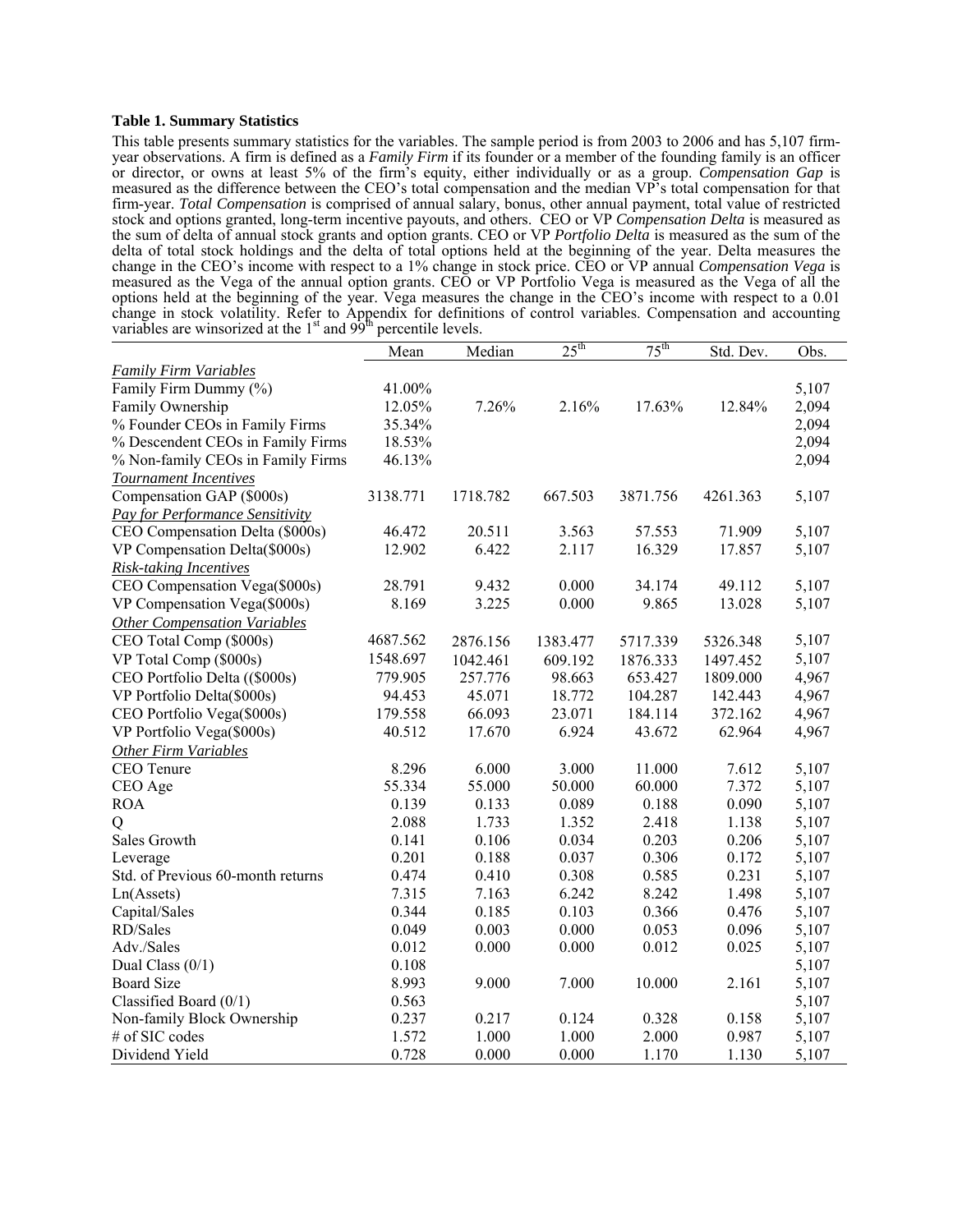#### **Table 2. Compensation Incentives of Family Firms vs. non-Family Firms**

The table presents the comparison of CEO and VP compensation for family and non-family firms. The sample period is from 2003 to 2006 and has 5,107 firm-year observations. A firm is defined as a *Family Firm* if its founder or a member of the founding family is an officer or director, or owns at least 5% of the firm's equity, either individually or as a group. *Total Compensation* is comprised of annual salary, bonus, other annual payment, total value of restricted stock and options granted, long-term incentive payouts, and others. *Compensation Gap* is measured as the difference between the CEO's total compensation and the median VP's total compensation for that firm-year. CEO or VP *Compensation Delta* is measured as the sum of delta of annual stock grants and option grants. CEO or VP *Portfolio Delta* is measured as the sum of the delta of total stock holdings and the delta of total options held at the beginning of the year. Delta measures the change in the CEO's income with respect to a 1% change in stock price. CEO or VP annual *Compensation Vega* is measured as the Vega of the annual option grants. CEO or VP *Portfolio Vega* is measured as the Vega of all the options held at the beginning of the year. Vega measures the change in the CEO's income with respect to a 0.01 change in stock volatility. All variables are winsorized at the  $1<sup>st</sup>$ and 99<sup>th</sup> percentile levels.

|                                  | Non-family firms | <b>Family Firms</b>    | $p$ -value (difference) |
|----------------------------------|------------------|------------------------|-------------------------|
|                                  |                  | <b>Mean Comparison</b> |                         |
| Tournament Incentives:           |                  |                        |                         |
| Compensation GAP(\$000s)         | 3,432.698        | 2,715.847              | 0.000                   |
| Pay for Performance Sensitivity: |                  |                        |                         |
| CEO Compensation Delta(\$000s)   | 49.089           | 42.708                 | 0.002                   |
| CEO Portfolio Delta(\$000s)      | 513.608          | 1,167.185              | 0.000                   |
| VP Compensation Delta(\$000s)    | 13.208           | 12.461                 | 0.152                   |
| VP Portfolio Delta(\$000s)       | 85.506           | 107.473                | 0.000                   |
| Risk-taking Incentives:          |                  |                        |                         |
| CEO Compensation Vega(\$000s)    | 30.697           | 26.050                 | 0.001                   |
| CEO Portfolio Vega (\$000s)      | 187.258          | 168.260                | 0.086                   |
| VP Compensation Vega(\$000s)     | 8.439            | 7.782                  | 0.081                   |
| VP Portfolio Vega(\$000s)        | 41.169           | 39.554                 | 0.375                   |
|                                  |                  | Median Comparison      |                         |
| Tournament Incentives:           |                  |                        |                         |
| Compensation GAP(\$000s)         | 2,041.483        | 1,241.004              | 0.000                   |
| Pay for Performance Sensitivity: |                  |                        |                         |
| CEO Compensation Delta(\$000s)   | 25.163           | 13.952                 | 0.000                   |
| CEO Portfolio Delta(\$000s)      | 217.893          | 340.541                | 0.000                   |
| VP Compensation Delta(\$000s)    | 7.048            | 5.239                  | 0.000                   |
| VP Portfolio Delta(\$000s)       | 44.728           | 45.722                 | 0.656                   |
| Risk-taking Incentives:          |                  |                        |                         |
| CEO Compensation Vega(\$000s)    | 11.821           | 6.172                  | 0.000                   |
| CEO Portfolio Vega (\$000s)      | 76.567           | 53.516                 | 0.000                   |
| VP Compensation Vega(\$000s)     | 3.685            | 2.659                  | 0.000                   |
| VP Portfolio Vega(\$000s)        | 18.812           | 16.171                 | 0.001                   |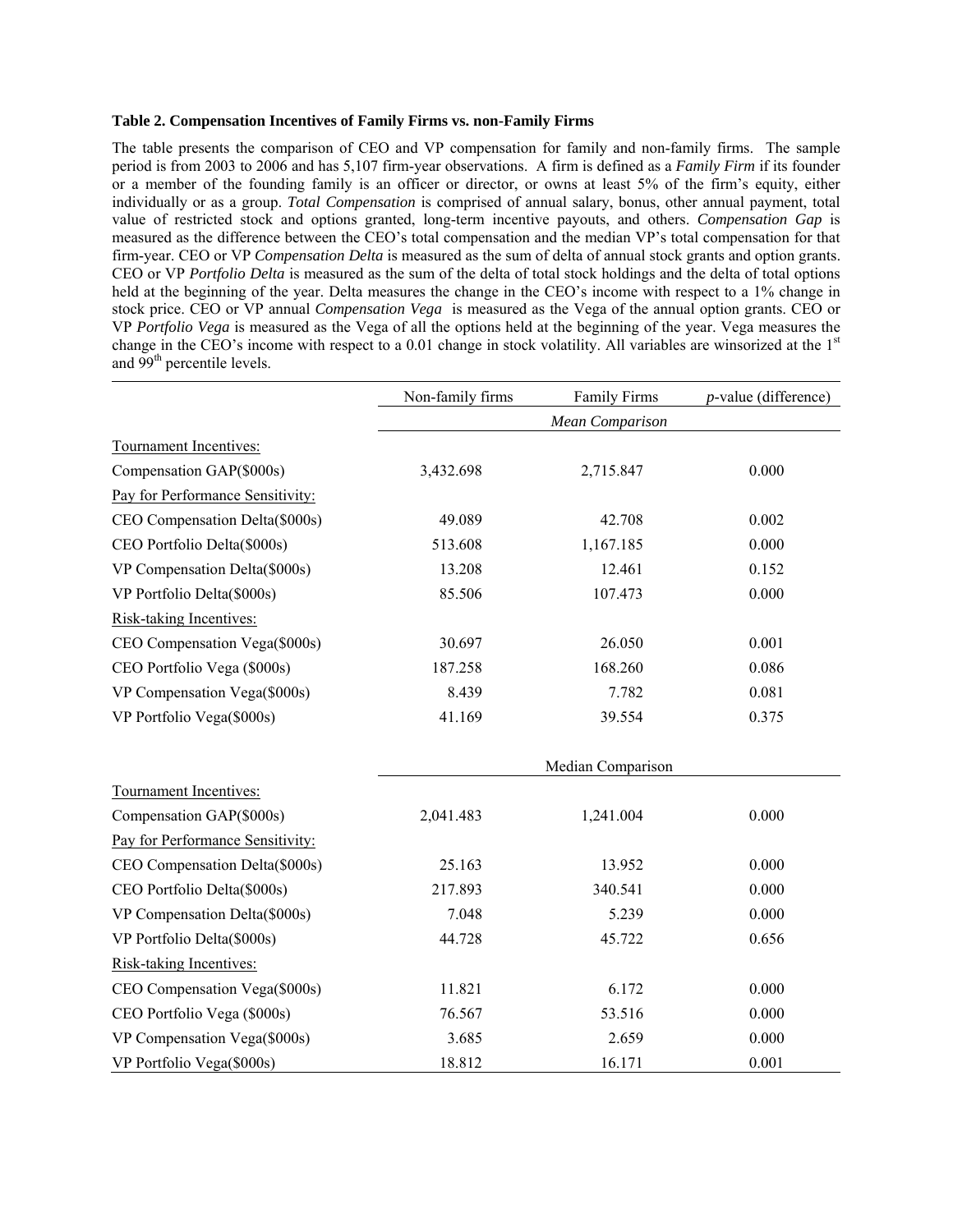#### **Table 3 Compensation Gap Regressions**

Table 3 presents OLS regressions of total compensation gap on family firm and CEO characteristics. The sample period is from 2003 to 2006. The dependant variable is the log of *Total Compensation Gap*, which is measured as the difference between the CEO's total compensation and the median VP's total compensation for that firm-year. A firm is defined as a *Family Firm* if its founder or a member of the founding family is an officer or director, or owns at least 5% of the firm's equity, either individually or as a group. *Family Ownership* is the family owned cash flow rights as a % of total cash flow rights. *Founder CEO*, *Descendant CEO* and *Non-family CEO* are dummy variables that equal to one if the family firm CEO is the founder, descendant of the founder, or hired from outside respectively. Refer to Appendix for definitions of control variables. Compensation and accounting variables are winsorized at the 1<sup>st</sup> and 99<sup>th</sup> percentile levels. All regressions include year fixed effect and Fama-French 48 industry fixed effect. The standard errors are robust and adjusted for firm-level clustering. The symbols \*\*\*, \*\*, and \* denote significance at the 1%, 5% and 10% levels, respectively.

|                                   | (1)         | (2)         | (3)         | (4)         |
|-----------------------------------|-------------|-------------|-------------|-------------|
| Family Ownership                  | $-0.761***$ |             |             |             |
|                                   | (0.00)      |             |             |             |
| Family Firm                       |             | $-0.174***$ |             |             |
|                                   |             | (0.00)      |             |             |
| Founder CEO                       |             |             | $-0.428***$ | $-0.426***$ |
|                                   |             |             | (0.00)      | (0.00)      |
| Descendant CEO                    |             |             | $-0.154**$  | $-0.156**$  |
|                                   |             |             | (0.01)      | (0.01)      |
| Non-family CEO                    |             |             | $-0.040$    |             |
|                                   |             |             | (0.40)      |             |
| Non-family CEO                    |             |             |             | $-0.180*$   |
| w/Family Executives               |             |             |             | (0.06)      |
| Non-family CEO                    |             |             |             | 0.014       |
| w/o Family Executives             |             |             |             | (0.77)      |
| <b>Control Variables</b>          |             |             |             |             |
| Ln(CEO age)                       | $-0.086$    | $-0.142$    | $-0.121$    | $-0.128$    |
|                                   | (0.65)      | (0.45)      | (0.52)      | (0.50)      |
| Ln(CEO tenure)                    | 0.004       | 0.017       | $0.082**$   | $0.077**$   |
|                                   | (0.89)      | (0.58)      | (0.01)      | (0.02)      |
| <b>ROA</b>                        | $1.310***$  | $1.321***$  | $1.284***$  | $1.269***$  |
|                                   | (0.00)      | (0.00)      | (0.00)      | (0.00)      |
| Sales Growth                      | 0.020       | 0.044       | 0.042       | 0.041       |
|                                   | (0.83)      | (0.63)      | (0.65)      | (0.65)      |
| Leverage                          | 0.023       | 0.004       | 0.003       | $-0.001$    |
|                                   | (0.88)      | (0.98)      | (0.98)      | (1.00)      |
| Std. of Previous 60-month Returns | 0.127       | 0.144       | $0.190**$   | $0.188**$   |
|                                   | (0.16)      | (0.11)      | (0.03)      | (0.03)      |
| Ln(A <sub>s</sub> )               | $0.255***$  | $0.256***$  | $0.258***$  | $0.257***$  |
|                                   | (0.00)      | (0.00)      | (0.00)      | (0.00)      |
| Capital/Sales                     | $-0.025$    | $-0.020$    | $-0.027$    | $-0.023$    |
|                                   | (0.57)      | (0.65)      | (0.54)      | (0.60)      |
| Advertising/Sales                 | 0.247       | 0.018       | 0.064       | 0.049       |
|                                   | (0.80)      | (0.99)      | (0.95)      | (0.96)      |
| RD/Sales                          | $0.607**$   | $0.678***$  | $0.644***$  | $0.632**$   |
|                                   | (0.02)      | (0.01)      | (0.01)      | (0.01)      |
|                                   |             |             |             | (Continued) |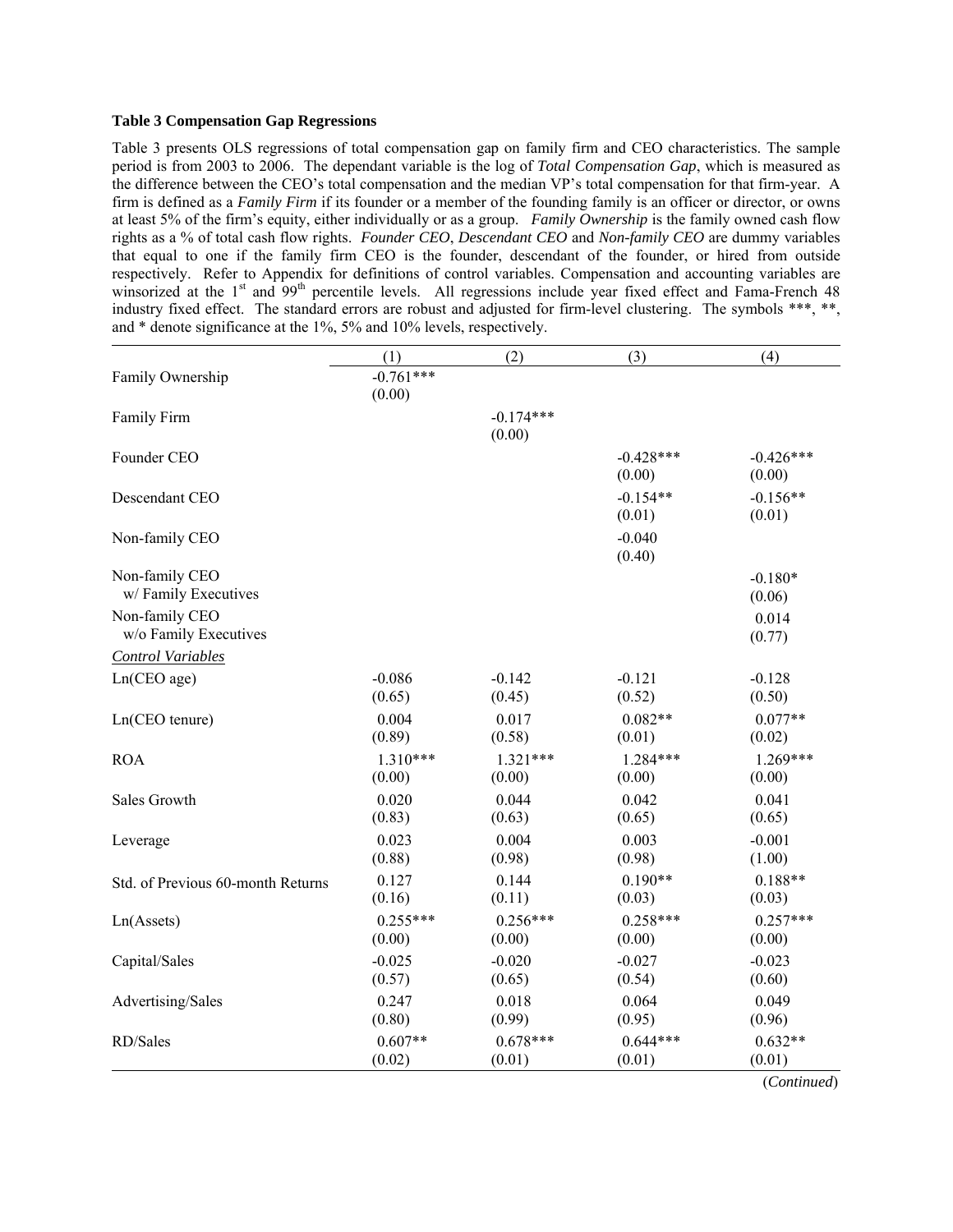# **Table 3 Continued**

| Dual Class $(0/1)$              | $-0.165*$  | $-0.185*$  | $-0.184*$  | $-0.175*$  |
|---------------------------------|------------|------------|------------|------------|
|                                 | (0.10)     | (0.05)     | (0.06)     | (0.07)     |
| Non-family Block Ownership      | $-0.317*$  | $-0.285*$  | $-0.262$   | $-0.269*$  |
|                                 | (0.05)     | (0.08)     | (0.11)     | (0.10)     |
| <b>Board Size</b>               | 0.019      | 0.038      | $-0.001$   | $-0.004$   |
|                                 | (0.85)     | (0.69)     | (0.99)     | (0.96)     |
| Classified Board $(0/1)$        | 0.034      | 0.040      | 0.045      | 0.045      |
|                                 | (0.35)     | (0.26)     | (0.22)     | (0.21)     |
| # of SIC Codes                  | $-0.003$   | $-0.002$   | $-0.003$   | $-0.005$   |
|                                 | (0.91)     | (0.93)     | (0.91)     | (0.84)     |
| Intercept                       | $6.335***$ | $6.454***$ | $6.313***$ | $6.371***$ |
|                                 | (0.00)     | (0.00)     | (0.00)     | (0.00)     |
| Year and Industry Fixed Effects | Yes        | Yes        | Yes        | Yes        |
| Obs.                            | 5,107      | 5,107      | 5,107      | 5,107      |
| $R^2$                           | 0.165      | 0.166      | 0.174      | 0.175      |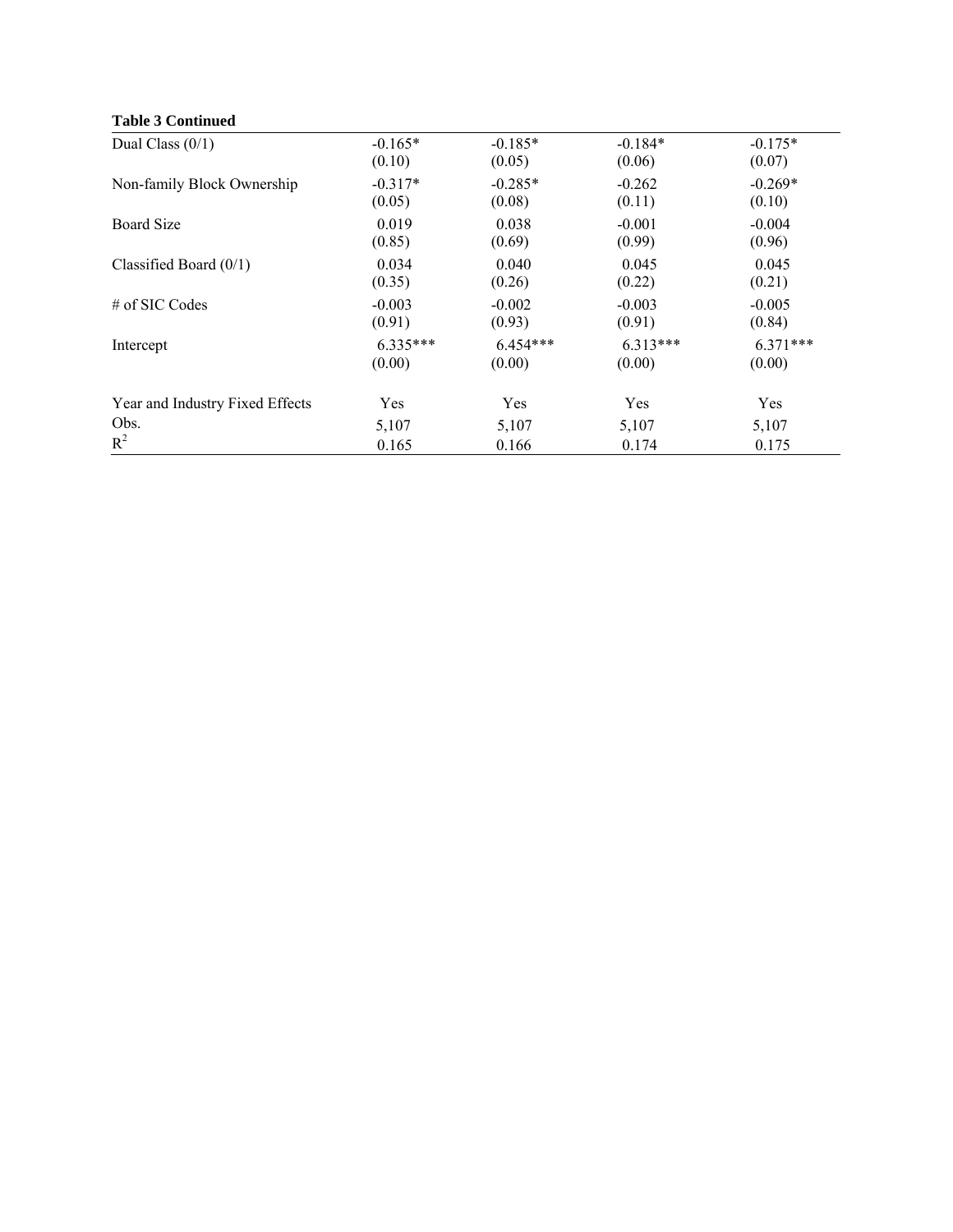### **Table 4 Pay for Performance Sensitivity Regressions – CEO and VPs**

Table 4 presents OLS regressions of CEO and VP annual compensation pay for performance sensitivity (Delta) on family firm and CEO characteristics. The sample period is from 2003 to 2006. The dependant variable is the log of CEO or VP annual *Compensation Delta,* which is measured as the sum of delta of annual stock grants and option grants. CEO or VP Portfolio Delta is measured as the sum of the delta of total stock holdings and the delta of total options held at the beginning of the year. Delta measure the change in CEO income with respect to 1% change in stock price. A firm is defined as a *Family Firm* if its founder or a member of the founding family is an officer or director, or owns at least 5% of the firm's equity, either individually or as a group. *Family Ownership* is the family owned cash flow rights as a % of total cash flow rights. *Founder CEO*, *Descendant CEO* and *Non-family CEO* are dummy variables that equal to one if the family firm CEO is the founder, descendant of the founder, or hired from outside respectively. Refer to Appendix for definitions of control variables. Compensation and accounting variables are winsorized at the 1<sup>st</sup> and 99<sup>th</sup> percentile levels. All regressions include year fixed effect and Fama-French 48 industry fixed effect. The standard errors are robust and adjusted for firm-level clustering. The symbols \*\*\*, \*\*, and \* denote significance at the 1%, 5% and 10% levels, respectively.

|                                   | CEO Compensation Delta |             |             | VP Compensation Delta |             |             |  |
|-----------------------------------|------------------------|-------------|-------------|-----------------------|-------------|-------------|--|
|                                   | (1)                    | (2)         | (3)         | (4)                   | (5)         | (6)         |  |
| Family Ownership                  | $-2.308***$            |             |             | $-1.104***$           |             |             |  |
|                                   | (0.00)                 |             |             | (0.00)                |             |             |  |
| Family Firm                       |                        | $-0.238***$ |             |                       | $-0.133***$ |             |  |
|                                   |                        | (0.00)      |             |                       | (0.00)      |             |  |
| Family CEO                        |                        |             | $-0.365***$ |                       |             | $-0.142***$ |  |
|                                   |                        |             | (0.00)      |                       |             | (0.01)      |  |
| Non-family CEO                    |                        |             | $-0.367**$  |                       |             | $-0.256***$ |  |
| w/Family Executives               |                        |             | (0.01)      |                       |             | (0.00)      |  |
| Non-family CEO                    |                        |             | $-0.055$    |                       |             | $-0.074$    |  |
| w/o Family Executives             |                        |             | (0.47)      |                       |             | (0.12)      |  |
| <b>Control Variables</b>          |                        |             |             |                       |             |             |  |
| CEO or VP Portfolio Delta         | $0.059**$              | 0.036       | $0.046*$    | $0.188***$            | $0.198***$  | $0.201***$  |  |
|                                   | (0.02)                 | (0.19)      | (0.09)      | (0.00)                | (0.00)      | (0.00)      |  |
| Ln(CEO age)                       | $-0.839***$            | $-0.933***$ | $-0.968***$ | $-0.191$              | $-0.235*$   | $-0.243*$   |  |
|                                   | (0.00)                 | (0.00)      | (0.00)      | (0.17)                | (0.10)      | (0.09)      |  |
| Ln(CEO tenure)                    | $-0.173***$            | $-0.164***$ | $-0.135***$ | $-0.010$              | $-0.013$    | $-0.014$    |  |
|                                   | (0.00)                 | (0.00)      | (0.00)      | (0.69)                | (0.63)      | (0.64)      |  |
| <b>ROA</b>                        | $1.760***$             | 1.882***    | $1.792***$  | $1.162***$            | $1.161***$  | $1.136***$  |  |
|                                   | (0.00)                 | (0.00)      | (0.00)      | (0.00)                | (0.00)      | (0.00)      |  |
| Sales Growth                      | 0.106                  | 0.164       | 0.153       | 0.127                 | $0.151*$    | $0.150*$    |  |
|                                   | (0.40)                 | (0.20)      | (0.23)      | (0.11)                | (0.06)      | (0.06)      |  |
| Leverage                          | $-1.032***$            | $-1.094***$ | $-1.072***$ | $-1.003***$           | $-1.005***$ | $-1.004***$ |  |
|                                   | (0.00)                 | (0.00)      | (0.00)      | (0.00)                | (0.00)      | (0.00)      |  |
| Std. of Previous 60-month Returns | 0.171                  | 0.205       | 0.215       | $0.313***$            | $0.338***$  | $0.338***$  |  |
|                                   | (0.26)                 | (0.19)      | (0.16)      | (0.00)                | (0.00)      | (0.00)      |  |
| Ln(A <sub>s</sub> )               | $0.539***$             | $0.575***$  | $0.567***$  | $0.401***$            | $0.405***$  | $0.402***$  |  |
|                                   | (0.00)                 | (0.00)      | (0.00)      | (0.00)                | (0.00)      | (0.00)      |  |
| Capital/Sales                     | $-0.062$               | $-0.062$    | $-0.056$    | $-0.100**$            | $-0.097*$   | $-0.093*$   |  |
|                                   | (0.44)                 | (0.44)      | (0.49)      | (0.05)                | (0.06)      | (0.06)      |  |
| Advertising/Sales                 | $-0.280$               | $-0.594$    | $-0.663$    | 1.123                 | 0.890       | 0.868       |  |
|                                   | (0.84)                 | (0.66)      | (0.63)      | (0.15)                | (0.25)      | (0.26)      |  |
| RD/Sales                          | $1.860***$             | $2.059***$  | 1.971***    | $1.337***$            | $1.404***$  | 1.382***    |  |
|                                   | (0.00)                 | (0.00)      | (0.00)      | (0.00)                | (0.00)      | (0.00)      |  |

*(Continued*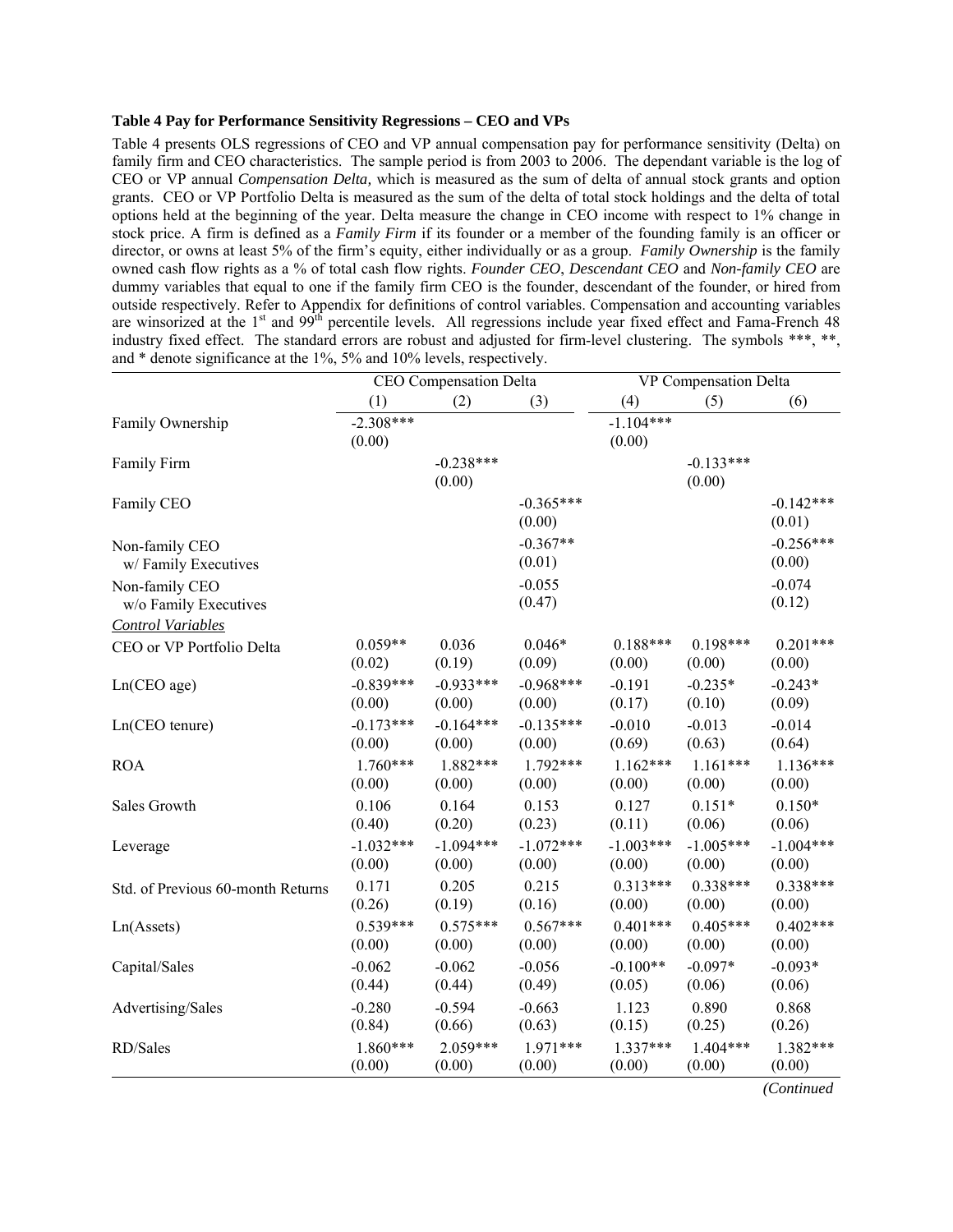# **Table 4 Continued**

| Dual Class $(0/1)$              | $-0.007$ | $-0.190$ | $-0.143$  | $-0.068$    | $-0.143*$   | $-0.132$    |
|---------------------------------|----------|----------|-----------|-------------|-------------|-------------|
|                                 | (0.96)   | (0.16)   | (0.29)    | (0.46)      | (0.10)      | (0.13)      |
| Non-family Block Ownership      | $-0.141$ | 0.101    | 0.082     | $-0.085$    | 0.024       | 0.016       |
|                                 | (0.45)   | (0.58)   | (0.65)    | (0.47)      | (0.83)      | (0.89)      |
| <b>Board Size</b>               | 0.053    | 0.062    | 0.036     | $-0.000$    | 0.011       | 0.006       |
|                                 | (0.70)   | (0.66)   | (0.80)    | (1.00)      | (0.89)      | (0.94)      |
| Classified Board $(0/1)$        | 0.078    | $0.098*$ | $0.103*$  | 0.037       | 0.045       | 0.045       |
|                                 | (0.16)   | (0.08)   | (0.07)    | (0.27)      | (0.18)      | (0.18)      |
| # of SIC Codes                  | $-0.053$ | $-0.054$ | $-0.058*$ | $-0.041*$   | $-0.041*$   | $-0.043*$   |
|                                 | (0.12)   | (0.12)   | (0.10)    | (0.07)      | (0.08)      | (0.06)      |
| Intercept                       | 0.257    | 0.273    | 0.455     | $-1.897***$ | $-1.858***$ | $-1.796***$ |
|                                 | (0.80)   | (0.80)   | (0.67)    | (0.01)      | (0.01)      | (0.01)      |
| Year and Industry Fixed Effects | Yes      | Yes      | Yes       | Yes         | Yes         | Yes         |
| Obs.                            | 4,967    | 4,967    | 4,967     | 4,967       | 4,967       | 4,967       |
| $R^2$                           | 0.299    | 0.290    | 0.293     | 0.441       | 0.437       | 0.438       |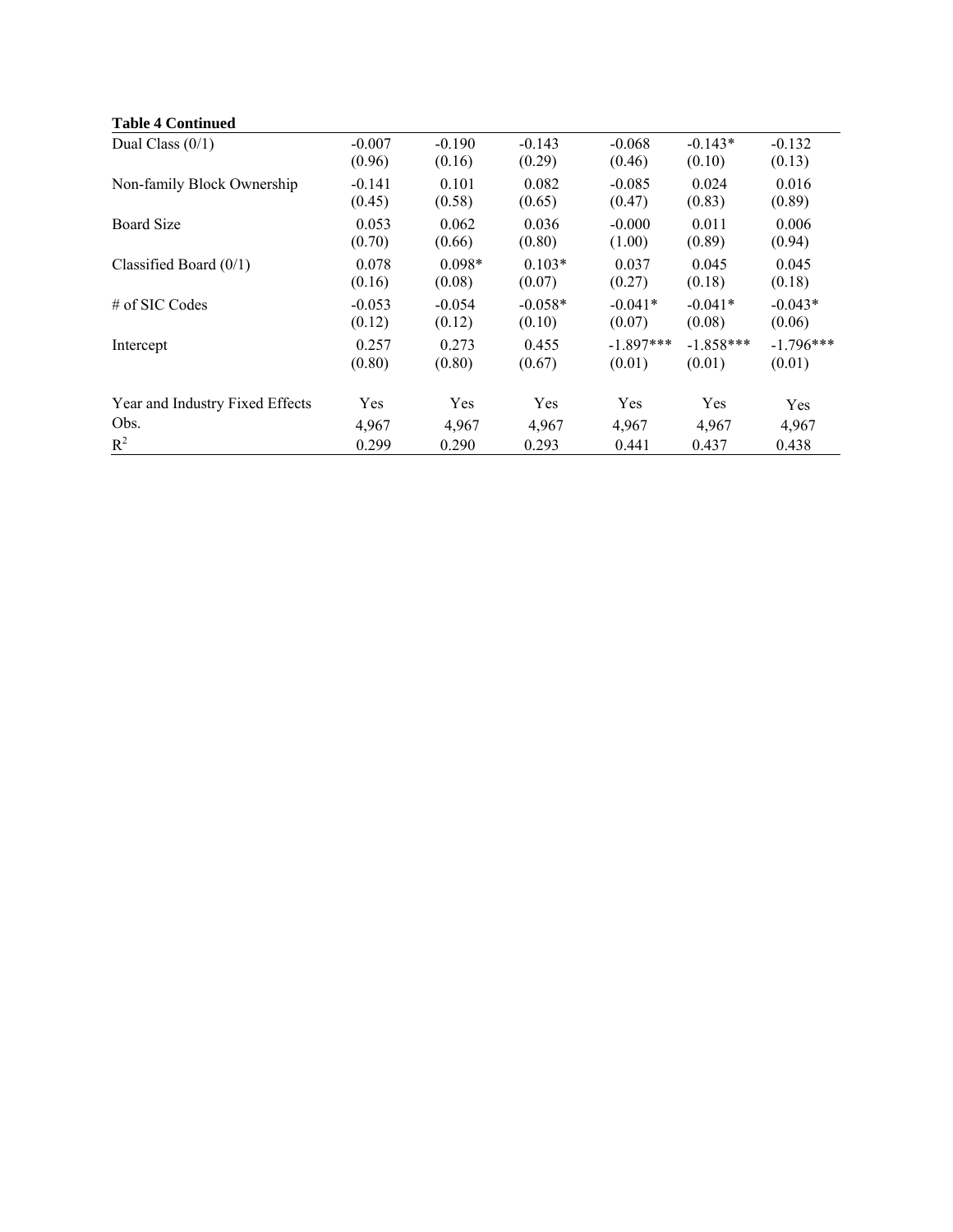#### **Table 5 CEO and VP Risk-taking Incentives**

Table 5 presents OLS regressions of CEO and VP risk-taking incentives from annual compensation on family firm and CEO characteristics. The sample period is from 2003 to 2006. The dependant variable is the log of CEO or VP annual *Compensation Vega,* which is measured as the Vega of the annual option grants. CEO or VP Portfolio Vega is measured as the Vega of all the options held at the beginning of the year. Vega measures the change in the CEO's income with respect to a 0.01 change in stock volatility. A firm is defined as a *Family Firm* if its founder or a member of the founding family is an officer or director, or owns at least 5% of the firm's equity, either individually or as a group. *Family Ownership* is the family owned cash flow rights as a % of total cash flow rights. *Founder CEO*, *Descendant CEO* and *Non-family CEO* are dummy variables that equal to one if the family firm CEO is the founder, descendant of the founder, or hired from outside respectively. Refer to Appendix for definitions of control variables. Compensation and accounting variables are winsorized at the 1<sup>st</sup> and 99<sup>th</sup> percentile levels. All regressions include year fixed effect and Fama-French 48 industry fixed effect. The standard errors are robust and adjusted for firm-level clustering. The symbols \*\*\*, \*\*, and \* denote significance at the 1%, 5% and 10% levels, respectively.

|                                   | CEO Compensation Vega |             |             | VP Compensation Vega |             |             |
|-----------------------------------|-----------------------|-------------|-------------|----------------------|-------------|-------------|
|                                   | (1)                   | (2)         | (3)         | (4)                  | (5)         | (6)         |
| Family Ownership                  | $-0.951***$           |             |             | $-0.582***$          |             |             |
|                                   | (0.00)                |             |             | (0.00)               |             |             |
| Family Firm                       |                       | $-0.089$    |             |                      | $-0.067*$   |             |
|                                   |                       | (0.13)      |             |                      | (0.08)      |             |
| Family CEO                        |                       |             | $-0.035$    |                      |             | $-0.041$    |
|                                   |                       |             | (0.65)      |                      |             | (0.42)      |
| Non-family CEO                    |                       |             | $-0.291**$  |                      |             | $-0.175**$  |
| w/Family Executives               |                       |             | (0.02)      |                      |             | (0.03)      |
| Non-family CEO                    |                       |             | $-0.070$    |                      |             | $-0.053$    |
| w/o Family Executives             |                       |             | (0.38)      |                      |             | (0.28)      |
| <b>Control Variables</b>          |                       |             |             |                      |             |             |
| CEO or VP Portfolio Vega          | $0.303***$            | $0.311***$  | $0.312***$  | $0.320***$           | $0.326***$  | $0.327***$  |
|                                   | (0.00)                | (0.00)      | (0.00)      | (0.00)               | (0.00)      | (0.00)      |
| Ln(CEO age)                       | $-0.830***$           | $-0.860***$ | $-0.857***$ | $-0.166$             | $-0.188$    | $-0.187$    |
|                                   | (0.00)                | (0.00)      | (0.00)      | (0.22)               | (0.16)      | (0.17)      |
| Ln(CEO tenure)                    | $-0.139***$           | $-0.144***$ | $-0.168***$ | $-0.008$             | $-0.009$    | $-0.021$    |
|                                   | (0.00)                | (0.00)      | (0.00)      | (0.74)               | (0.70)      | (0.44)      |
| <b>ROA</b>                        | $1.284***$            | $1.304***$  | $1.304***$  | $1.054***$           | $1.062***$  | $1.060***$  |
|                                   | (0.00)                | (0.00)      | (0.00)      | (0.00)               | (0.00)      | (0.00)      |
| Sales Growth                      | 0.118                 | 0.141       | 0.146       | 0.113                | $0.127*$    | $0.130*$    |
|                                   | (0.31)                | (0.22)      | (0.20)      | (0.12)               | (0.08)      | (0.07)      |
| Leverage                          | $-0.939***$           | $-0.946***$ | $-0.957***$ | $-0.718***$          | $-0.720***$ | $-0.725***$ |
|                                   | (0.00)                | (0.00)      | (0.00)      | (0.00)               | (0.00)      | (0.00)      |
| Std. of Previous 60-month Returns | $-0.731***$           | $-0.701***$ | $-0.703***$ | $-0.406***$          | $-0.387***$ | $-0.388***$ |
|                                   | (0.00)                | (0.00)      | (0.00)      | (0.00)               | (0.00)      | (0.00)      |
| Ln(A <sub>s</sub> )               | $0.327***$            | $0.331***$  | $0.330***$  | $0.250***$           | $0.252***$  | $0.252***$  |
|                                   | (0.00)                | (0.00)      | (0.00)      | (0.00)               | (0.00)      | (0.00)      |
| Capital /Sales                    | $-0.149$              | $-0.147$    | $-0.141$    | $-0.141**$           | $-0.139**$  | $-0.136**$  |
|                                   | (0.13)                | (0.13)      | (0.15)      | (0.03)               | (0.03)      | (0.03)      |
| Advertising/Sales                 | $-0.586$              | $-0.778$    | $-0.808$    | 0.763                | 0.635       | 0.618       |
|                                   | (0.64)                | (0.54)      | (0.52)      | (0.34)               | (0.43)      | (0.44)      |
| RD/Sales                          | $1.503***$            | $1.554***$  | $1.560***$  | $1.144***$           | $1.177***$  | $1.179***$  |
|                                   | (0.00)                | (0.00)      | (0.00)      | (0.00)               | (0.00)      | (0.00)      |

*(Continued)*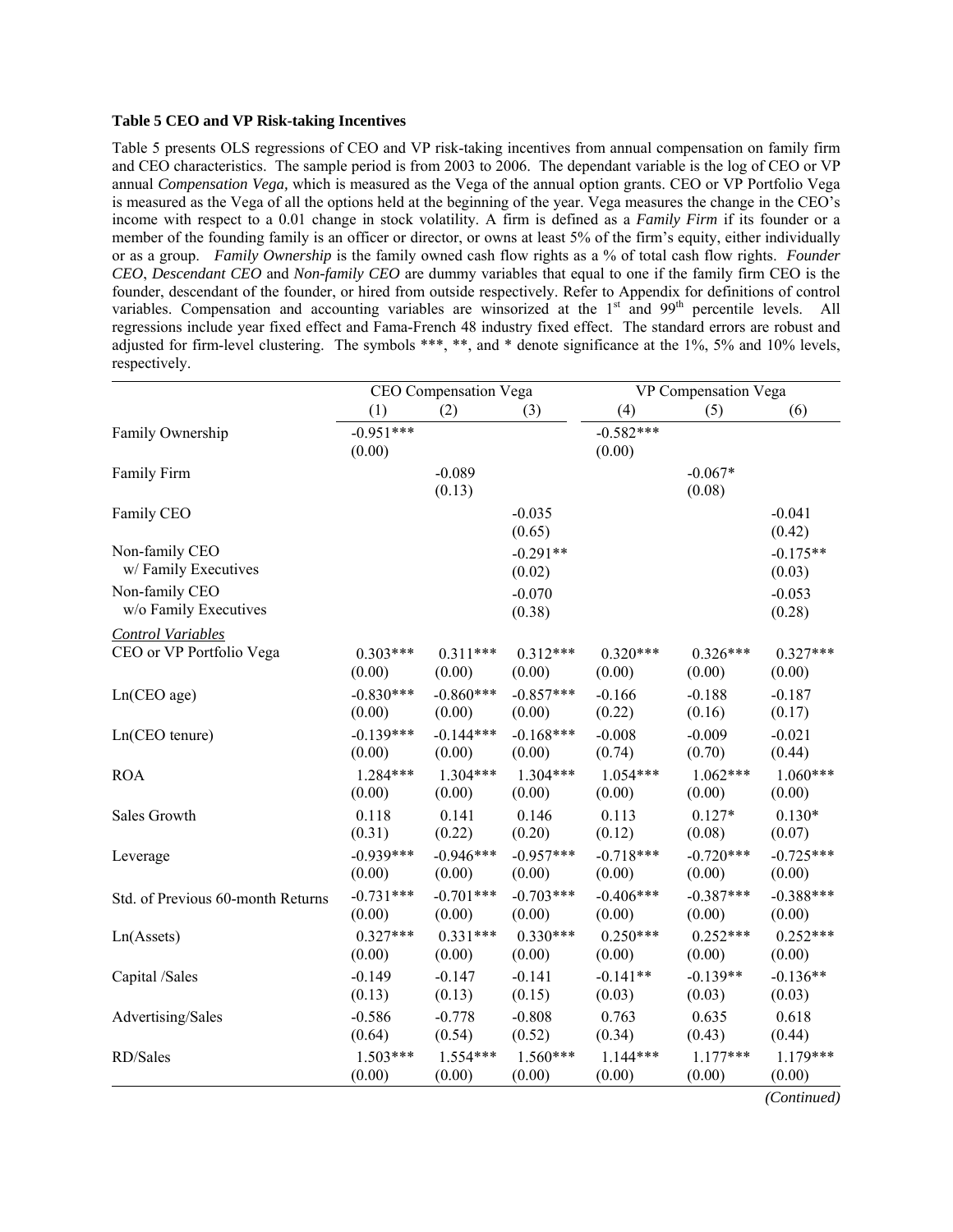| <b>Table 5 Continued</b> |
|--------------------------|
|                          |

| Dual Class $(0/1)$              | 0.050              | $-0.021$           | $-0.024$           | $-0.082$             | $-0.122*$            | $-0.122*$            |
|---------------------------------|--------------------|--------------------|--------------------|----------------------|----------------------|----------------------|
|                                 | (0.64)             | (0.84)             | (0.82)             | (0.25)               | (0.08)               | (0.08)               |
| Non-family Block Ownership      | 0.010<br>(0.95)    | 0.115<br>(0.48)    | 0.110<br>(0.50)    | $-0.144$<br>(0.20)   | $-0.086$<br>(0.43)   | $-0.090$<br>(0.42)   |
| <b>Board Size</b>               | $-0.057$           | $-0.050$           | $-0.043$           | 0.008                | 0.013                | 0.016                |
|                                 | (0.66)             | (0.70)             | (0.74)             | (0.92)               | (0.87)               | (0.85)               |
| Classified Board $(0/1)$        | 0.049<br>(0.37)    | 0.056<br>(0.31)    | 0.053<br>(0.33)    | 0.024<br>(0.49)      | 0.028<br>(0.41)      | 0.027<br>(0.43)      |
| # of SIC Codes                  | $-0.034$<br>(0.31) | $-0.034$<br>(0.31) | $-0.036$<br>(0.29) | $-0.024$<br>(0.28)   | $-0.024$<br>(0.29)   | $-0.025$<br>(0.27)   |
| Intercept                       | $-0.487$<br>(0.69) | $-0.495$<br>(0.68) | $-0.466$<br>(0.70) | $-1.424**$<br>(0.03) | $-1.408**$<br>(0.03) | $-1.389**$<br>(0.03) |
| Year and Industry Fixed Effects | Yes                | Yes                | Yes                | Yes                  | Yes                  | Yes                  |
| Obs.                            | 4,967              | 4,967              | 4,967              | 4,967                | 4,967                | 4,967                |
| $R^2$                           | 0.354              | 0.352              | 0.353              | 0.458                | 0.457                | 0.458                |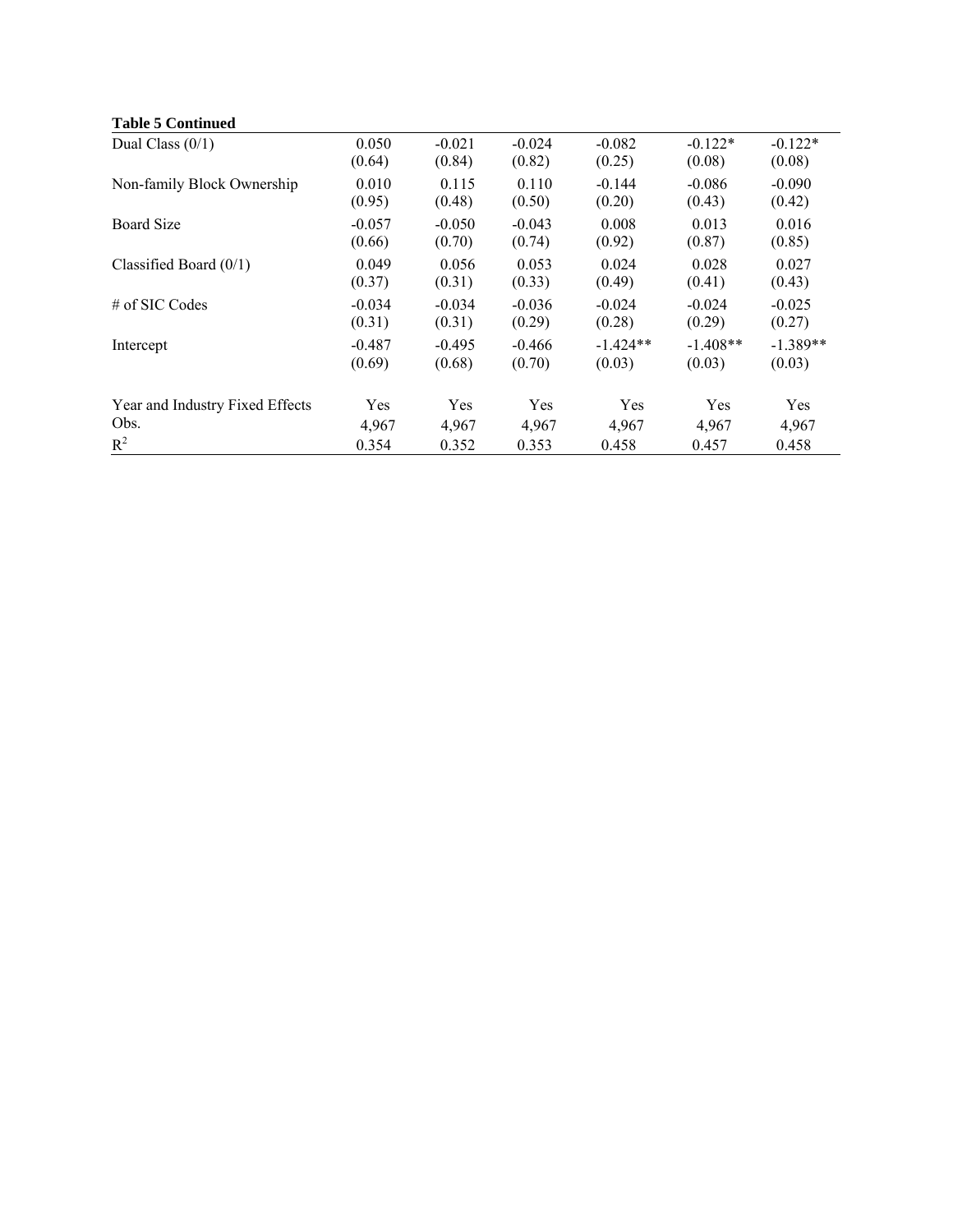# **Table 6 Descriptive Statistics for Non-family Blockholdings**

This table presents descriptive statistics on the types of non-family blockholders, the percentage of these block holders that invest in family firms and the percentage that are active in the management of the firm or hold seats on the board of directors. Non-family blockholders are individuals or entities that are not affiliated with the founding family and own 5% or more of the firm's shares as determined by cash flow rights. Non-family blockholders are presented by descending order of the frequency that the blockholder is active in firm management or holds seats on the board of directors.

|                                         |       |                                   | % of Non-family Blockholders with |          |          |                          |  |
|-----------------------------------------|-------|-----------------------------------|-----------------------------------|----------|----------|--------------------------|--|
| Blockholder Type                        | Obs.  | % that Invest in<br>a Family Firm | <b>CEO</b>                        | VP       | Director | Director or<br>Executive |  |
| Individuals (non-family)                | 487   | 37.4%                             | 25.7%                             | $10.7\%$ | 62.2%    | 64.3%                    |  |
| Private Equity                          | 269   | 26.4%                             | $5.2\%$                           | $3.0\%$  | 53.9%    | 53.9%                    |  |
| Non-financial Corporation               | 233   | 36.5%                             | $4.3\%$                           | 1.7%     | 47.6%    | 49.4%                    |  |
| Other                                   | 250   | 21.2%                             | 4.4%                              | 1.6%     | 30.0%    | 30.0%                    |  |
| Hedge Funds                             | 1,313 | 32.3%                             | $0.2\%$                           | 0.1%     | 4.6%     | 4.6%                     |  |
| <b>Insurance Related</b>                | 361   | 37.1%                             | 0.3%                              | $0.0\%$  | 1.7%     | $1.7\%$                  |  |
| <b>Investment Banking/Brokerage</b>     | 190   | 36.3%                             | $0.0\%$                           | $0.0\%$  | $1.6\%$  | $1.6\%$                  |  |
| Bank (or Holding Co.) & Trust           | 895   | 40.6%                             | 0.2%                              | $0.0\%$  | 1.5%     | 1.5%                     |  |
| Pension, Retirement or Employee Savings | 177   | 26.0%                             | $0.0\%$                           | $0.0\%$  | 0.6%     | 0.6%                     |  |
| <b>Asset Management Firms</b>           | 4,357 | 37.6%                             | $0.1\%$                           | $0.0\%$  | $0.5\%$  | $0.6\%$                  |  |
| <b>Mutual Fund Families</b>             | 5,165 | 38.0%                             | 0.1%                              | $0.0\%$  | 0.2%     | 0.2%                     |  |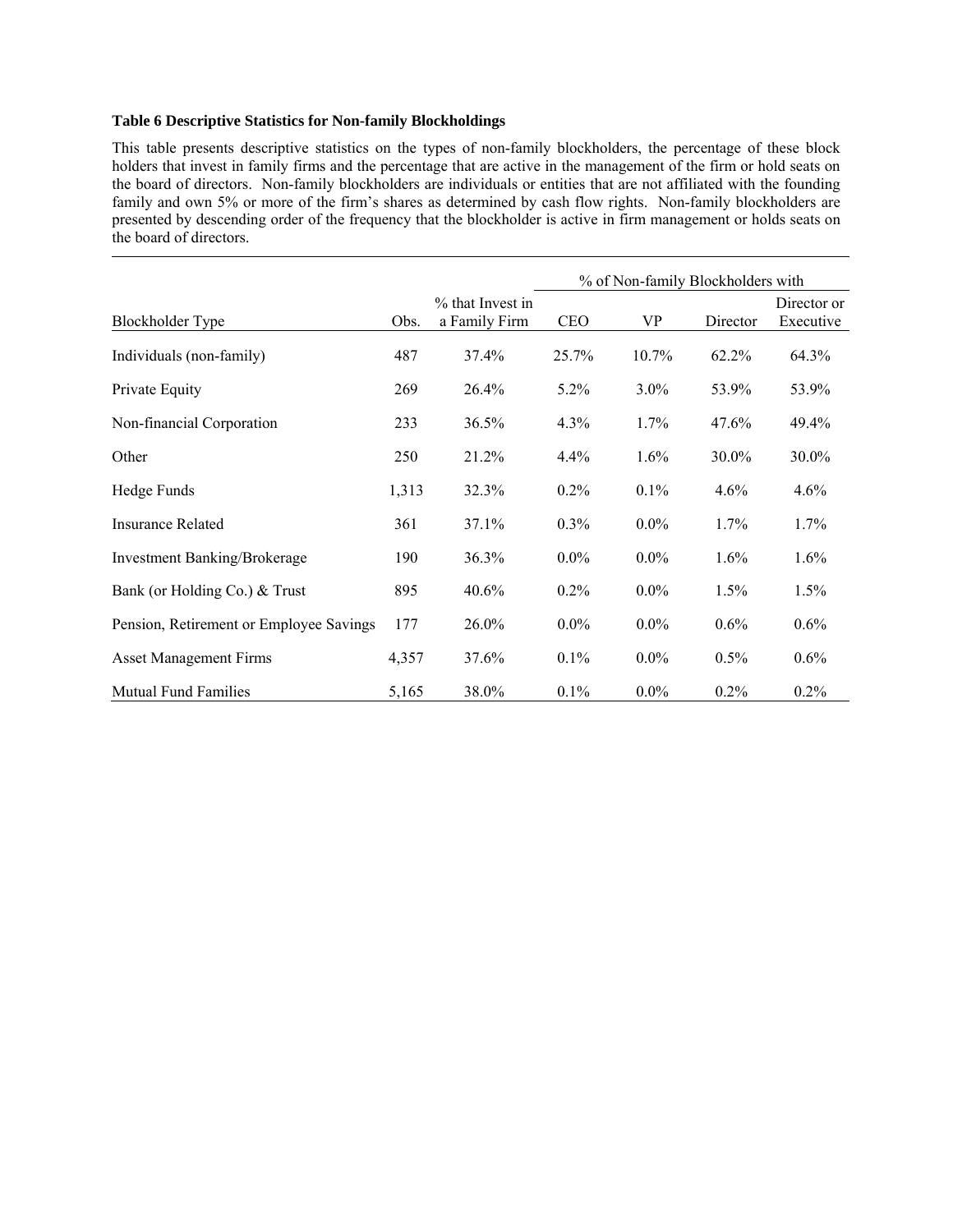#### **Table 7 Multivariate Analysis Comparison of the Influence of Family Ownership and Non-family Block Ownership on Compensation Incentives**

This table presents OLS regressions that test for differences in the influence of family-firm ownership and non-family blockholder ownership on CEO and VP compensation incentives. The sample period is from 2003 to 2006. *Compensation Gap* is measured as the difference between the CEO's total compensation and the median VP's total compensation for that firm-year. CEO (VP) annual *Compensation Delta* is measured as the sum (median sum) of delta of annual stock grants and option grants for the CEO (VPs). CEO (VP) annual *Compensation Vega* is measured as the Vega (median Vega) of the annual option grants for the CEO (VPs). *Family Ownership* is the family owned cash flow rights as a % of total cash flow rights. *Non-Family Block* is the % of total cash flow rights for nonfamily investors with ownership of 5% or greater. *Family Block* is the family owned cash flow rights as a % of total cash flow rights for firms with family ownerships of 5% or greater. We report coefficients and *p*-values for the ownership and block variables. Other coefficients on are not reported for ease of exposition, but all regressions include control variables and industry and year fixed effects. Compensation and accounting variables are winsorized at the 1<sup>st</sup> and 99<sup>th</sup> percentile levels. The standard errors are robust and adjusted for firm-level clustering. The symbols \*\*\*, \*\*, and \* denote significance at the 1%, 5% and 10% levels, respectively.

| Panel A. The Influence of Family Ownership Compared to the Influence of Non-family Block Ownership |                       |                         |                                   |                       |                       |                       |                       |                       |                       |                       |
|----------------------------------------------------------------------------------------------------|-----------------------|-------------------------|-----------------------------------|-----------------------|-----------------------|-----------------------|-----------------------|-----------------------|-----------------------|-----------------------|
|                                                                                                    |                       | <b>Compensation Gap</b> |                                   | CEO Delta             |                       | <b>VP</b> Delta       |                       | CEO Vega              |                       | <b>VP</b> Vega        |
|                                                                                                    | (1)                   | (2)                     | (1)                               | (2)                   | (1)                   | (2)                   | (1)                   | (2)                   | (1)                   | (2)                   |
| Family Ownership                                                                                   | $-0.761***$<br>(0.00) | (0.00)                  | $-0.741***$ $-2.308***$<br>(0.00) | $-2.288***$<br>(0.00) | $-1.104***$<br>(0.00) | $-1.092***$<br>(0.00) | $-0.951***$<br>(0.00) | $-0.937***$<br>(0.00) | $-0.582***$<br>(0.00) | $-0.576***$<br>(0.00) |
| Non-Family Block Ownership                                                                         | $-0.317*$<br>(0.05)   |                         | $-0.141$<br>(0.45)                |                       | $-0.085$<br>(0.47)    |                       | 0.010<br>(0.95)       |                       | $-0.144$<br>(0.20)    |                       |
| Active Non-Family Block Ownership                                                                  |                       | $-0.649$<br>(0.13)      |                                   | $-0.689*$<br>(0.09)   |                       | $-0.347$<br>(0.12)    |                       | $-0.013$<br>(0.97)    |                       | $-0.101$<br>(0.63)    |
| Passive Non-Family Block Ownership                                                                 |                       | $-0.193$<br>(0.19)      |                                   | 0.064<br>(0.74)       |                       | 0.011<br>(0.93)       |                       | 0.061<br>(0.74)       |                       | $-0.140$<br>(0.26)    |
| F-tests for Equality of Coefficients                                                               |                       |                         |                                   |                       |                       |                       |                       |                       |                       |                       |
| $\beta$ Family Ownership $\neq \beta$ Non-family Block Onwership                                   | 2.367<br>(0.12)       |                         | $35.44***$<br>(0.00)              |                       | $22.18***$<br>(0.00)  |                       | $9.761***$<br>(0.00)  |                       | $4.977**$<br>(0.03)   |                       |
| $\beta_{\text{Family Ownership}} \neq \beta_{\text{Active Non-family Block Onwership}}$            |                       | 0.029<br>(0.87)         |                                   | $9.303***$<br>(0.00)  |                       | $6.153**$<br>(0.01)   |                       | $5.007**$<br>(0.03)   |                       | $3.205*$<br>(0.07)    |
| $\beta_{\text{Family Ownership}} \neq \beta_{\text{Passive Non-family Block Onvership}}$           |                       | $4.652**$<br>(0.03)     |                                   | 42.85***<br>(0.00)    |                       | $26.02***$<br>(0.00)  |                       | $9.955***$<br>(0.00)  |                       | $4.668**$<br>(0.03)   |
| $R^2$                                                                                              | 0.165                 | 0.166                   | 0.299                             | 0.300                 | 0.441                 | 0.441                 | 0.354                 | 0.354                 | 0.458                 | 0.458                 |

*(Continued)*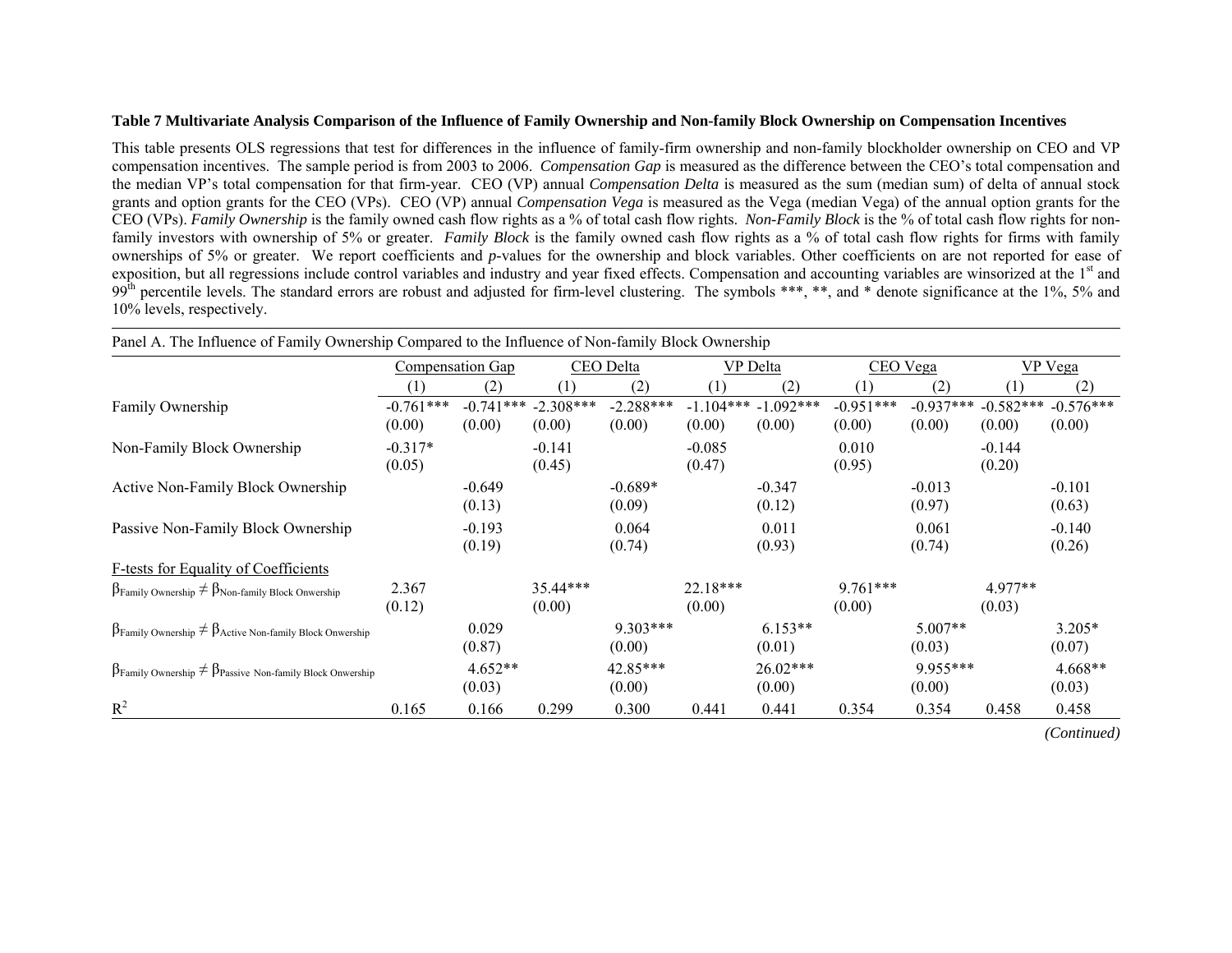#### **Table 7 Continued**

| T and D. The immedie of Family Diock $\circ$ whereing compared TV are immedied of FWH Family Diock $\circ$ whereing |                       |                       |                       |                       |                       |                       |                       |                       |                       |                       |
|---------------------------------------------------------------------------------------------------------------------|-----------------------|-----------------------|-----------------------|-----------------------|-----------------------|-----------------------|-----------------------|-----------------------|-----------------------|-----------------------|
|                                                                                                                     | Compensation Gap      |                       | CEO Delta             |                       | VP Delta              |                       | CEO Vega              |                       | VP Vega               |                       |
|                                                                                                                     |                       | (2)                   | (1)                   | (2)                   |                       | (2)                   |                       | (2)                   | $\perp$               | (2)                   |
| Family Block (% own)                                                                                                | $-0.725***$<br>(0.00) | $-0.705***$<br>(0.00) | $-2.305***$<br>(0.00) | $-2.282***$<br>(0.00) | $-1.106***$<br>(0.00) | $-1.093***$<br>(0.00) | $-0.973***$<br>(0.00) | $-0.959***$<br>(0.00) | $-0.590***$<br>(0.00) | $-0.584***$<br>(0.00) |
| Non-Family Block (% own)                                                                                            | $-0.310*$<br>(0.06)   |                       | $-0.139$<br>(0.45)    |                       | $-0.085$<br>(0.47)    |                       | 0.007<br>(0.97)       |                       | $-0.145$<br>(0.20)    |                       |
| Active Non-Family Block (% own)                                                                                     |                       | $-0.640$<br>(0.14)    |                       | $-0.676*$<br>(0.09)   |                       | $-0.342$<br>(0.12)    |                       | $-0.012$<br>(0.97)    |                       | $-0.100$<br>(0.63)    |
| Passive Non-Family Block (% own)                                                                                    |                       | $-0.187$<br>(0.20)    |                       | 0.063<br>(0.75)       |                       | 0.011<br>(0.93)       |                       | 0.056<br>(0.76)       |                       | $-0.142$<br>(0.25)    |
| $\beta_{\text{Family Block}} \neq \beta_{\text{Non-family Block}}$                                                  | 2.098<br>(0.15)       |                       | $36.19***$<br>(0.00)  |                       | 22.69***<br>(0.00)    |                       | $10.34***$<br>(0.00)  |                       | $5.239**$<br>(0.02)   |                       |
| $\beta$ Family Block $\neq \beta$ Active Non-family Block                                                           |                       | 0.0142<br>(0.91)      |                       | $9.437***$<br>(0.00)  |                       | $6.311**$<br>(0.01)   |                       | 5.289**<br>(0.02)     |                       | $3.349*$<br>(0.07)    |
| $\beta_{\text{Family Block}} \neq \beta_{\text{Passive Non-family Block}}$                                          |                       | $4.201**$<br>(0.04)   |                       | 43.65***<br>(0.00)    |                       | 26.49***<br>(0.00)    |                       | $10.52***$<br>(0.00)  |                       | $4.913**$<br>(0.03)   |
| $R^2$                                                                                                               | 0.165                 | 0.165                 | 0.300                 | 0.300                 | 0.441                 | 0.441                 | 0.354                 | 0.354                 | 0.458                 | 0.458                 |

Panel B. The Influence of Family Block Ownership Compared To the Influence of Non-Family Block Ownership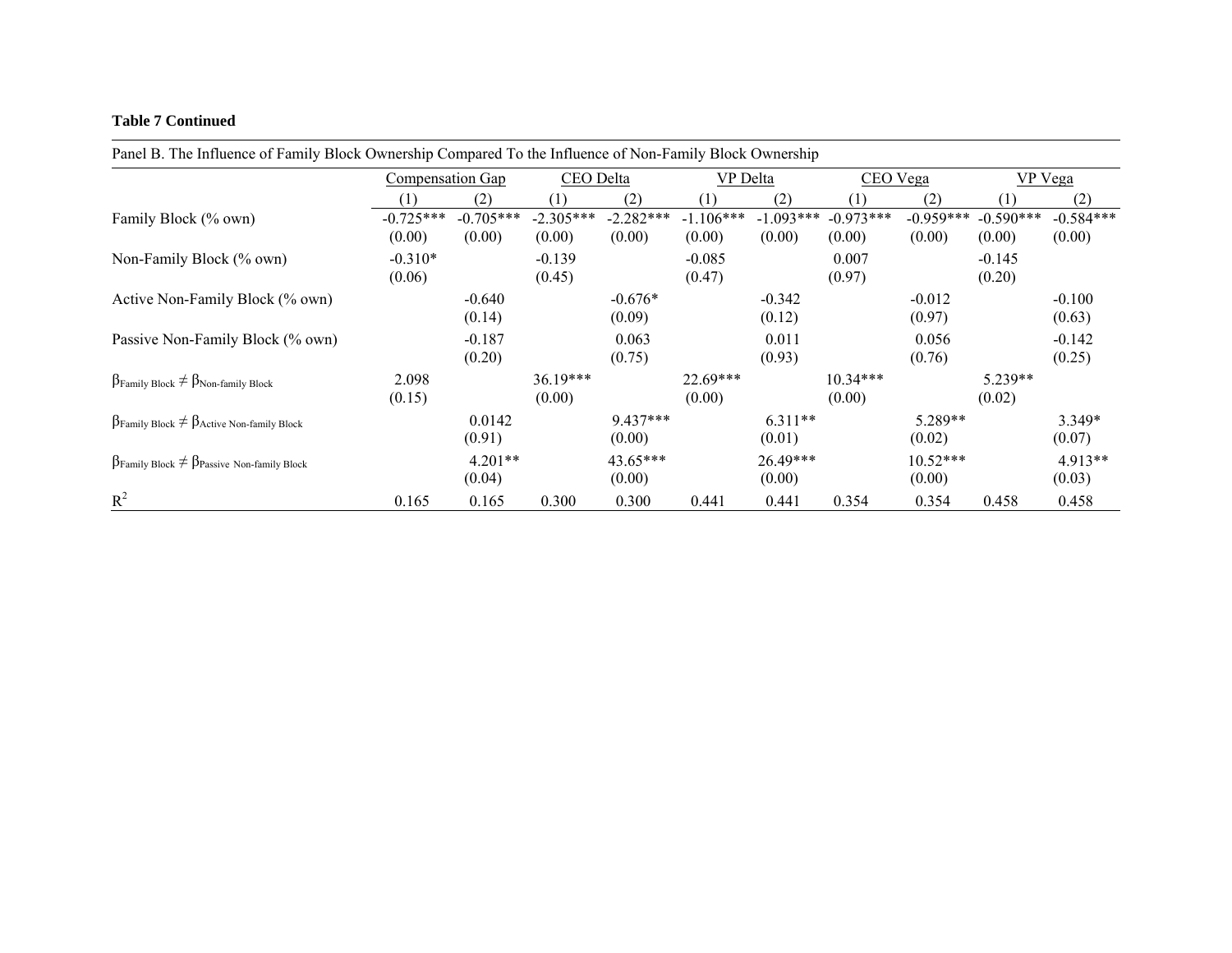#### **Table 8 Alternative Definitions of Family Firms**

Table 8 presents OLS regression of CEO and VP compensation incentives on family firm and CEO characteristics. The sample period is from 2003 to 2006. The dependant variable in Panel A is the natural log of *Total Compensation Gap,* in Panel B is the natural log of CEO or VP *Compensation Delta*, in Panel C is the natural log of CEO or VP *Compensation Vega*. *Total Compensation Gap* is measured as the difference between the CEO's total compensation and the median VP's total compensation for that firm-year. CEO (VP) annual *Compensation Vega* is measured as the Vega (median Vega) of the annual option grants for the CEO (VPs). CEO (VP) annual *Compensation Delta* is measured as the sum (median sum) of delta of annual stock grants and option grants for the CEO (VPs). We report coefficients and p-values on family variables. Other coefficients on are not reported for ease of exposition, but all regressions include control variables and industry and year fixed effects. In alternative definition I, a firm is defined as a *Family Firm* if there is at least one family executive or the family owns at least 10% of the firm's equity. In alternative definition II, a firm is defined as a *Family Firm* if there is at least one family executive or family director. In alternative definition III, a firm is defined as a *Family Firm* if a family member serves as the CEO or the family holds the most voting rights. *Founder CEO*, *Descendant CEO* and *Non-family CEO* are dummy variables that equal to one if the family firm CEO is the founder, descendant of the founder, or hired from outside the family respectively. Compensation and accounting variables are winsorized at the 1<sup>st</sup> and 99<sup>th</sup> percentile levels. The standard errors are robust and adjusted for firm-level clustering. The symbols \*\*\*, \*\*, and \* denote significance at the 1%, 5% and 10% levels, respectively.

|                                         |                       | Family Firm Alternative Definition I<br>(At least one family executive or<br>family ownership $\geq$ =10%) |                       |                       | Family Firm Alternative Definition II<br>(At least one family executive or director) |                       | Family Firm Alternative Definition III<br>(Family is the largest vote holder) |                       |                       |  |
|-----------------------------------------|-----------------------|------------------------------------------------------------------------------------------------------------|-----------------------|-----------------------|--------------------------------------------------------------------------------------|-----------------------|-------------------------------------------------------------------------------|-----------------------|-----------------------|--|
|                                         | (1)                   | (2)                                                                                                        | (3)                   | (1)                   | (2)                                                                                  | (3)                   | (1)                                                                           | (2)                   | (3)                   |  |
| Family Firm                             | $-0.226***$<br>(0.00) |                                                                                                            |                       | $-0.182***$<br>(0.00) |                                                                                      |                       | $-0.244***$<br>(0.00)                                                         |                       |                       |  |
| Founder CEO                             |                       | $-0.424***$<br>(0.00)                                                                                      | $-0.421***$<br>(0.00) |                       | $-0.429***$<br>(0.00)                                                                | $-0.427***$<br>(0.00) |                                                                               | $-0.425***$<br>(0.00) | $-0.423***$<br>(0.00) |  |
| Descendant CEO                          |                       | $-0.151**$<br>(0.01)                                                                                       | $-0.146**$<br>(0.02)  |                       | $-0.155**$<br>(0.01)                                                                 | $-0.157**$<br>(0.01)  |                                                                               | $-0.154**$<br>(0.01)  | $-0.155**$<br>(0.01)  |  |
| Non-family CEO                          |                       | $-0.049$<br>(0.49)                                                                                         |                       |                       | $-0.047$<br>(0.34)                                                                   |                       |                                                                               | $-0.063$<br>(0.40)    |                       |  |
| Non-family CEO<br>w/Family Executives   |                       |                                                                                                            | $-0.173*$<br>(0.07)   |                       |                                                                                      | $-0.181*$<br>(0.06)   |                                                                               |                       | $-0.300**$<br>(0.04)  |  |
| Non-family CEO<br>w/o Family Executives |                       |                                                                                                            | 0.106<br>(0.16)       |                       |                                                                                      | 0.009<br>(0.86)       |                                                                               |                       | 0.050<br>(0.45)       |  |
| $R^2$                                   | 0.168                 | 0.174                                                                                                      | 0.175                 | 0.167                 | 0.174                                                                                | 0.175                 | 0.169                                                                         | 0.174                 | 0.176                 |  |
|                                         |                       |                                                                                                            |                       |                       |                                                                                      |                       |                                                                               |                       | (Continued)           |  |

Panel A. Tournament Incentives (5,107 Obs.)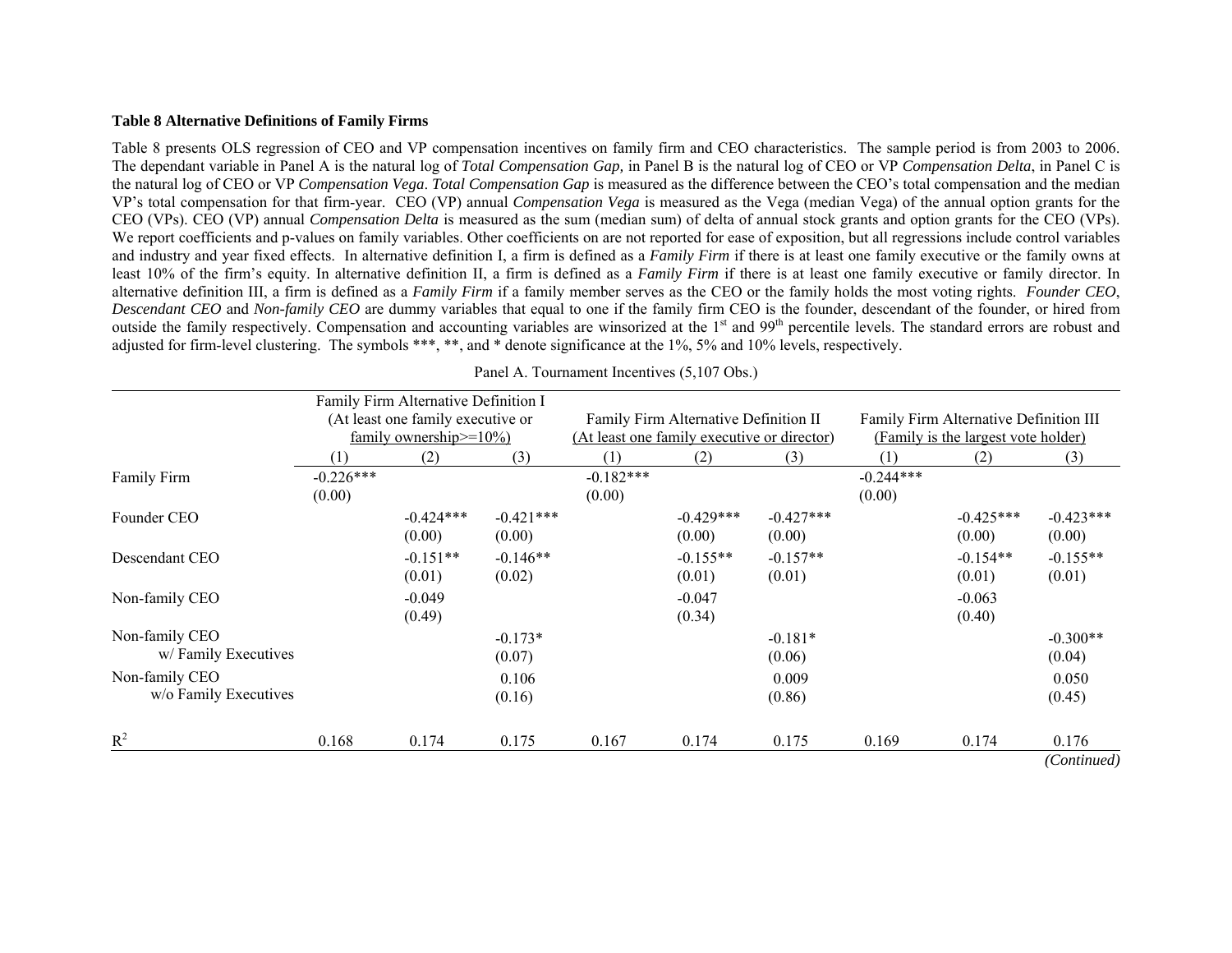#### **Table 8 Continued.**

|                                         |                       |                                 | Panel B. CEO and VP Pay for Performance Sensitivity (4,967 Obs) |                       |                       |                       |                                  |                       |                       |                                   |                       |                       |  |
|-----------------------------------------|-----------------------|---------------------------------|-----------------------------------------------------------------|-----------------------|-----------------------|-----------------------|----------------------------------|-----------------------|-----------------------|-----------------------------------|-----------------------|-----------------------|--|
|                                         |                       | Family Alternative Definition I |                                                                 |                       |                       |                       | Family Alternative Definition II |                       |                       | Family Alternative Definition III |                       |                       |  |
|                                         |                       | CEO Delta                       | VP Delta                                                        |                       | CEO Delta             |                       | VP Delta                         |                       | CEO Delta             |                                   | VP Delta              |                       |  |
|                                         |                       | (2)                             | (3)                                                             | (4)                   |                       | (2)                   | (3)                              | (4)                   | (1)                   | (2)                               | (3)                   | (4)                   |  |
| Family Firm                             | $-0.276***$<br>(0.00) |                                 | $-0.148***$<br>(0.00)                                           |                       | $-0.245***$<br>(0.00) |                       | $-0.134***$<br>(0.00)            |                       | $-0.311***$<br>(0.00) |                                   | $-0.156***$<br>(0.00) |                       |  |
| Family CEO                              |                       | $-0.347***$<br>(0.00)           |                                                                 | $-0.133**$<br>(0.01)  |                       | $-0.365***$<br>(0.00) |                                  | $-0.141***$<br>(0.01) |                       | $-0.358***$<br>(0.00)             |                       | $-0.136**$<br>(0.01)  |  |
| Non-family CEO<br>w/Family Executives   |                       | $-0.347**$<br>(0.02)            |                                                                 | $-0.245***$<br>(0.01) |                       | $-0.367**$<br>(0.01)  |                                  | $-0.255***$<br>(0.00) |                       | $-0.604***$<br>(0.01)             |                       | $-0.361***$<br>(0.00) |  |
| Non-family CEO<br>w/o Family Executives |                       | 0.071<br>(0.55)                 |                                                                 | $-0.076$<br>(0.32)    |                       | $-0.059$<br>(0.45)    |                                  | $-0.074$<br>(0.13)    |                       | $-0.041$<br>(0.71)                |                       | $-0.112$<br>(0.12)    |  |
| R <sub>2</sub>                          | 0.291                 | 0.293                           | 0.437                                                           | 0.437                 | 0.290                 | 0.293                 | 0.437                            | 0.438                 | 0.292                 | 0.294                             | 0.437                 | 0.438                 |  |

Panel C. CEO and VP Risk-taking Incentives (4,967 Obs)

|                                         |                    | Family Alternative Definition I |                    |                      |                    | Family Alternative Definition II |                     |                      | Family Alternative Definition III |                      |                    |                    |
|-----------------------------------------|--------------------|---------------------------------|--------------------|----------------------|--------------------|----------------------------------|---------------------|----------------------|-----------------------------------|----------------------|--------------------|--------------------|
|                                         |                    | CEO Vega                        |                    | VP Vega              |                    | CEO Vega                         |                     | VP Vega              |                                   | CEO Vega             | <b>VP</b> Vega     |                    |
|                                         |                    | (2)                             | (3)                | (4)                  | ו ד                | (2)                              | (3)                 | (4)                  |                                   | (2)                  | (3)                | (4)                |
| Family Firm                             | $-0.081$<br>(0.22) |                                 | $-0.069$<br>(0.11) |                      | $-0.087$<br>(0.15) |                                  | $-0.071*$<br>(0.07) |                      | $-0.054$<br>(0.41)                |                      | $-0.044$<br>(0.30) |                    |
| Family CEO                              |                    | $-0.022$<br>(0.76)              |                    | $-0.035$<br>(0.49)   |                    | $-0.033$<br>(0.67)               |                     | $-0.042$<br>(0.41)   |                                   | $-0.017$<br>(0.82)   |                    | $-0.028$<br>(0.57) |
| Non-family CEO<br>w/Family Executives   |                    | $-0.277**$<br>(0.02)            |                    | $-0.168**$<br>(0.04) |                    | $-0.289**$<br>(0.02)             |                     | $-0.176**$<br>(0.03) |                                   | $-0.313**$<br>(0.04) |                    | $-0.140$<br>(0.16) |
| Non-family CEO<br>w/o Family Executives |                    | $-0.027$<br>(0.84)              |                    | $-0.061$<br>(0.45)   |                    | $-0.064$<br>(0.43)               |                     | $-0.060$<br>(0.23)   |                                   | $-0.031$<br>(0.78)   |                    | $-0.042$<br>(0.55) |
| $R^2$                                   | 0.352              | 0.353                           | 0.457              | 0.457                | 0.352              | 0.353                            | 0.457               | 0.458                | 0.352                             | 0.352                | 0.457              | 0.457              |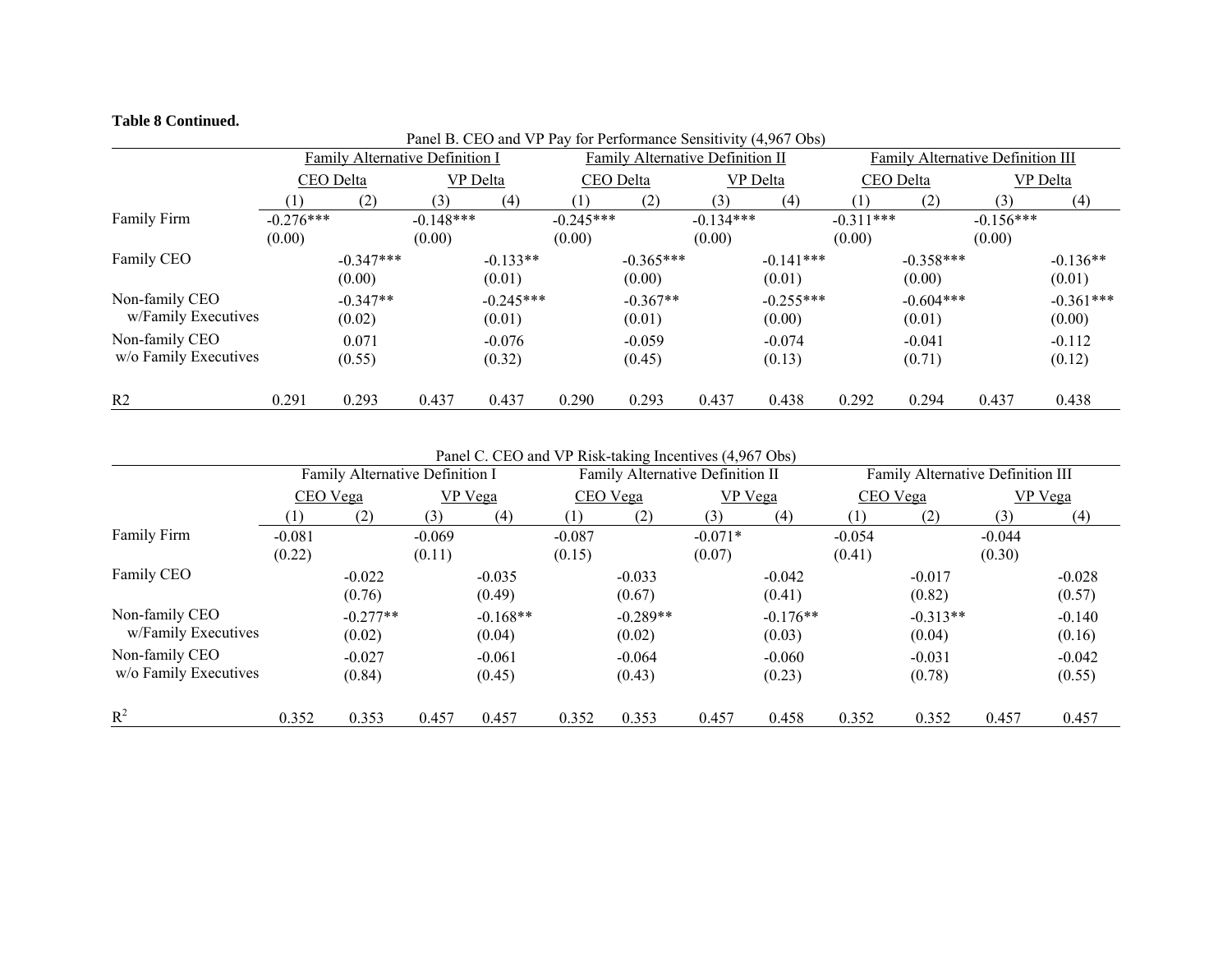### **Table 9 Excludes the Chairman of the Board in the Calculation of Compensation Incentives**

Table 9 presents OLS regression of VP compensation incentives on family firm and CEO characteristics. The sample period is from 2003 to 2006. The dependant variable in Panel A is the natural log of *Total Compensation Gap,* in Panel B is the natural log of VP *Compensation Delta* from column (1) to (3), and the natural log of VP *Compensation Vega* from column (4) to (6)*. Total Compensation Gap* is measured as the difference between the CEO's total compensation and the median VP's, excluding chairman, total compensation for that firm-year. VP annual *Compensation Delta* is measured as the median sum of delta of annual stock grants and option grants for the VPs, excluding chairman. VP annual *Compensation Vega* is measured as the median Vega of the annual option grants for the CEO (VPs, excluding chairman). We report coefficients and p-values on family variables. Other coefficients are not reported for ease of exposition, but all regressions include control variables and industry and year fixed effects. *Founder CEO*, *Descendant CEO* and *Non-family CEO* are dummy variables that equal to one if the family firm CEO is the founder, descendant of the founder, or hired from outside the family respectively. Compensation and accounting variables are winsorized at the 1<sup>st</sup> and 99<sup>th</sup> percentile levels. The standard errors are robust and adjusted for firm-level clustering. The symbols \*\*\*, \*\*, and \* denote significance at the 1%, 5% and 10% levels, respectively.

|                       | Panel A. Tournament Incentives (5,107 Obs.) |                       |             |                                                          |                    |             |
|-----------------------|---------------------------------------------|-----------------------|-------------|----------------------------------------------------------|--------------------|-------------|
|                       | (1)                                         |                       | (2)         | (3)                                                      |                    | (4)         |
| Family Ownership      | $-0.791***$                                 |                       |             |                                                          |                    |             |
|                       | (0.00)                                      |                       |             |                                                          |                    |             |
| Family Firm           |                                             |                       | $-0.184***$ |                                                          |                    |             |
|                       |                                             |                       | (0.00)      |                                                          |                    |             |
| Founder CEO           |                                             |                       |             | $-0.429***$                                              |                    | $-0.427***$ |
|                       |                                             |                       |             | (0.00)                                                   |                    | (0.00)      |
| Descendant CEO        |                                             |                       |             | $-0.157**$                                               |                    | $-0.160**$  |
|                       |                                             |                       |             | (0.01)                                                   |                    | (0.01)      |
| Non-family CEO        |                                             |                       |             | $-0.057$                                                 |                    |             |
|                       |                                             |                       |             | (0.29)                                                   |                    |             |
| Non-family CEO        |                                             |                       |             |                                                          |                    | $-0.220*$   |
| w/Family Executives   |                                             |                       |             |                                                          |                    | (0.07)      |
| Non-family CEO        |                                             |                       |             |                                                          |                    | 0.007       |
| w/o Family Executives |                                             |                       |             |                                                          |                    | (0.89)      |
|                       |                                             |                       |             |                                                          |                    |             |
| $R^2$                 | 0.145                                       |                       | 0.146       | 0.152                                                    |                    | 0.154       |
|                       |                                             |                       |             |                                                          |                    |             |
|                       |                                             | VP Delta              |             | Panel B. VP Delta and Risk-taking Incentives (4,967 Obs) | VP Vega            |             |
|                       |                                             |                       |             |                                                          |                    |             |
| Family Ownership      | (1)<br>$-1.060***$                          | (2)                   | (3)         | (4)<br>$-0.526***$                                       | (5)                | (6)         |
|                       | (0.00)                                      |                       |             | (0.01)                                                   |                    |             |
| Family Firm           |                                             |                       |             |                                                          |                    |             |
|                       |                                             | $-0.123***$<br>(0.00) |             |                                                          | $-0.058$<br>(0.13) |             |
|                       |                                             |                       |             |                                                          |                    |             |
| Family CEO            |                                             |                       | $-0.137**$  |                                                          |                    | $-0.030$    |
|                       |                                             |                       | (0.01)      |                                                          |                    | (0.55)      |
| Non-family CEO        |                                             |                       | $-0.224***$ |                                                          |                    | $-0.155*$   |
| w/Family Executives   |                                             |                       | (0.01)      |                                                          |                    | (0.05)      |
| Non-family CEO        |                                             |                       | $-0.068$    |                                                          |                    | $-0.050$    |
| w/o Family Executives |                                             |                       | (0.15)      |                                                          |                    | (0.31)      |
| $R^2$                 | 0.442                                       | 0.439                 | 0.439       | 0.460                                                    | 0.459              | 0.459       |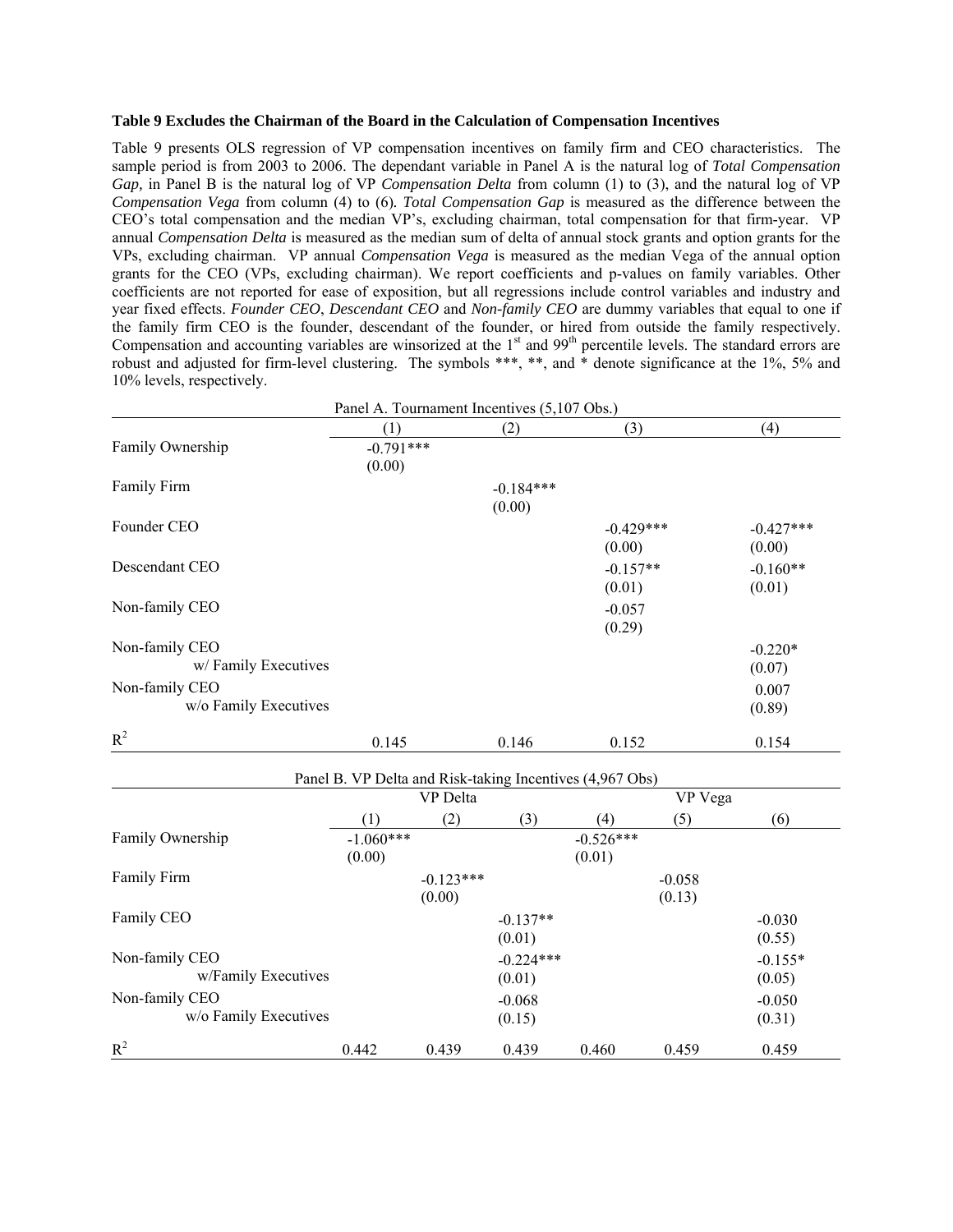#### **Table 10 Analysis with Treatment Effects**

Table 10 presents two-step treatment effects estimations of CEO and VP compensation incentives on family firm and CEO characteristics. The sample period is from 2003 to 2006. A firm is defined as a *Family Firm* if its founder or a member of the family is an officer or director, or owns at least 5% of the firm's equity, either individually or as a group. The dependent variable for tournament incentives regression is the natural log of *Total Compensation Gap*. The dependent variable for Delta regressions is the natural log of CEO or VP *Compensation Delta*, for risk-taking incentives regressions is the natural log of CEO or VP *Compensation Vega*. *Total Compensation Gap* is measured as the difference between the CEO's total compensation and the median VP's total compensation for that firm-year. CEO (VP) *Compensation Vega* is measured as the Vega (median Vega) of the annual option grants for the CEO (VPs). CEO (VP) *Compensation Delta* is measured as the sum (median sum) of delta of annual stock grants and option grants for the CEO (VPs). The instruments used in the treatment equation include the industry-median adjusted firm age and a dummy to indicate if the firm was incorporated in Delaware. *Lambda* is the inverse Mills ratio from the treatment equation. Compensation and accounting variables are winsorized at the 1<sup>st</sup> and 99<sup>th</sup> percentile levels. The standard errors are robust and adjusted for firm-level clustering. The symbols \*\*\*, \*\*, and \* denote significance at the 1%, 5% and 10% levels, respectively.

|                                   |             | <b>Tournament Incentives</b> |             | Pay for Performance |                 |             | <b>Risk-Taking Incentives</b> |             |             |                |
|-----------------------------------|-------------|------------------------------|-------------|---------------------|-----------------|-------------|-------------------------------|-------------|-------------|----------------|
|                                   |             |                              | CEO Delta   |                     | <b>VP</b> Delta |             |                               | CEO Vega    |             | <b>VP</b> Vega |
|                                   | 1st Stage   | 2nd Stage                    | 1st Stage   | 2nd Stage           | 1st Stage       | 2nd Stage   | 1st Stage                     | 2nd Stage   | 1st Stage   | 2nd Stage      |
| Family Firm $(0/1)$               |             | $-1.603***$                  |             | $-1.277***$         |                 | $-0.593***$ |                               | $-0.714**$  |             | $-0.273$       |
|                                   |             | (0.00)                       |             | (0.00)              |                 | (0.00)      |                               | (0.02)      |             | (0.15)         |
| <b>Control Variables</b>          |             |                              |             |                     |                 |             |                               |             |             |                |
| CEO or VP Port. Delta             |             |                              | $0.204***$  | $0.102***$          | $0.084***$      | $0.212***$  |                               |             |             |                |
|                                   |             |                              | (0.00)      | (0.00)              | (0.00)          | (0.00)      |                               |             |             |                |
| CEO or VP Port. Vega              |             |                              |             |                     |                 |             | $-0.062***$                   | $0.296***$  | $0.035*$    | $0.328***$     |
|                                   |             |                              |             |                     |                 |             | (0.00)                        | (0.00)      | (0.09)      | (0.00)         |
| Ln(CEO age)                       | $-0.851***$ | $-0.611***$                  | $-0.791***$ | $-1.244***$         | $-0.772***$     | $-0.373***$ | $-0.834***$                   | $-1.066***$ | $-0.785***$ | $-0.251**$     |
|                                   | (0.00)      | (0.00)                       | (0.00)      | (0.00)              | (0.00)          | (0.00)      | (0.00)                        | (0.00)      | (0.00)      | (0.04)         |
| $Ln(CEO$ tenure)                  | $0.462***$  | $0.250***$                   | $0.325***$  | $-0.045$            | $0.444***$      | 0.059       | $0.469***$                    | $-0.041$    | $0.455***$  | 0.024          |
|                                   | (0.00)      | (0.00)                       | (0.00)      | (0.38)              | (0.00)          | (0.11)      | (0.00)                        | (0.49)      | (0.00)      | (0.51)         |
| <b>ROA</b>                        | $-0.181$    | $1.226***$                   | $-0.675**$  | $1.660***$          | $-0.408$        | $1.093***$  | $-0.088$                      | $1.282***$  | $-0.208$    | $1.047***$     |
|                                   | (0.48)      | (0.00)                       | (0.01)      | (0.00)              | (0.13)          | (0.00)      | (0.73)                        | (0.00)      | (0.43)      | (0.00)         |
| Sales Growth                      | 0.074       | 0.105                        | 0.035       | 0.187               | 0.036           | $0.163**$   | 0.029                         | 0.156       | 0.053       | $0.134**$      |
|                                   | (0.44)      | (0.23)                       | (0.73)      | (0.10)              | (0.72)          | (0.02)      | (0.77)                        | (0.15)      | (0.59)      | (0.05)         |
| Leverage                          | $-0.355***$ | $-0.193$                     | $-0.017$    | $-1.124***$         | $-0.218$        | $-1.046***$ | $-0.407***$                   | $-1.043***$ | $-0.309**$  | $-0.746***$    |
|                                   | (0.01)      | (0.14)                       | (0.91)      | (0.00)              | (0.12)          | (0.00)      | (0.00)                        | (0.00)      | (0.03)      | (0.00)         |
| Std. of Previous 60-month Returns | 0.053       | $0.199**$                    | 0.109       | $0.272**$           | 0.063           | $0.358***$  | $-0.047$                      | $-0.703***$ | 0.083       | $-0.377***$    |
|                                   | (0.61)      | (0.04)                       | (0.32)      | (0.04)              | (0.56)          | (0.00)      | (0.67)                        | (0.00)      | (0.46)      | (0.00)         |
| Ln(A <sub>s</sub> )               | $-0.135***$ | $0.178***$                   | $-0.266***$ | $0.478***$          | $-0.182***$     | $0.372***$  | $-0.092$ ***                  | $0.307***$  | $-0.151***$ | $0.240***$     |
|                                   | (0.00)      | (0.00)                       | (0.00)      | (0.00)              | (0.00)          | (0.00)      | (0.00)                        | (0.00)      | (0.00)      | (0.00)         |
| Capital /Sales                    | $0.078*$    | 0.017                        | $0.144***$  | $-0.017$            | $0.092**$       | $-0.083**$  | 0.064                         | $-0.135**$  | $0.087**$   | $-0.133***$    |
|                                   | (0.06)      | (0.73)                       | (0.00)      | (0.80)              | (0.03)          | (0.04)      | (0.14)                        | (0.03)      | (0.04)      | (0.00)         |
|                                   |             |                              |             |                     |                 |             |                               |             |             | (Continued)    |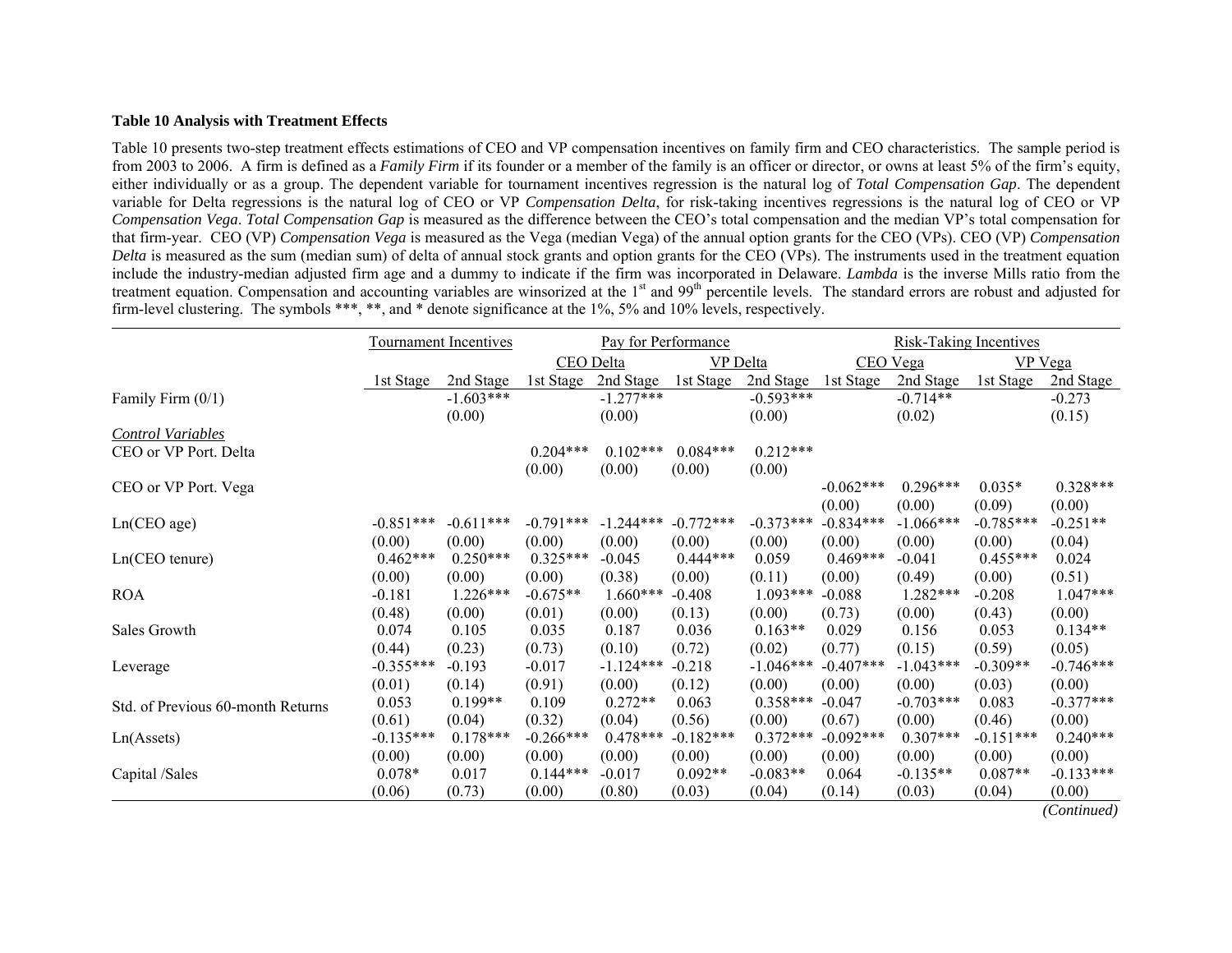| Table 10 Continued.                 |             |             |             |            |             |             |             |            |             |            |
|-------------------------------------|-------------|-------------|-------------|------------|-------------|-------------|-------------|------------|-------------|------------|
| Advertising/Sales                   | 0.071       | $-0.153$    | $-0.997$    | $-1.121$   | $-0.391$    | 0.764       | 0.049       | $-0.848$   | $-0.335$    | 0.584      |
|                                     | (0.93)      | (0.84)      | (0.22)      | (0.28)     | (0.63)      | (0.22)      | (0.95)      | (0.38)     | (0.68)      | (0.33)     |
| RD/Sales                            | 0.354       | $0.847***$  | 0.186       | $2.110***$ | 0.238       | $1.436***$  | $0.593**$   | $1.687***$ | 0.322       | $1.200***$ |
|                                     | (0.12)      | (0.00)      | (0.43)      | (0.00)     | (0.32)      | (0.00)      | (0.01)      | (0.00)     | (0.18)      | (0.00)     |
| Dual Class $(0/1)$                  | $1.463***$  | $0.454***$  | $1.519***$  | $0.286*$   | $1.471***$  | 0.065       | $1.410***$  | 0.248      | $1.469***$  | $-0.029$   |
|                                     | (0.00)      | (0.00)      | (0.00)      | (0.08)     | (0.00)      | (0.53)      | (0.00)      | (0.11)     | (0.00)      | (0.77)     |
| Non-family Block Ownership          | $-1.557***$ | $-0.998***$ | $-1.545***$ | $-0.400*$  | $-1.567***$ | $-0.206$    | $-1.549***$ | $-0.194$   | $-1.571***$ | $-0.189$   |
|                                     | (0.00)      | (0.00)      | (0.00)      | (0.06)     | (0.00)      | (0.13)      | (0.00)      | (0.35)     | (0.00)      | (0.14)     |
| <b>Board Size</b>                   | $0.400***$  | $0.224**$   | $0.456***$  | $0.219*$   | $0.368***$  | 0.067       | $0.380***$  | 0.026      | $0.373***$  | 0.038      |
|                                     | (0.00)      | (0.02)      | (0.00)      | (0.08)     | (0.00)      | (0.37)      | (0.00)      | (0.82)     | (0.00)      | (0.60)     |
| Classified Board $(0/1)$            | $-0.013$    | 0.042       | $-0.024$    | $0.094**$  | $-0.021$    | 0.043       | $-0.010$    | 0.057      | $-0.018$    | 0.028      |
|                                     | (0.75)      | (0.24)      | (0.56)      | (0.04)     | (0.61)      | (0.12)      | (0.80)      | (0.18)     | (0.66)      | (0.30)     |
| # of SIC Codes                      | 0.013       | $-0.009$    | 0.021       | $-0.056**$ | 0.018       | $-0.042***$ | 0.009       | $-0.038$   | 0.017       | $-0.024*$  |
|                                     | (0.55)      | (0.63)      | (0.34)      | (0.03)     | (0.40)      | (0.01)      | (0.68)      | (0.11)     | (0.44)      | (0.10)     |
| Firm Age – Industry Median Firm Age | $-0.011***$ |             | $-0.009***$ |            | $-0.010***$ |             | $-0.010***$ |            | $-0.011***$ |            |
|                                     | (0.00)      |             | (0.00)      |            | (0.00)      |             | (0.00)      |            | (0.00)      |            |
| Incorporated in Delaware $(0/1)$    | $-0.260***$ |             | $-0.273***$ |            | $-0.263***$ |             | $-0.248***$ |            | $-0.260***$ |            |
|                                     | (0.00)      |             | (0.00)      |            | (0.00)      |             | (0.00)      |            | (0.00)      |            |
| Lambda                              |             | $0.875***$  |             | $0.635***$ |             | $0.282**$   |             | $0.382**$  |             | 0.126      |
|                                     |             | (0.00)      |             | (0.00)     |             | (0.02)      |             | (0.04)     |             | (0.27)     |
| Intercept                           | 2.914***    | 8.699***    | $2.626***$  | $3.502***$ | $2.725***$  | $-0.435$    | $2.826***$  | 3.295***   | $2.725***$  | $-0.364$   |
|                                     | (0.00)      | (0.00)      | (0.00)      | (0.00)     | (0.00)      | (0.43)      | (0.00)      | (0.00)     | (0.00)      | (0.49)     |
| Year and Industry Fixed Effects     | Yes         | Yes         | Yes         | Yes        | Yes         | Yes         | Yes         | Yes        | Yes         | Yes        |
| Obs.                                | 5,107       | 5,107       | 4,967       | 4,967      | 4,967       | 4,967       | 4,967       | 4,967      | 4,967       | 4,967      |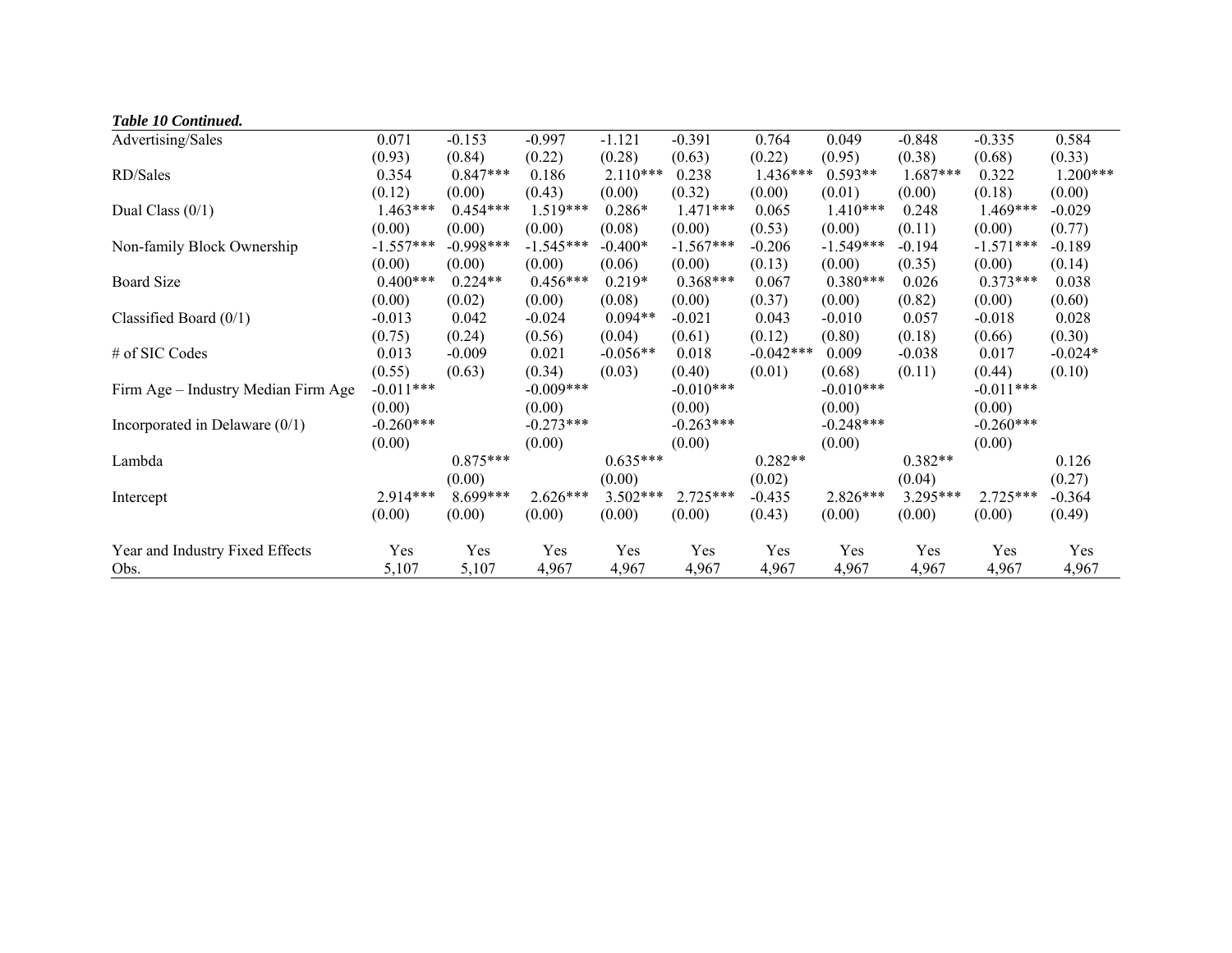#### **Table 11 Firm Fixed Effects Analysis of Firm Performance and Compensation Incentives**

This table presents firm fixed effects regressions of firm's Q and ROA on incentives provided by executive compensation packages. The sample period is from 2003 to 2006. The dependant variables are firm Q measured as the market value of equity plus the book value of debt divided by the book value of total assets, and ROA measured as operating income before depreciation over total asset. The industry adjusted Q (ROA) is the difference between the firm's Q (ROA) and the industry median Q (ROA) using Fama-French 48 industry classifications. A firm is defined as a *Family Firm* if its founder or a member of the family is an officer or director, or owns at least 5% of the firm's equity, either individually or as a group. Refer to Table 1 and Appendix for variable definitions. Compensation and accounting variables are winsorized at the 1<sup>st</sup> and 99<sup>th</sup> percentile levels. All regressions include year fixed effect. The standard errors are robust and adjusted for firm-level clustering. The symbols \*\*\*, \*\*, and \* denote significance at the 1%, 5% and 10% levels, respectively.

|                          | Non-family Firms |             | Family Firms with<br><b>Family Executives</b> |             | Family Firms without<br><b>Family Executives</b> |            | Non-family Firms |             | Family Firms with<br><b>Family Executives</b> |             | Family Firms without<br><b>Family Executives</b> |             |
|--------------------------|------------------|-------------|-----------------------------------------------|-------------|--------------------------------------------------|------------|------------------|-------------|-----------------------------------------------|-------------|--------------------------------------------------|-------------|
|                          | Q                | Adj. Q      | Q                                             | Adj. Q      | Q                                                | Adj. Q     | <b>ROA</b>       | Adj. ROA    | <b>ROA</b>                                    | Adj. ROA    | <b>ROA</b>                                       | Adj. ROA    |
| Compensation Gap         | $0.026**$        | $0.030***$  | $-0.018$                                      | $-0.016$    | $0.051*$                                         | $0.048*$   | $0.002**$        | $0.002*$    | 0.001                                         | 0.001       | $0.004**$                                        | $0.004**$   |
|                          | (0.01)           | (0.01)      | (0.23)                                        | (0.32)      | (0.06)                                           | (0.07)     | (0.02)           | (0.07)      | (0.52)                                        | (0.37)      | (0.03)                                           | (0.04)      |
| CEO Portfolio Delta      | $0.026*$         | $0.030**$   | 0.001                                         | 0.008       | $-0.078**$                                       | $-0.073*$  | $0.002*$         | $0.004***$  | 0.001                                         | 0.001       | 0.000                                            | $-0.001$    |
|                          | (0.07)           | (0.04)      | (0.95)                                        | (0.71)      | (0.04)                                           | (0.05)     | (0.07)           | (0.01)      | (0.61)                                        | (0.44)      | (0.88)                                           | (0.67)      |
| VP Portfolio Delta       | $-0.009$         | 0.002       | $0.052*$                                      | $0.055*$    | $0.118**$                                        | $0.123**$  | 0.002            | 0.001       | 0.001                                         | 0.001       | $0.008*$                                         | 0.005       |
|                          | (0.61)           | (0.90)      | (0.06)                                        | (0.06)      | (0.03)                                           | (0.03)     | (0.36)           | (0.67)      | (0.73)                                        | (0.68)      | (0.06)                                           | (0.22)      |
| <b>Control Variables</b> |                  |             |                                               |             |                                                  |            |                  |             |                                               |             |                                                  |             |
| Ln(CEO age)              | $-0.171$         | $-0.045$    | 0.065                                         | 0.148       | 0.051                                            | $-0.138$   | $-0.002$         | $-0.016$    | 0.027                                         | 0.037       | 0.018                                            | 0.004       |
|                          | (0.29)           | (0.79)      | (0.83)                                        | (0.65)      | (0.92)                                           | (0.80)     | (0.87)           | (0.33)      | (0.26)                                        | (0.15)      | (0.64)                                           | (0.92)      |
| Ln(CEO tenure)           | 0.019            | 0.018       | 0.057                                         | 0.039       | 0.051                                            | 0.074      | 0.002            | 0.003       | $-0.003$                                      | $-0.003$    | 0.009                                            | 0.008       |
|                          | (0.46)           | (0.48)      | (0.21)                                        | (0.41)      | (0.51)                                           | (0.35)     | (0.42)           | (0.23)      | (0.46)                                        | (0.47)      | (0.13)                                           | (0.18)      |
| Leverage                 | $-1.716***$      | $-1.359***$ | $-1.663***$                                   | $-1.420***$ | $-1.289***$                                      | $-0.706**$ | $-0.176***$      | $-0.148***$ | $-0.155***$                                   | $-0.172***$ | $-0.124***$                                      | $-0.093***$ |
|                          | (0.00)           | (0.00)      | (0.00)                                        | (0.00)      | (0.00)                                           | (0.05)     | (0.00)           | (0.00)      | (0.00)                                        | (0.00)      | (0.00)                                           | (0.00)      |
| Std. of Previous 60-     | $0.261*$         | 0.063       | $-0.324$                                      | $-0.726***$ | 0.431                                            | 0.257      | $0.033***$       | $0.037***$  | $-0.030$                                      | $-0.074***$ | $-0.020$                                         | $-0.007$    |
| month Returns            | (0.05)           | (0.65)      | (0.22)                                        | (0.01)      | (0.17)                                           | (0.42)     | (0.01)           | (0.01)      | (0.14)                                        | (0.00)      | (0.37)                                           | (0.79)      |
| Ln(A <sub>s</sub> )      | $-0.949***$      | $-0.901***$ | $-0.034$                                      | 0.085       | 1.280*                                           | 0.773      | $0.063***$       | $0.059***$  | $0.122***$                                    | $0.152***$  | $-0.050$                                         | $-0.090*$   |
|                          | (0.00)           | (0.00)      | (0.93)                                        | (0.85)      | (0.05)                                           | (0.24)     | (0.00)           | (0.01)      | (0.00)                                        | (0.00)      | (0.29)                                           | (0.07)      |
| Ln(Assets) Squared       | $0.042***$       | $0.034**$   | $-0.011$                                      | $-0.026$    | $-0.146***$                                      | $-0.109**$ | $-0.004***$      | $-0.004***$ | $-0.007$ ***                                  | $-0.010***$ | 0.000                                            | 0.003       |
|                          | (0.01)           | (0.03)      | (0.70)                                        | (0.40)      | (0.00)                                           | (0.02)     | (0.00)           | (0.00)      | (0.00)                                        | (0.00)      | (0.94)                                           | (0.40)      |

(*Continued*)